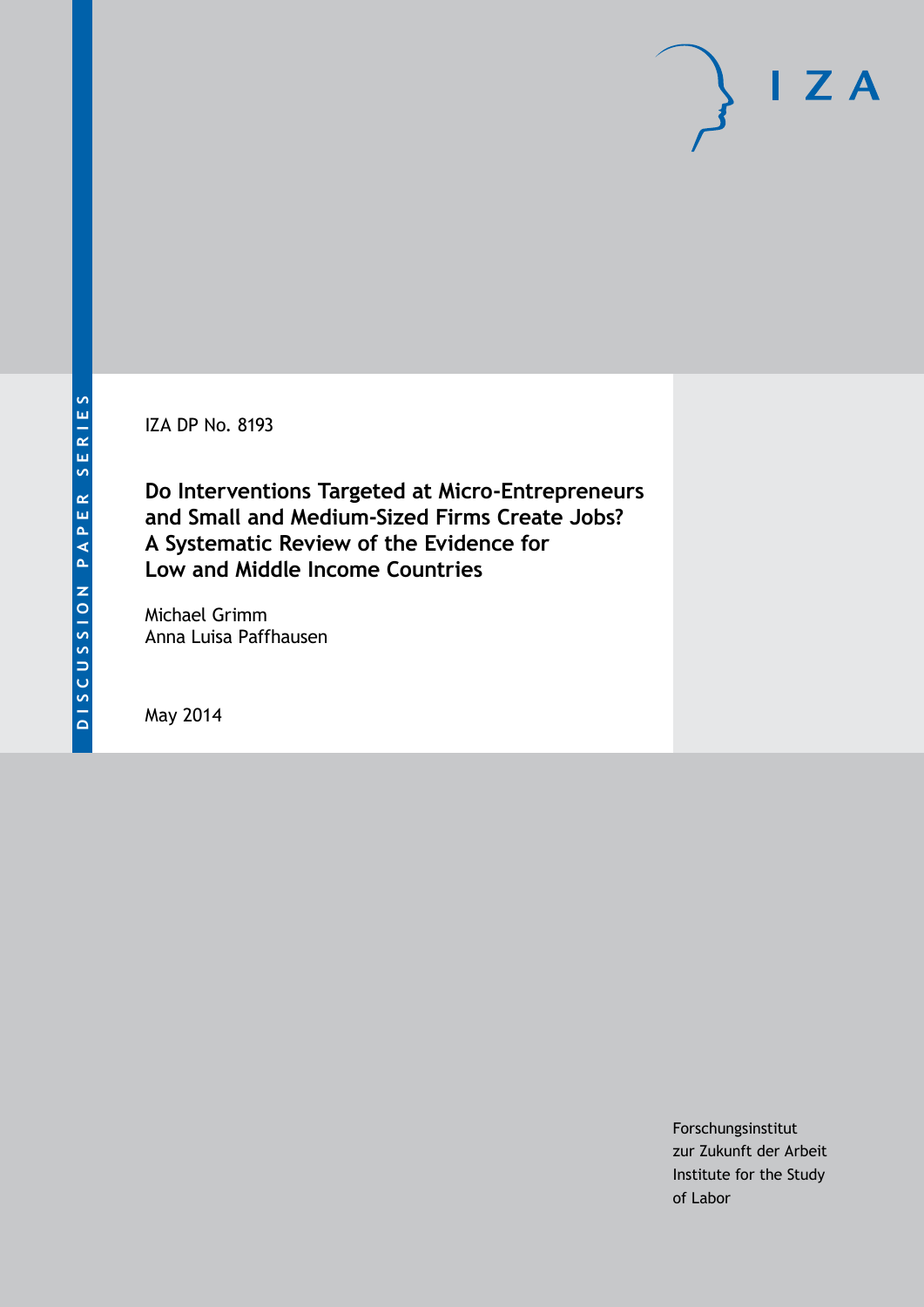# **Do Interventions Targeted at Micro-Entrepreneurs and Small and Medium-Sized Firms Create Jobs? A Systematic Review of the Evidence for Low and Middle Income Countries**

## **Michael Grimm**

*University of Passau, Erasmus University Rotterdam and IZA*

## **Anna Luisa Paffhausen**

*University of Passau*

Discussion Paper No. 8193 May 2014

IZA

P.O. Box 7240 53072 Bonn Germany

Phone: +49-228-3894-0 Fax: +49-228-3894-180 E-mail: [iza@iza.org](mailto:iza@iza.org)

Any opinions expressed here are those of the author(s) and not those of IZA. Research published in this series may include views on policy, but the institute itself takes no institutional policy positions. The IZA research network is committed to the IZA Guiding Principles of Research Integrity.

The Institute for the Study of Labor (IZA) in Bonn is a local and virtual international research center and a place of communication between science, politics and business. IZA is an independent nonprofit organization supported by Deutsche Post Foundation. The center is associated with the University of Bonn and offers a stimulating research environment through its international network, workshops and conferences, data service, project support, research visits and doctoral program. IZA engages in (i) original and internationally competitive research in all fields of labor economics, (ii) development of policy concepts, and (iii) dissemination of research results and concepts to the interested public.

<span id="page-1-0"></span>IZA Discussion Papers often represent preliminary work and are circulated to encourage discussion. Citation of such a paper should account for its provisional character. A revised version may be available directly from the author.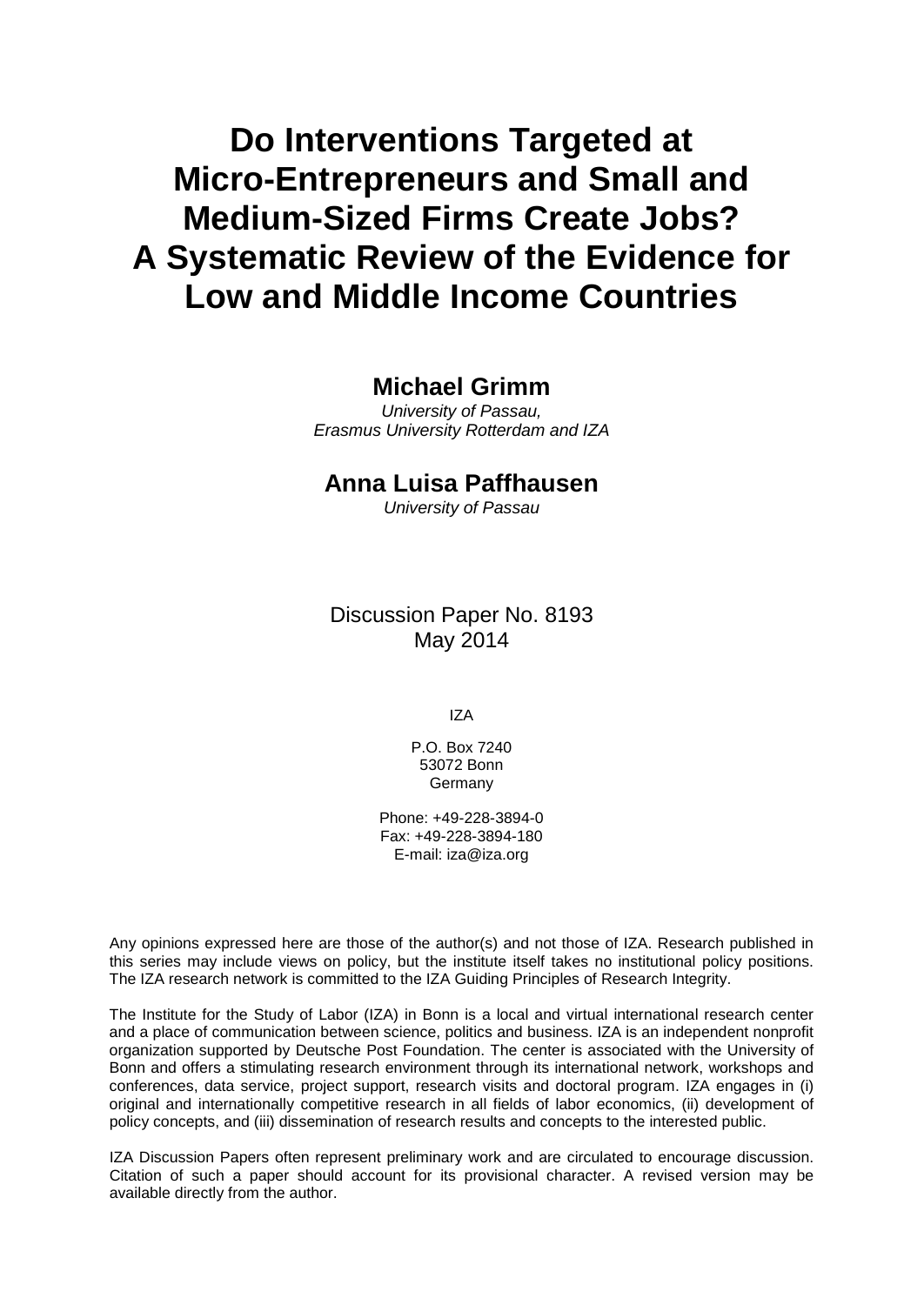IZA Discussion Paper No. 8193 May 2014

## **ABSTRACT**

## **Do Interventions Targeted at Micro-Entrepreneurs and Small and Medium-Sized Firms Create Jobs? A Systematic Review of the Evidence for Low and Middle Income Countries[\\*](#page-1-0)**

Worldwide 600 million jobs are needed over the next 15 years to keep employment rates at their current level. Governments, non-governmental organizations and donors spend on targeted programs and broader policies to enhance employment creation and the creation of new firms. Because most employment in low and middle income countries is in micro, small and medium-sized enterprises, these firms are especially targeted by such interventions. Despite these efforts, not much is known about which of these interventions are really effective and under which conditions particular interventions work. This systematic review synthesizes the existing evidence on the impact of these programs. Overall the review shows that creating employment is a very complex challenge. Many conditions have to be met before interventions in favor of individual enterprises do not only improve business practices and performance but also lead to additional jobs. A striking finding is that the study design matters for the impacts found; randomized controlled trials find systematically smaller effects than quasi-experimental studies. A significant shortcoming of the literature is that almost nothing is known about long term effects and cost effectiveness.

JEL Classification: D22, G21, J21, O10

Keywords: employment, active labor market policy, firm creation, micro, small and medium sized firms, impact evaluations, systematic review

Corresponding author:

Michael Grimm University of Passau Innstrasse 29 94032 Passau Germany E-mail: [michael.grimm@uni-passau.de](mailto:michael.grimm@uni-passau.de)

Financial support from the KfW - Development Bank is gratefully acknowledged. We thank in particular Eva Terberger, Christian Schönhofen, Martin Dorschel, Jochen Kluve, Peter Knorringa and Ruerd Ruben for valuable suggestions and comments. Moreover, we thank participants at the WIDER conference on 'Inclusive Growth in Africa' held in September 2013 in Helsinki, at the IZA/World Bank Conference on 'Employment and Development' held in August 2013 in Bonn and at special seminars at the Operations Evaluation Department of the Dutch Ministry of Foreign Affairs and the German Federal Ministry of Economic Cooperation and Development for helpful comments. Excellent research assistance has been provided by Stephan Höller, Erwin Winkler, Georg Seidl and Hendrik Kampert.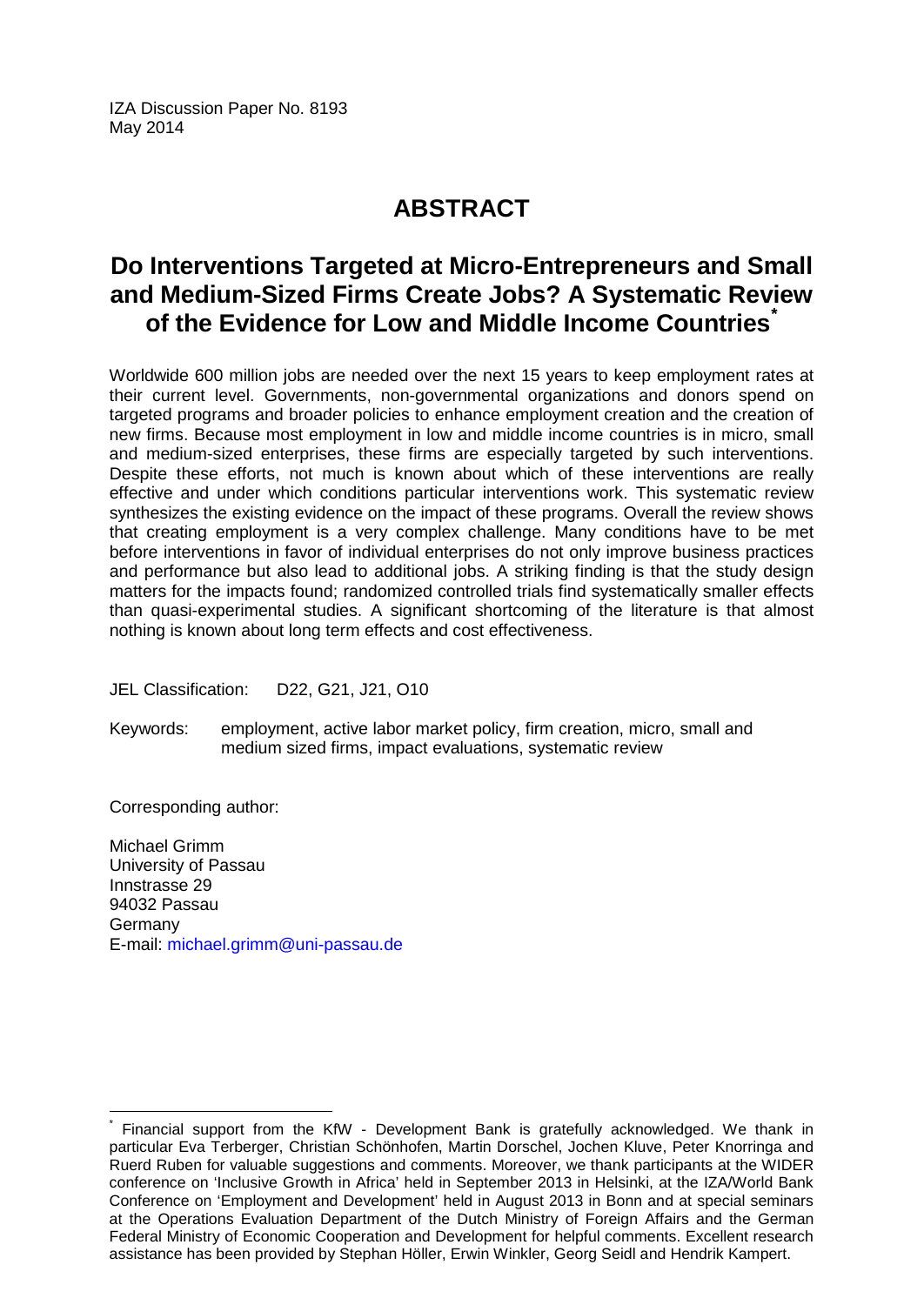#### **1. Introduction**

Creating new jobs and in particular 'good jobs', i.e. jobs in high productivity sectors and offering decent working conditions, is one of the major challenges most low and middle income countries face. According to the 2013 World Development Report on jobs, worldwide 600 million jobs are needed over the next 15 years to keep employment rates at their current level (World Bank, 2012). Governments, non-governmental organizations and donors spend large amounts of money for targeted programs and broader policies to enhance employment creation and the creation of new firms. Because most employment in low- and middle income countries is in micro, small and medium-sized enterprises (MSMEs) (see e.g. Ayyagari et al., 2011), these firms are often targeted by such interventions. Typical interventions include the provision of finance and financial services, entrepreneurship training, business support services, wage subsidies and measures that transform the business environment for these firms. Despite these efforts, not much is known about which of these interventions are really effective, or, more importantly, under which conditions particular interventions work.

With the trend to conduct rigorous impact evaluations of development interventions, many researchers have started to look more closely at programs and policies that are targeted at MSMEs. This systematic review synthesizes the existing evidence on the impact of these programs and extracts the main lessons. The review reveals several factors and design features likely to increase the probability of interventions aimed at enhancing employment being successful. However, the review also still reveals important knowledge gaps. This stands in sharp contrast to the high number of programs and projects that claim to know how to create jobs and on which considerable funds are being spent. We focus on the following five policy areas: (i) access to finance, (ii) entrepreneurship training, (iii) business development services, (iv) wage subsidies, and (v) improvements to the business environment (e.g. registration procedures). There are many other interventions and policies that may have employment effects such as improvements in energy supply, road construction or trade and exchange rate policies, but given that such policies are typically not targeted it is hard to find a counterfactual and to establish causal evidence. Therefore such interventions and policies are not considered in this review. Our work builds on a few earlier reviews which however have not focused specifically on employment creation in MSMEs in developing countries or considered only a sub-set of the policies we focus on.

McKenzie and Woodruff (2014) review the quality and findings from business training and entrepreneurship evaluations. They focus in particular on statistical power, measurement issues and attrition. Across the reviewed studies, they find only modest impacts on survivorship but stronger impacts on business creation. Bruhn and McKenzie (2013) review the rigorous evidence on entry regulation and formalization of microenterprises. They conclude that formalizing firms is generally difficult and the effects of formalization on firms are in most cases very modest if not insignificant. In an earlier publication McKenzie (2010) reviews a few finance evaluations (all pre-2009) in which the results not only raise questions about the appropriateness of many existing micro-finance programs but also where the pure quantity of studies also suggests that many more impact evaluations need to be conducted to close the relevant knowledge gaps. Tripney et al. (2013) conducted a systematic review of post-basic technical and vocational education and training (TVET) interventions to improve employability and employment of TVET graduates in Low and Middle Income Countries (LMICS). While the authors are concerned with the same outcome as this systematic review, they do not explicitly focus on employment creation in MSMEs. This applies also to Stewart et al. (2012) who assessed whether different financial instruments effectively enable poor people, and especially women, to engage in meaningful economic opportunities in LMICs, Vaessen et al. (2012) who are currently assessing the effect of microcredit on women's control over household spending, Hagen-Zanker et al. (2011) who focused on the impact of employment guarantee schemes and cash transfers on the poor, Duvendack et al. (2011) who analyzed the evidence on the impact of microfinance on the well-being of the poor, Betcherman (2014) who reviews studies that explore the effects of labor market regulations on employment and other outcomes as well as Stewart et al. (2010) who assessed the impact of microfinance on poor households in Sub-Saharan Africa.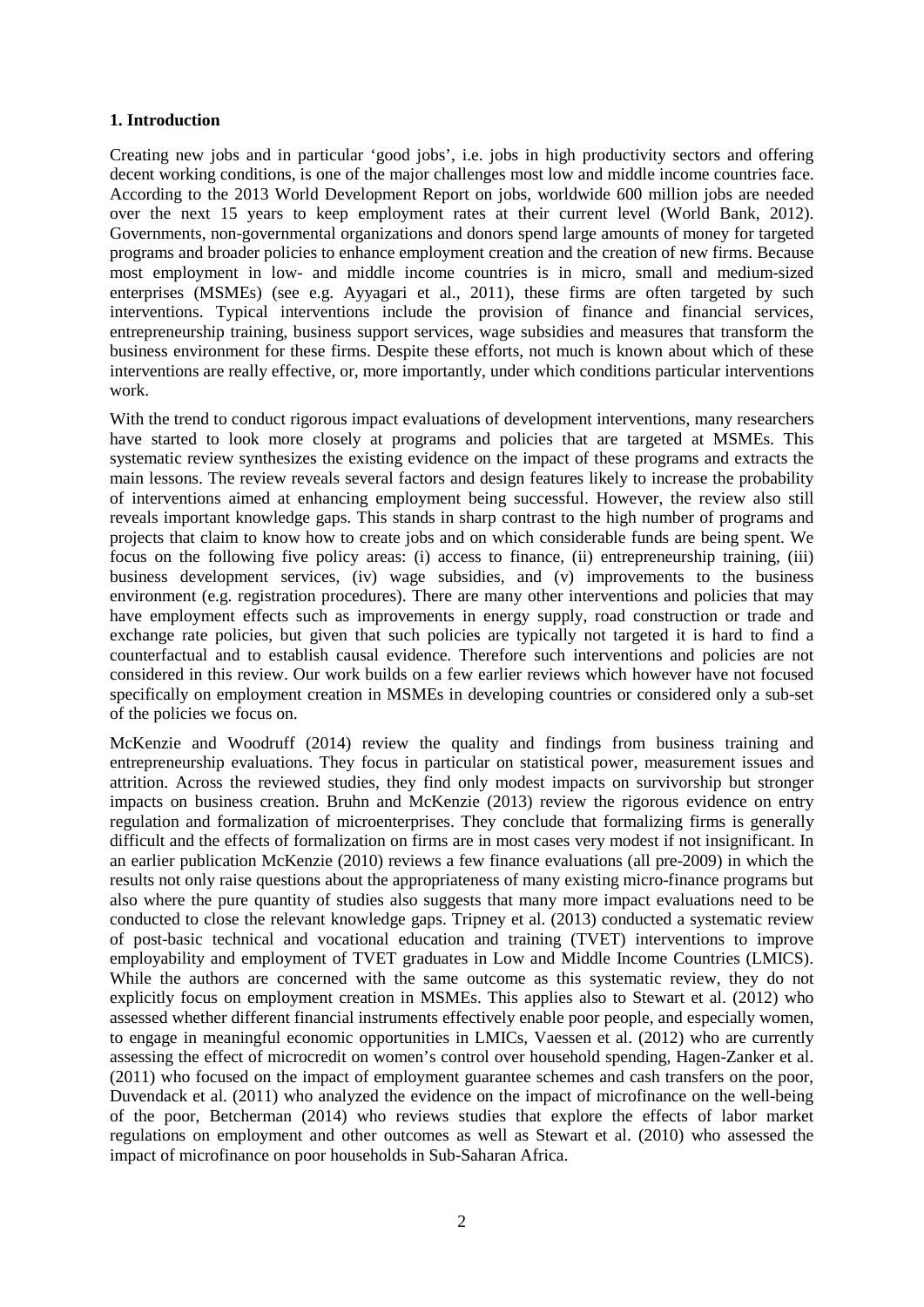Other reviews focus on policy areas we do not cover, for the reasons given above. These include Cirera et al. (2011) who synthesized the evidence of the impact of tariff reductions on employment and fiscal revenue, Cirera et al. (2013) who focused on the impact of free trade zones on employment and wages and Nataraj et al. (2012) who assessed the impact of labor market regulations on employment in low income countries. Other authors focused on youth employment, but again, do not consider MSMEs specifically (Betcherman et al., 2007; Puerto, 2007).

A meta-analysis on entrepreneurship programs in developing countries conducted by Cho and Honorati (2014) is so far the most relevant synthesis of evidence with respect to the purpose of this review. The authors considered a sub-set of the studies we review in the area of finance and training. They focus on a whole range of business outcomes and find that finance and training interventions to promote MSME development are more effective in changing intermediate outcomes, like business knowledge and practice, than increasing a general set of labor market activities. For the latter, the combination of training and finance proves to be the most effective though this depends also on the type of beneficiary that is being targeted. This review will substantially add to the work done by Cho and Honorati (2014), first, by updating and broadening the evidence base considerably, taking into account also policy areas other than finance and training and, second, by choosing a strong focus on employment and business creation.

The remainder of this review is organized as follows. In Section 2 we lay out our inclusion criteria and the search strategy. In Section 3 we propose a theory of change which will guide our analysis along the causal chain, linking program inputs and employment outcomes. In Sections 4 and 5 we present our search results and a narrative synthesis of the evidence. The results from a meta-regression analysis are presented and discussed in Section 6. In Section 7 we conclude.

#### **2. Inclusion criteria and search strategy**

#### **2.1 Inclusion criteria**

We include studies that explicitly focus on MSMEs in the formal, as well as informal sector. We limit the analysis to urban, as well as rural non-farm employment and firms, i.e. farms and employment on farms are not considered. Although, there are no common criteria that are applied uniformly to identify MSMEs, neither by researchers nor by statistical offices, we use an employment criterion and set the threshold at 250 employees. As micro-enterprises we define firms with less than five workers. Firms are considered being in the category small if they have between 5 and 19 workers and medium sized firms are firms with 20 and more workers (but less than 250). Evaluations of interventions that target the labor force directly are only included if the intervention was implemented to enhance the creation of new MSMEs (incl. self-employment). Our systematic review is focused on the context of developing countries. We use the thresholds of the World Bank and consider countries as developing countries if they show a GNI below USD 12,476 per capita, calculated using the World Bank Atlas method. Thereby, we look at low and middle income countries. Specifically, the following income groups provided by the World Bank classification are included: low income (USD 1,025 or less per person and year), lower middle income (USD 1,026 - 4,035), and upper middle income (USD 4,036 - 12,475).

We define employment creation as the emergence of new jobs in existing MSMEs (whether privately or publicly owned) and as jobs that arise through the creation of new MSMEs. The latter also includes self-employment. Whenever a certain intervention creates some and destroys other jobs simultaneously, we explicitly consider – if the data allows – both gross and net employment generation. However, very often only one of the two is available. We consider any form of employment under acceptable working conditions, conditional on the specific context studied. This includes paid employment, as well as paid and unpaid family employment.<sup>1</sup> The outcome can be measured in the number of employees or its growth rate. Studies are not included if they focus exclusively on hours worked, labor intensity, wages or labor supply without considering employment per se.

<span id="page-4-0"></span><sup>&</sup>lt;sup>1</sup> The latter usually implicitly paid.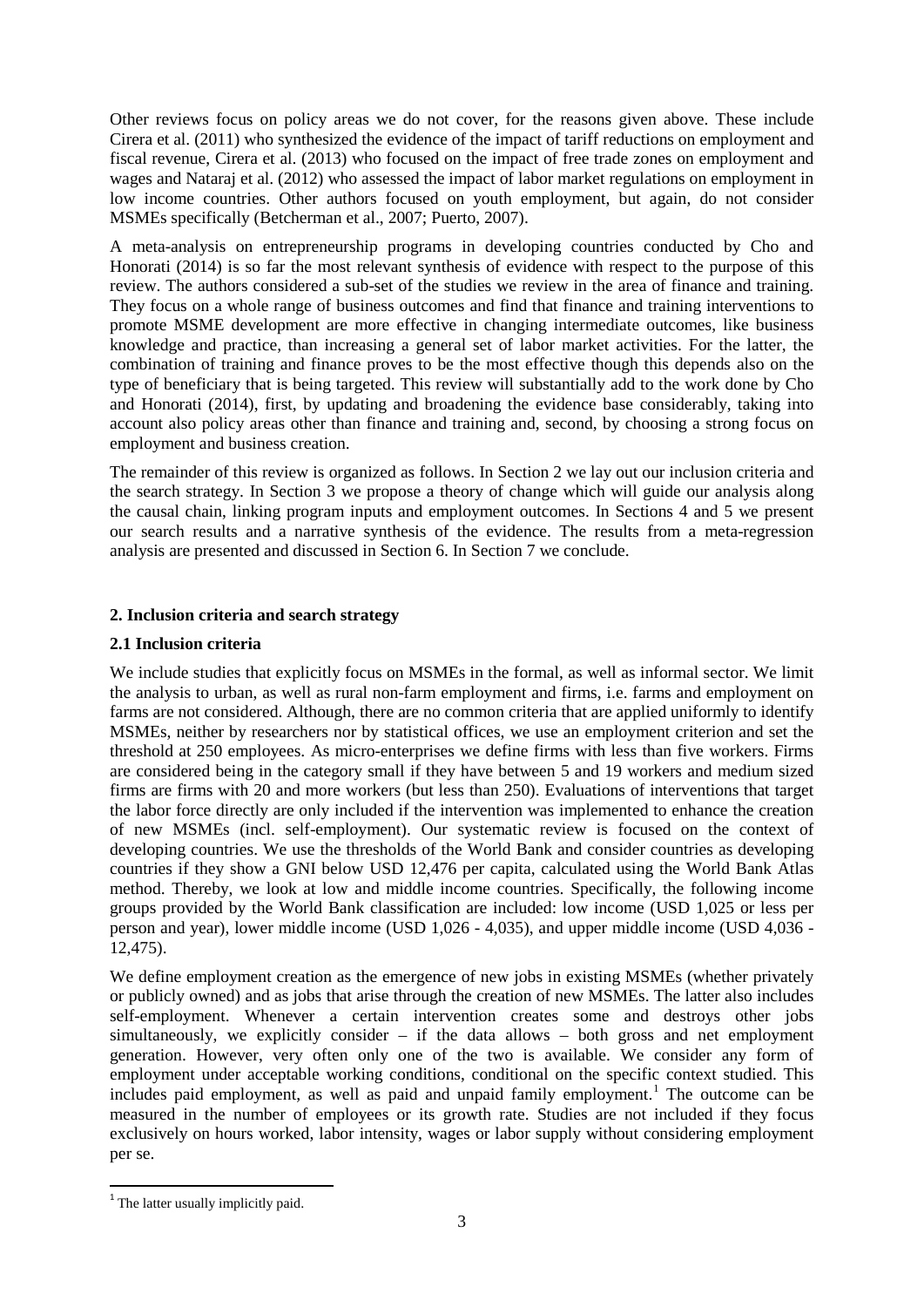Based on an initial screening we decided to classify all studies into five intervention categories: access to finance, entrepreneurship training, research and development, business development services, and private sector incentive schemes. In addition to these specific programmatic interventions, we also decided to include studies that analyze the impact of more general conditions, generally referred to as the business environment on MSMEs (*policy* interventions) as long as it was possible to establish causality between the policy and employment creation in a credible way.

Studies are included if they can establish a credible causal relationship between a programmatic or policy intervention and job creation in MSMEs. Hence, we include studies if they consist of an impact evaluation based on an experimental design such as a randomized controlled trial (RCT), as well as on quasi-experimental designs including propensity-score matching, instrumental variables, regression discontinuity designs or difference-in-difference estimation. For quasi-experimental designs, we include studies that are based on panel data as well as cross-sectional data, analyzed either at the firm or individual level. We only include studies that report quantitative impacts.

Moreover, inclusion/exclusion is not based on publication status. If an identified study was still ongoing, the authors were contacted in order to check whether the results were already available for inclusion into this review. Evaluations in any of the five following languages are included: English, Spanish, French, Portuguese, and German.

#### **2.2 Search methods to identify relevant studies and data extraction**

A range of different search methods have been applied to ensure the identification of recent, ongoing, as well as unpublished studies. These include the searching of electronic databases, screening of relevant websites, hand-searching of key journals, literature snowballing, and contacting researchers and key experts in the topic. Details on the search strategy can be found in Appendix A. Further details are provided in Grimm and Paffhausen (2014).

Information from the included studies has been extracted systematically. The information extracted consisted of the general information of the study, i.e. author(s), title, year and type of publication. Furthermore, the country or countries and the target population were characterized for each study, as well as the outcome(s) measured and the type(s) of intervention. With respect to the type(s) of interventions, we recorded whether the intervention was a stand-alone or joint intervention. If it was the latter, the different components of the intervention have also been documented. Whether employment or firm creation was a primary objective of the intervention was also recorded. Furthermore, included studies were characterized according to their study design, comprising methodology, sampling methodology, sample size etc. Finally, information regarding the internal and external validity was extracted from the studies. Data extracted from included studies, especially those involving judgments by the coder, have been discussed extensively among the two researchers involved.

#### **3. Theory of change**

The considered interventions affect firms and prospective firms in many different ways. Some relax capital market constraints, others improve management skills and business practices, again others reduce the cost of labor or ease formalization procedures. The figure below shows a simplified result chain for all interventions together. Next to the final outcome of interest these chains also show intermediate outcomes such as investment, productivity, output and profits. For all interventions it is obvious that employment does not necessarily have to respond. If capital market imperfections are relaxed and investment increases, employment effects will only occur if the investment is large enough and if labor is a complement to the investment and not a substitute. Labor saving investments could even reduce employment. Credits that are used to increase inventories are also unlikely to increase employment. Interventions, such as training, that increase the productivity will only have employment effects if output is increased following falling costs. Hence, the price elasticity of demand and the degree of competition matter. In other words growth at the intensive and extensive margin needs to be distinguished. Only the latter goes hand in hand with more employment. Yet, if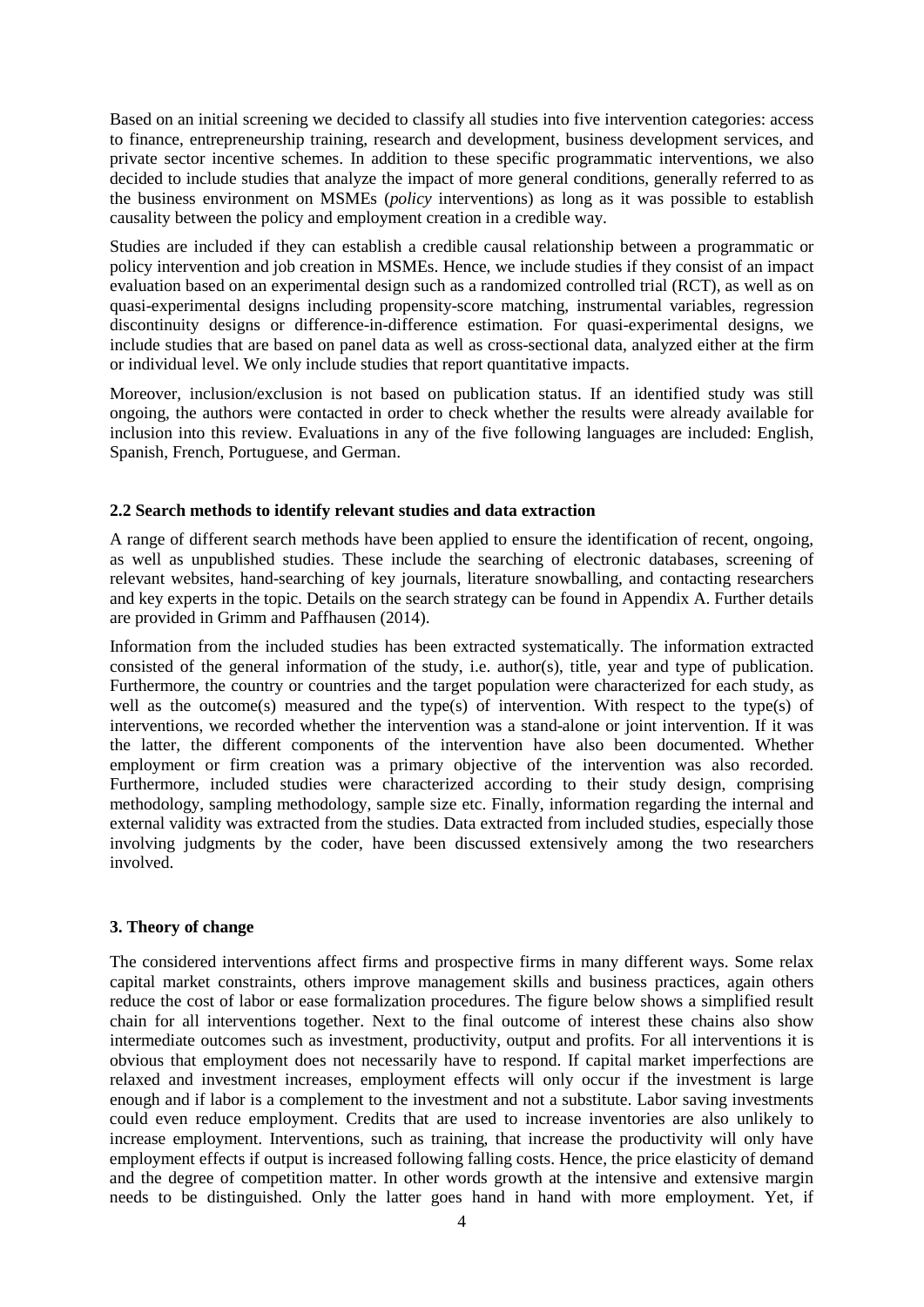employment is not increased, increasing productivity may secure survival of the firm and therefore prevent jobs from disappearing, so in that sense it would also imply a contribution to employment.

#### [Figure 1 about here]

Employment effects also require that labor supply is sufficient, i.e. that workers queue for jobs and can be hired at any time. An assumption that is probably realistic for most urban areas in the developing world at least as long as unskilled workers are concerned. If skilled workers are concerned this might not always be a good assumption. Some interventions may also imply negative externalities on nonbeneficiaries. In a context in which economic growth is weak or completely absent an increase in productivity in one firm may drive another firm out of the market and hence the net job effect might be zero, or at least reduced.

Temporary wage subsidies will have lasting impacts only if the subsidized job or 'on the job training' increases the worker's productivity to such an extent, that the firm continues hiring that person even if the subsidy expires. This would imply that the temporary subsidy allows reaching a higher growth trajectory that would not be reached without the subsidy. Obviously such programs may also work because they solve a behavioral bias, i.e. it may provide a hiring incentive to those that are very risk averse and reluctant to hire, although it would be beneficial for them.

A simplification of registration procedures will only have any effect on employment if the registration allows to access new markets or to reduce the costs of certain inputs, such as public services or if it improves the access to finance. But even then the above mentioned caveats apply.

Finally, it is important to note that these result chains have been developed from the perspective of the evaluator, based on the objectives of proponents of such interventions, which justify them on the basis that they eventually contribute to employment creation. They are however not necessarily the result chains of the implementers of such interventions and most certainly they are not the result chains of the beneficiaries. For instance, an NGO delivering a microcredit program might do this with the aim of promoting female empowerment or increasing household income only. A researcher who evaluates this program then however might assess the effect on a broad range of outcomes, including employment in household enterprises. The person obtaining the microcredit might be interested in merely smoothing consumption, keeping her business going or creating a new subsistence activity but not necessarily to employ more staff.

#### **4. Search procedures and results**

#### **4.1. Search and identification**

We organized our search strategy around two alternative search approaches. The first approach combined sets of search terms referring to the population, outcome and type of study and was conducted between February 5 and February 20, 2013. This search resulted in 1,200 hits. After removing duplicates, there were still 932 records left that needed to be screened. The second approach focused on the different intervention categories considered in this systematic review and was carried out from May 13 to June 16, 2013 and resulted in 2,446 hits. A substantial number of these were again duplicates, so that after removing them, there remained 1,343 records to screen.

We then merged the results of both search approaches, which together amounted to 2275 hits. Again, duplicates had to be removed so that the final sample included 1924 records. These records were screened successively, applying inclusion criteria, in a first step, to titles and abstracts only. This was done mainly by one researcher. However, in order to minimize bias, a second researcher randomly double-screened about a quarter of the studies that had been excluded by the first researcher. There were virtually no discrepancies in judgment for this sample of studies. Moreover, unclear cases were screened additionally by the second researcher, and where necessary, a conclusion was reached through discussion. Thereby, already about 85 percent of studies could be excluded. It was not always possible to reach a decision based on only the title and abstract of a study. In those cases, we resorted to screening the text. Overall, the texts of about 300 studies were screened to reach a final decision on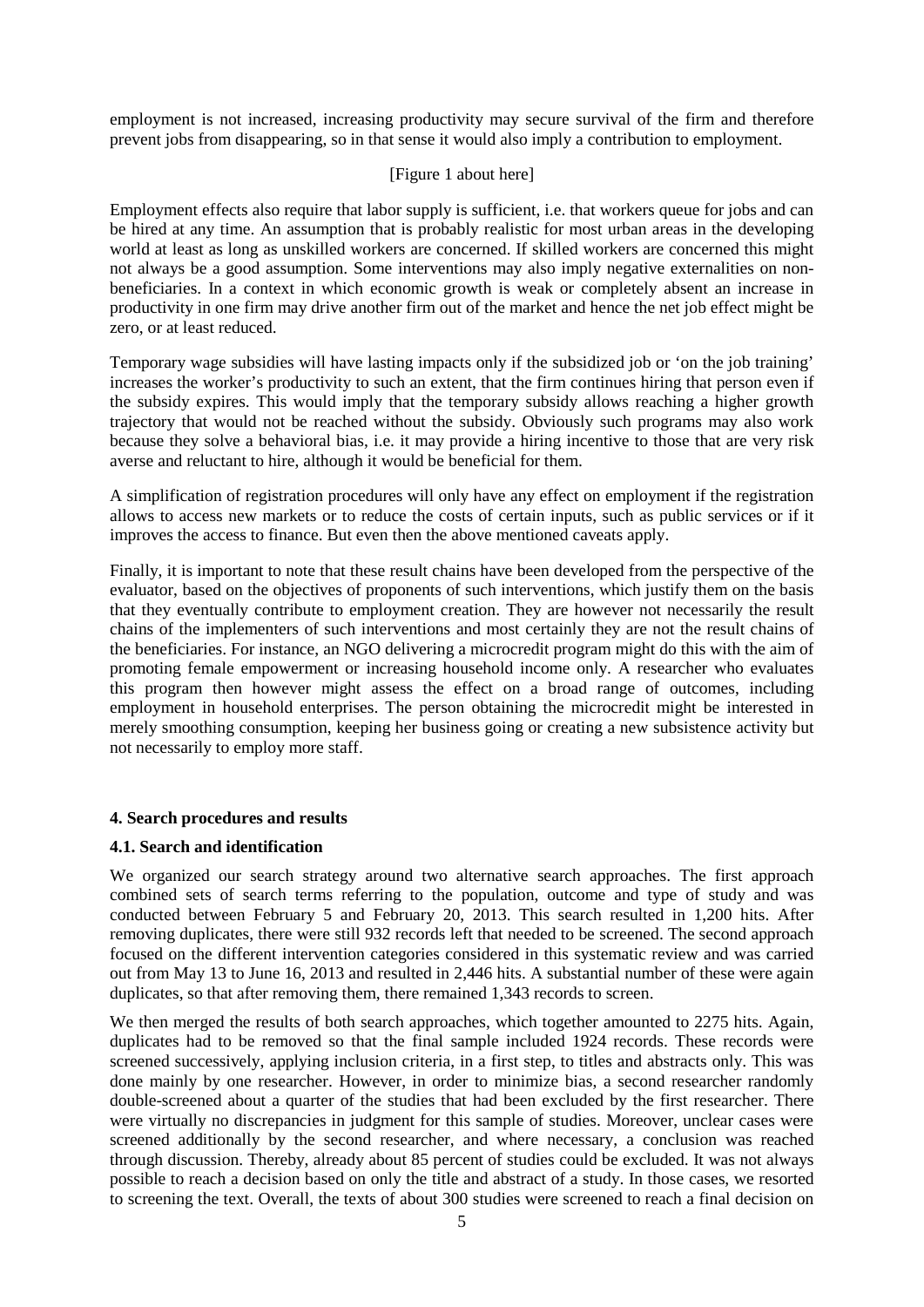eligibility and eventually inclusion. A common reason for early exclusion of studies was that they did not focus on low and middle income countries. In addition, although many were concerned with SMEs or smaller enterprise, these were no impact evaluations and typically did not document any changes in the outcomes relevant for this review. Obviously, a non-negligible part of the papers was also totally off topic.

The whole procedure left 139 studies for thorough full text screening. Out of these, four records could not be obtained in full text. However, further cross-checks suggested that they were, with a very high probability, irrelevant for the purpose of this review. There was one study that was judged highly relevant based on the abstract, but the study could not be obtained. The database search also identified 15 potentially relevant ongoing impact evaluations. We hence contacted the authors in order to see whether any preliminary results were already available. As of February 15, 2014 we had received information on the status of five ongoing impact evaluations. None of these however were in a stage in which any findings could already be included in our review. Since up to this point, we had not yet identified a single study for inclusion which had been conducted before 1990, we decided to definitely exclude studies that had been conducted before that date. For all remaining papers the final decision on inclusion or exclusion was always based on the full text of the study. Finally, 34 studies were included from the database search.<sup>[2](#page-4-0)</sup>

The screening of websites of key donors and funders of MSME interventions, as well as research institutions resulted in one further study that was included. In addition to the database search and website screening, a number of relevant academic journals were searched for studies to be included. This enabled us to identify three more studies to be included. Literature snowballing of the World Bank World Development Report 2013 and other (systematic) reviews resulted in four more records that were included. The references of included studies were thoroughly screened, resulting in ten more studies to be included in the review. Furthermore, we contacted key researchers and provided them with a preliminary list of included studies as of September 9, 2013, asking whether they were aware of any further studies that met our inclusion criteria which we should include in the review. We received answers from three researchers as of February 15, 2014. This exercise resulted in no further study to be included in the review. Finally, two studies were included in the review that were already known to the authors but had not been identified through any of the sources mentioned above. Altogether, this comprehensive search process hence led to a final sample of 54 studies that have been included in this review. The entire process is illustrated in Figure 2.

[Figure 2 about here]

#### **4.2 Short characterization of included studies**

#### *Population and context*

 $\overline{a}$ 

The 54 studies included in this review cover a wide range of countries from all major world regions. The majority of studies focuses on Latin America. This can be explained by the fact that in particular Latin American countries have experimented a lot with active labor market policies over the past two decades and that they have earlier than others started to rigorously evaluate many of their policies. Interestingly, the share of studies that have been conducted in Sub-Saharan Africa is with nine studies larger than we had initially expected, but it still constitutes only a small evidence base, given that employment creation is a major preoccupation and considerable amounts of foreign aid are spent on private sector development in that region. Most studies have been conducted in upper middle income countries (32) and lower middle income countries (15). Only 7 studies took place in low income countries. The majority of the studies focus on micro-enterprises (with up to five employees). In this category we also included studies that target individuals and households with the aim of creating new microenterprises or enhancing self-employment. A total of 36 studies fall into this group. Another 18 studies target larger firms, which could be categorized as small and medium sized enterprises. These are generally already established and mostly registered (i.e. formal) enterprises.

<span id="page-7-0"></span><sup>&</sup>lt;sup>2</sup> Note that the second search approach described above led to a contribution of only three additional studies to that sample that were not found by the first approach, giving us confidence in our search strategy.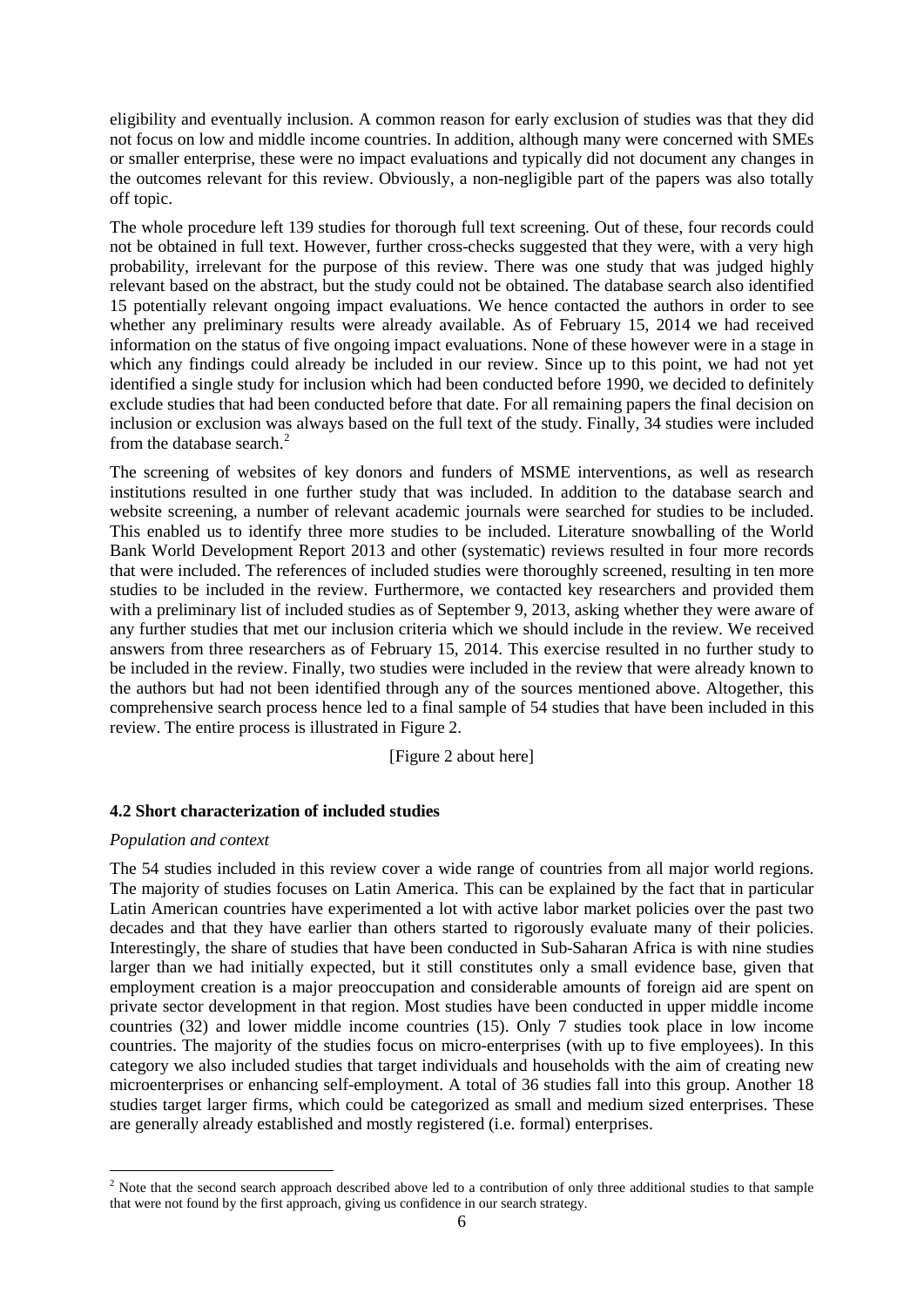#### [Table 1 about here]

#### *Interventions*

Most of the studies in our sample analyze interventions that aim to remove credit constraints of micro, small and medium sized firms (26). All but two of them imply the provision of capital, either in form of micro- and larger loans or through the provision of cash- and in-kind grants. Some of the interventions focusing on access to finance are also combined with other interventions. In most cases these are entrepreneurship training interventions. For the sake of completeness such interventions are analyzed below in both groups - finance and entrepreneurship training - whenever justified, based on the specific features of the intervention evaluated. The sample of studies focusing on entrepreneurship training includes 20 studies. The interventions covered are somewhat diverse in that they consist of general business and financial literacy trainings, as well as more customized and specialized support, or even vocational training with the aim of developing these skills for self-employment. They also differ regarding the duration of the treatment and sophistication of training content. For the other categories, the samples of included studies are all relatively small. There are six studies in the area of business development services. The interventions analyzed in these studies are very heterogeneous; they include for instance counseling, supplier development, product and process innovation, and the provision of working premises. We identified only one relevant study related to research and development. Since the intervention evaluated in this study had many features of business development in general, we decided to review the study together with the five other studies we had identified in the area of business development services. The studies focusing on private sector incentive schemes to enhance employment all rely on wage incentives. Overall we found four relevant studies to be included in this review. Three of them assess the impact of wage subsidies on MSMEs, while one study looks at the effect of minimum wage legislations. They are also analyzed jointly with business development services and research and development. Finally, we identified five studies that assess interventions falling into the category of improvements to the business environment. These studies all deal with interventions to achieve formalization of MSMEs and the impact of formalization on employment creation.

#### *Outcomes and impacts*

As set out before, we included studies that assessed the impact of interventions relevant to MSMEs on either changes in employment levels in these enterprises, or the creation of new enterprises, including becoming self-employed. There are also studies that assess the impact on both outcomes which were then also both used. We always extracted the evaluators' most preferred estimate. Robustness checks were considered to assess the quality and reliably of the estimates, but are not retained for the meta regression analysis below.

Some studies provide impacts at different points in time, such as short-term and long-term impacts. Others offer impacts for stand-alone and mixed interventions. In these cases we have more impact observations than studies in our sample. Hence, from the 54 studies we included in this review, we have a total of 116 impact estimates. Most of the impacts we retrieved (about 60%) represent the impact on employment in treated firms. The remaining impacts measure business creation and selfemployment. We do not consider explicitly firm survival as only few studies provide results for this outcome. We express impacts in terms of their standardized mean difference (SMD), i.e. as the ratio between the change in the outcome due to the intervention divided by the standard deviation of the outcome in the control group (or at baseline). If the outcome is a binary outcome such as 'having set up a firm or not' we use the risk ratio. In those studies where such impact measurements were not directly provided (in fact the large majority) we computed them ourselves. However, some studies do not provide all the necessary information, in these cases we based the estimate just on the reported *t*values of the impact and the sample sizes of treatment and control groups using the formulas given in Lipsey and Wilson (2001). Using different computation methods, on the one hand, reduces the comparability of the estimates. On the other hand it limits the number of studies for which no effect size can be computed.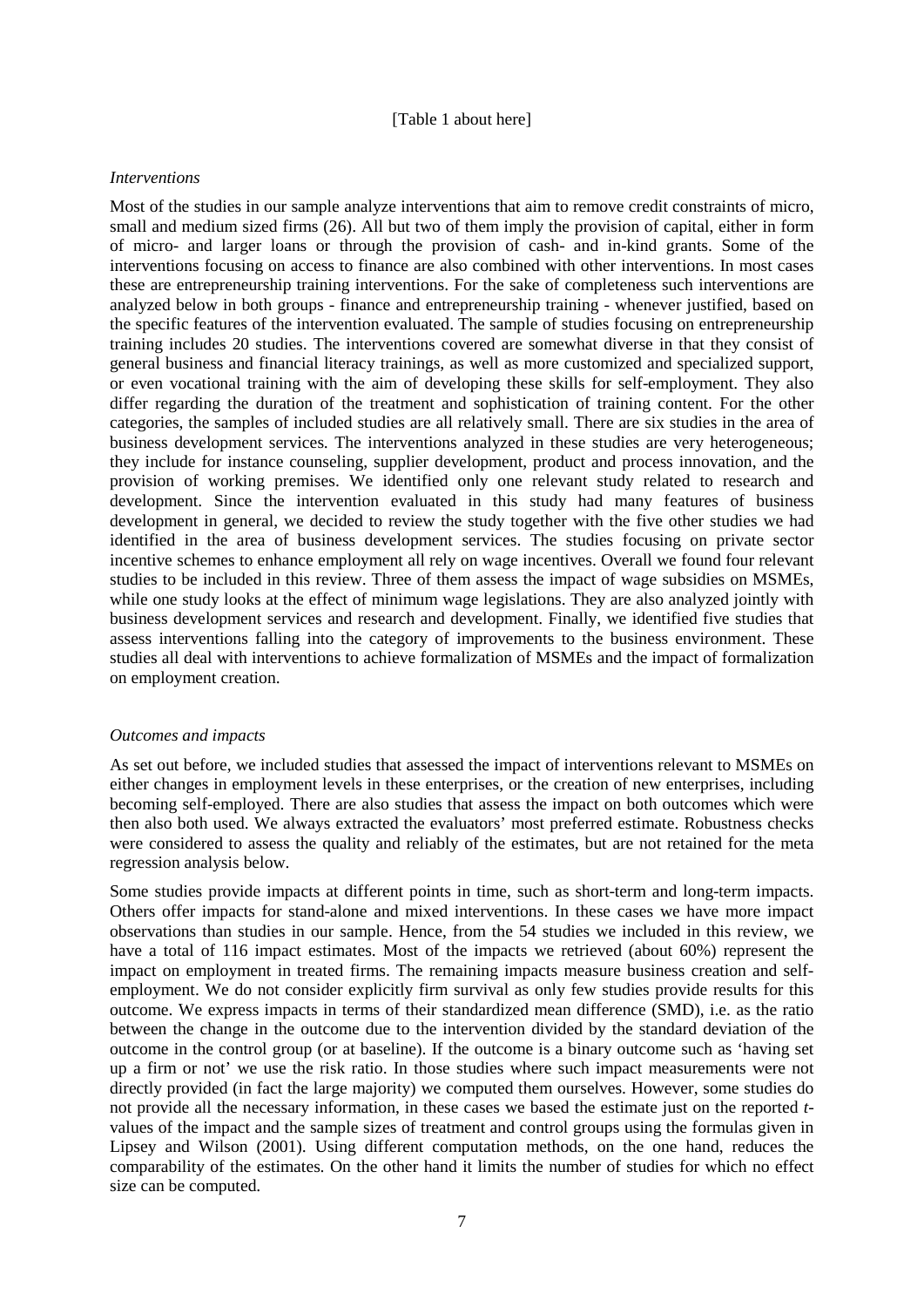#### *Study design and methods applied*

Of the 54 studies that have been included in this review, 28 studies employ quasi-experimental designs while 26 studies are based on RCTs. RCTs are especially relevant for impact evaluations in the area of entrepreneurship training and finance. Only one fourth of the studies that evaluate the impact of entrepreneurship training use a quasi-experimental design. Studies that assess finance interventions are divided relatively evenly across different study designs, with 13 studies employing an experimental design and another 13 an RCT. Within the group of RCTs, the studies focus exclusively on microenterprises and potential entrepreneurs. Note that this is also the case for the entrepreneurship training interventions. The RCTs have all been emerging in the recent years, and a number of studies are ongoing at this moment. This shows the high interest in credibly establishing the impact of popular interventions such as microfinance, as well as increasing possibilities to conduct such trials in this area. Studies included in the areas of business development services, wage subsidies, and business environment, almost exclusively rely on quasi-experimental designs such as difference-in-difference, propensity score matching or instrumental variables to deal with possible selection effects.

#### **5. Synthesis of the evidence**

#### **5.1 Access to finance interventions**

Most of the 26 studies that are concerned with finance interventions examine the effectiveness of microcredit schemes (20 studies), followed by conditional or unconditional cash- or in-kind grants (four studies) and two studies that just introduce changes to existing credit schemes, such as Field et al. (2011), who evaluate the extension of the period until the first repayment is due and de Mel et al. (2013b) who provide savings incentives. Not a single study could be identified that looks at the employment effects of micro-insurance. All studies are listed and briefly presented in Appendix B. Some of the interventions analyzed here are stand-alone interventions, whereas others are combined with entrepreneurship training or other interventions with a completely different scope. This is for instance the case in the study of Tarozzi et al. (2013), where microcredit is combined with family planning services. The amount of finance involved is typically between USD 100 and USD 2,000. By definition micro-credit programs target poor households and micro firms. This must be taken into account when compared with other types of finance interventions that target larger enterprises (small to medium sized firms), which are already formalized, with the aim of expanding these businesses. The range of these studies reflects well the dominance of micro-credit in the debate about firm support as well as the common belief that limited access to financial services is a major constraint for the expansion of micro, small and medium enterprises. However, it should not be forgotten that the range of studies was limited by the interventions' (quasi-)experimental evaluability. Interventions to overcome financial impediments via developing financial markets in general, for example by extending refinancing maturities for banks, were not covered.

With respect to employment creation most micro-credit schemes turned out to be rather unsuccessful; only 16 out of 45 impact estimates, which were measured in the 26 studies on access to finance, show a statistically significant increase in employment or firm creation. 27 out of the 45 treatment effects were not statistically significant. In two cases, a statistically significant negative effect was found. The sign and significance of program effects can be found in Appendix B. Table 2 provides the distribution of effect sizes. The generally small, and often statistically insignificant, effects reflect of course also the often very low power of these evaluations. In some studies power is further reduced by rather low program take-up rates. Positive effects on employment, if found at all, were only small, especially for already existing small and micro enterprises. Major effects were achieved with respect to the creation of new (mostly micro) enterprises and the expansion of already larger, well established and profitable firms. The success cases are more concentrated in (upper) middle income countries rather than low income countries, where the focus however is mainly on small to medium sized firms that are already established and not micro-credit programs but rather larger scale public credit lines and guarantee schemes. Yet, those interventions are predominantly evaluated using quasi-experimental study designs which may, on the one hand, imply that selection effects could not be eliminated entirely, or, on the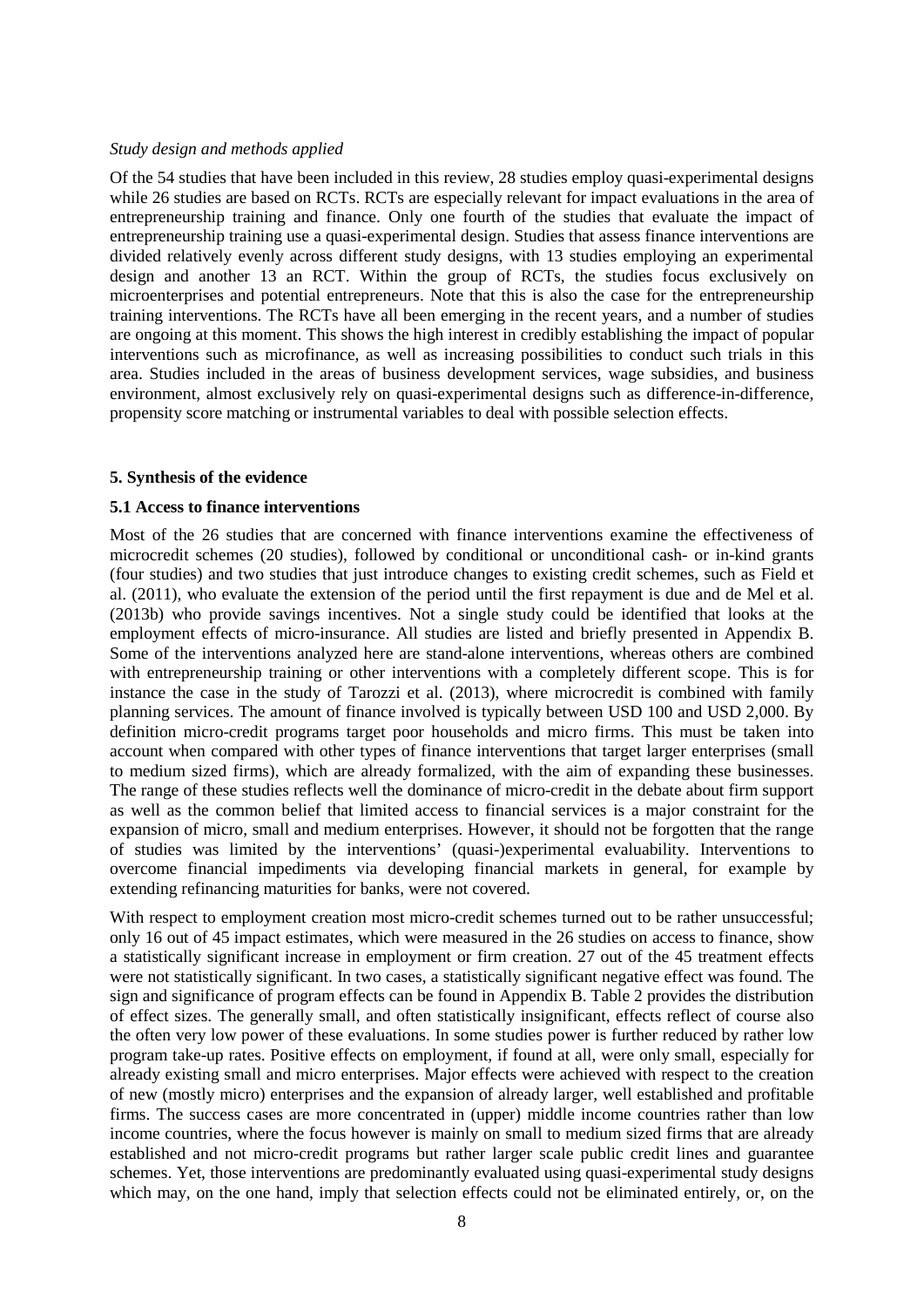other hand, that these evaluations often rely on larger samples and less heterogeneous firms which increases the power of these analyses and hence the probability of detecting significant effects.

#### [Table 2 about here]

Apart from power considerations, the high proportion of statistically insignificant results does not necessarily reflect the futility of this measure but is probably due to the fact that employment generation is typically not a primary objective of micro-credit programs. Rather, income stabilization most frequently seems to be the major intention. Most enterprises make use of the credit or cash grants, if directly offered, but the studies' findings suggest that the financial resources are primarily used as working capital, i.e. invested into inventories. Only on rare occasions would these result in fixed capital investments in machines or buildings. De Mel et al. (2013b) for example detect a significant effect of a savings scheme on investment in inventories, while there is no significant effect on fixed capital investment. Likewise Arraiz et al. (2012) find that credit had no impact on capital stocks and suggest that firms use credit rather to increase their working capital. Hence, such interventions might have no employment effects, but in many cases they show significant impacts on sales and revenues.

With regard to business profits, the majority of studies does not detect an impact (see Angelucci et al., 2013; Augsburg et al., 2012; Barnes, 2011; Crepón et al., 2011; De Mel et al., 2013b; Karlan and Zinman, 2011; and Nelson, 2011). Karlan et al. (2012) find that a capital grant even lowered profits, while Banerjee et al. (2013) detect a positive impact, but only for existing, relatively larger and the most profitable microbusinesses. Only Marcours et al. (2012) find that cash grants for investment resulted in higher profits from non-agricultural self-employment activities more generally. These effects were substantial even two years after the end of the intervention.

It is debatable whether the limited evidence for an improvement in business profits is due to rather short follow-up periods. Of course, it might be that it takes some time for the entrepreneur to be able to use the capital treatment effectively and adjust accordingly in order to reap the benefits of increased investment. However, as Augsburg et al. (2012) argue, most microenterprises are very simple in nature so that it should not take all too long to generate profits as a result of the investment. It also turns out that most loans seem to be simply too small and their maturities too short to lead to large changes in the capital stock and the production technology. For instance, a tailor who – thanks to a micro-credit – switches from a mechanical to an electric sewing machine may neither have the need nor the profitability to immediately hire an additional worker. Nevertheless, he may well see an increase in performance as measured by revenues, profits and, of course, business investment. Hence, we find growth at the intensive rather than at the extensive margin. Field et al. (2011) indirectly provide supportive evidence to this hypothesis in showing that the details of the loan contract matter. They find that short repayment periods, which over the loan period translate into lower outstanding loans and shorter maturities, prevent poor entrepreneurs from investing since they fear not being able to repay on time (Field et al., 2011). Moreover, in the cases where potential business starters or subsistence-type of enterprises are targeted, a reason for failure may obviously also be that very often there are competing needs and hence instead of investing, borrowers spend the credit on health care, education, housing improvements and so on. Based on such insights Karlan and Zinman (2011) suggested that microcredit may need to be combined with detailed business planning and extraordinarily close monitoring in order to assure that it leads to increased investment in the business.

Programs targeting particularly women also appear to be less successful in employment creation than programs without such a focus. This suggests that women face additional constraints which need to be overcome in order to increase the return to finance. Mothers, for instance, tend to spend on average more on food, clothes and health for the household, when compared to fathers, and may therefore have less to spend on capital goods. Resisting pressure from family members and relatives to share financial resources might also be more difficult for women, obliging them to share funds even when they would prefer to invest. In many settings, women still have lower education than men, they have no access to formal banking services without consent of their husband, they have no property rights and are not allowed to leave their house alone. All these factors may explain why, on average, loans to women have lower returns than loans to men.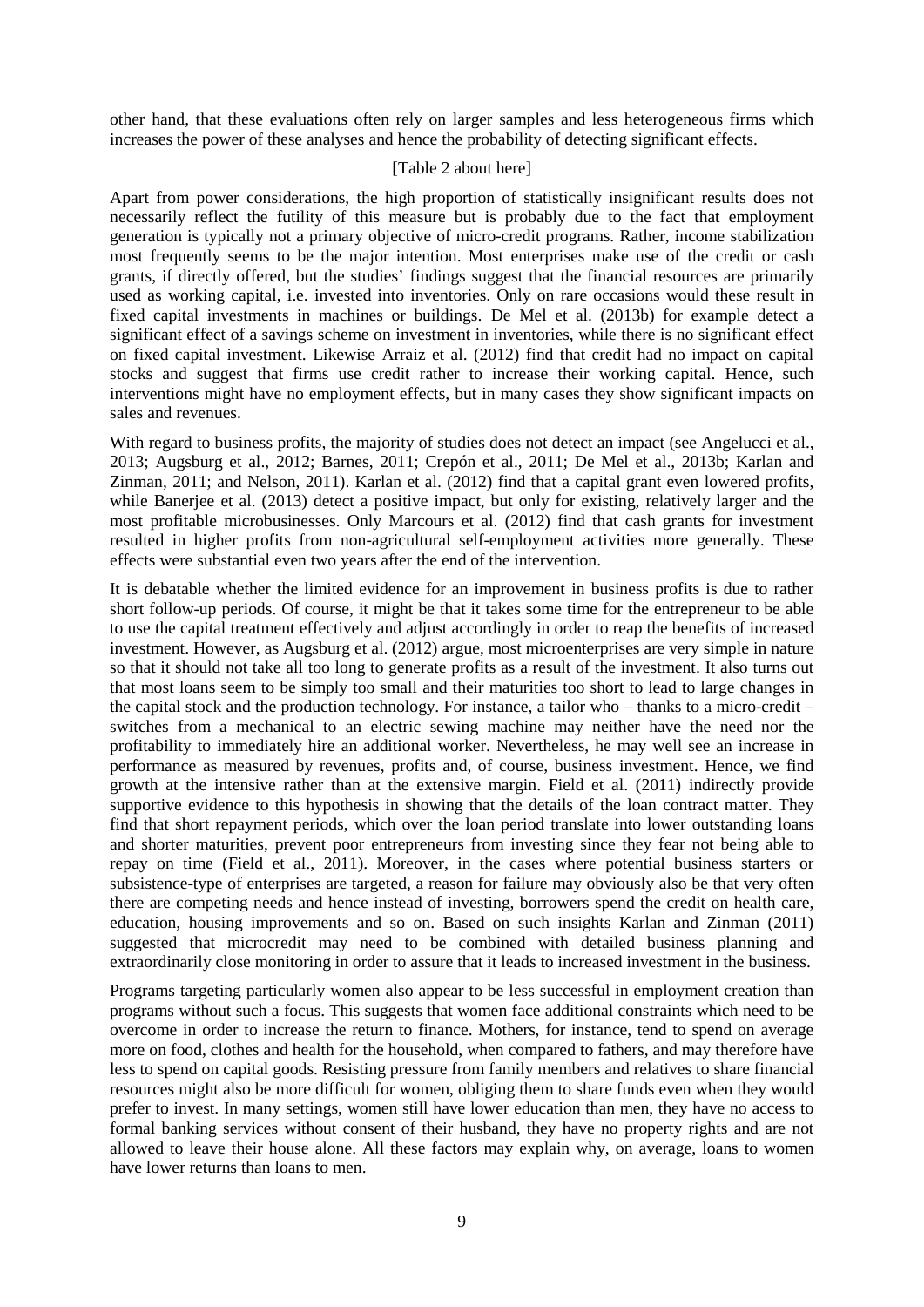Finally, most of the studies in this sample generally assess the effect at one point in time. A notable exception is De Mel et al. (2013b). They observe treatment effects at seven different points over a horizon of two years and conclude that positive effects on business performance arise only in the short-run, suggesting that the savings program speeds convergence to the steady state of the businesses but has no transformative effect by changing the long-term steady state of the business itself. So in the end, while the interventions may not be able to increase profits or employment in existing enterprises, they nevertheless may have an important impact on securing the continuation of existing businesses, thereby also contributing to employment protection.

#### **5.2 Entrepreneurship training**

The second most frequent intervention category in the retained sample was entrepreneurship training. The review includes 20 studies that fall into this category (see Appendix B). Training measures comprise business skills training, business plan development, financial literacy training, technical and vocational training (in-class and on the job), and life skills training. Hence, not surprisingly, even within the category of entrepreneurship training interventions the heterogeneity is quite substantial. Entrepreneurship training provided to beneficiaries varies in that it can be either general, or specifically tailored to the businesses and difficulties of the beneficiaries. Most evaluations assess the impact of general entrepreneurship training in the areas of business management, accounting, financial literacy or the development of vocational skills (15 cases). Bandiera et al. (2012), for instance, analyze the provision of vocational training in activities like hair-dressing, tailoring, computing etc. to adolescent girls. Other examples can be found in Bruhn and Zia (2011), Calderon et al. (2013) and de Mel et al. (2012), who assess interventions that provide general business and financial education trainings to microcredit clients and individuals interested in starting a new business. A few interventions provide more specifically tailored assistance (4), which may come in the form of business plan development assistance (see Klinger and Schündeln, 2011; Jaramillo and Parodi, 2003) or management consulting services focusing on problem diagnosis and solving (see Bruhn et al., 2013). One study analyzes both, an intervention that provides general business training to microentrepreneurs as well as the combination of this general training with individualized support (see Valdivia, 2011). The interventions analyzed here further vary substantially regarding their duration. While some training courses are delivered over a few days only (see for instance Bruhn and Zia, 2011), others are more substantial. The business training evaluated by Valdivia (2011) for instance was delivered over twelve weeks in three sessions per week that lasted three hours each. Vocational entrepreneurship training tends also to be more substantial in duration, varying further with the specific occupations for which the training is provided.

From this sample of studies it appears that skill constraints are believed to be more relevant to microenterprises than for already established SMEs: the majority of interventions targets microenterprises with up to five employees or aims to enhance self-employment in groups highly at risk of unemployment, such as the youth. Often entrepreneurship training interventions, especially when provided for business start-up, are delivered jointly with start-up finance, indicating that skill constraints are typically not assumed to exist in isolation. The majority of studies included here are based on RCTs; only five employ a quasi-experimental design. All together 25 treatment effects were analyzed.

Looking across all studies, 11 out of 28 treatment effects show significant positive employment effects (see Appendix B). 17 treatment effects were not statistically significant. As for finance interventions, low statistical power of many evaluations is probably partly causing the large number of null results. Interestingly, a few studies found negative employment effects. Drexler et al. (2013) found that training led to a reduction of employees for low-skilled business owners, and Valdivia (2011) as well as Calderon et al. (2013) found microentrepreneurs that participated in general business training to be more likely to close poorly performing businesses. This suggests that entrepreneurship training enhances the entrepreneurial spirit and forces (potential) entrepreneurs to think more carefully about the business model and its profitability. In fact, even non-existent or negative employment effects can be good news for trainings' effectiveness as entrepreneurship training was found to help nonprofitable firms either to become profitable or to close down. Likewise, entrepreneurship training can prevent non-profitable business ideas from being started.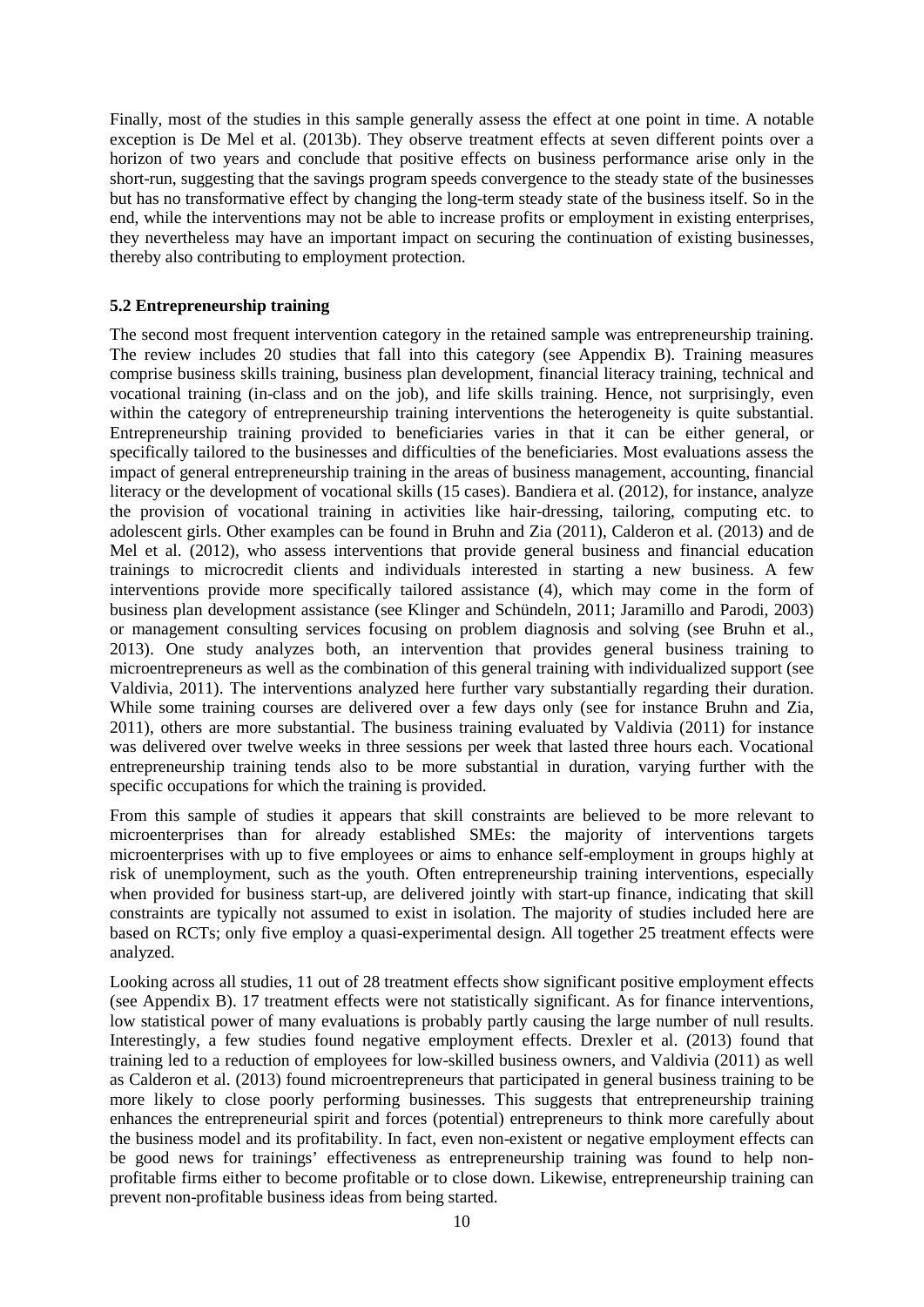Overall, most training interventions have difficulties in changing actual business performance like profits. Yet most programs produce significant improvements in business skills and behavioral skills, and sometimes also higher optimism and motivation, although some of these changes might be due to a changed reporting behavior after the start of the intervention (Drexler et al., 2012). Thus, employment seems to come last in the result chain of entrepreneurship training. Some studies report higher investment, very few studies report process or product innovations and sometimes also improvements in sales and revenues. Even fewer studies measure higher profits and, fewer again, employment. Furthermore, short-term positive effects often seem to vanish in the long run.

There are no straightforward results on the influence of targeting. The evidence is mixed on whether trainings' return is higher for those with initially lower skills and whether it is more helpful for male or female owned enterprises. The review suggests that training is more helpful for start-ups than for business expansion. However, since many interventions that aim at business start-up often also include some form of financial assistance, it is difficult to isolate the effect of the training. De Mel et al. (2012) for instance find the combination of a cash-grant with entrepreneurship training to be especially successful; also because it led to the creation of more successful businesses. The more tailor-made and substantial the training the better, but it is not necessarily the more-complex programs that are the most successful. Drexler et al. (2013) for instance observe that general accounting training led to some improvements in objective reporting quality and business performance for higher skilled participants, but had the opposite effect for less educated individuals, while a simpler, rule-of-thumb training was more effective for those participants with lower educational levels. From the studies it further appears that training needs to address specific knowledge gaps and be 'substantial' in order to be effective. The consulting and mentoring services analyzed by Bruhn et al. (2013) eventually led to increases in the number of employees of treated businesses. These services were provided to beneficiary enterprises over a period of one year, in weekly four-hour consulting sessions. Likewise, Premand et al. (2012) find positive treatment effects of an intervention that is provided over a period of one academic semester.

#### **5.3 Business development services and wage subsidies**

In this sub-section we cover a set of ten studies, which are rather heterogeneous in the specific nature of the underlying interventions (see Appendix B). Broadly, they fall under the heading of business development services and targeted subsidies. Four of the ten studies cover business development services in the narrow sense (supplier development, support for environmental audit, provision of working premises, etc.). One of these studies covers conditional tax-breaks and fiscal incentives for technological innovations as well. Two further studies measure the employment impact of grants for product and process innovations. An additional three studies cover supply or demand side wage subsidies, and one study measures the impact of minimum wage legislation on employment. All the studies on wage-related interventions focus on Turkey or South and South-East Asia, while the other studies cover almost exclusively Latin-American countries. Only one of these ten studies is based on an RCT design, while the others use a quasi-experimental approach or exploit the variation in the policy across time and space to identify effects.

The studies show mostly positive and statistically significant employment effects (see Appendix B). Nevertheless, general conclusions have to be treated with care due to small sample sizes and selection biases that are possibly not entirely removed by the evaluation design. Overall it seems that business support services and targeted subsidies can contribute to employment generation if they are demand driven, tailor-made and focused. Larger firms may need quite specific and sophisticated support, whereas small firms just need very rudimentary improvements to their business.

Interestingly, Kluve (2010) who compared the effectiveness of active labor market programs across European countries came to a very similar conclusion as we do: The direct employment effects were the largest for wage subsidies and 'services and sanctions' conditional on certain productivity enhancing activities. According to the studies we reviewed, tax-breaks and fiscal incentives conditional on process and product innovations seem to be particularly effective. However, the robustness of the findings is somewhat low, first, because the sample of studies is quite small and, second, because almost all studies have to rely on a rather weak identification strategy and hence a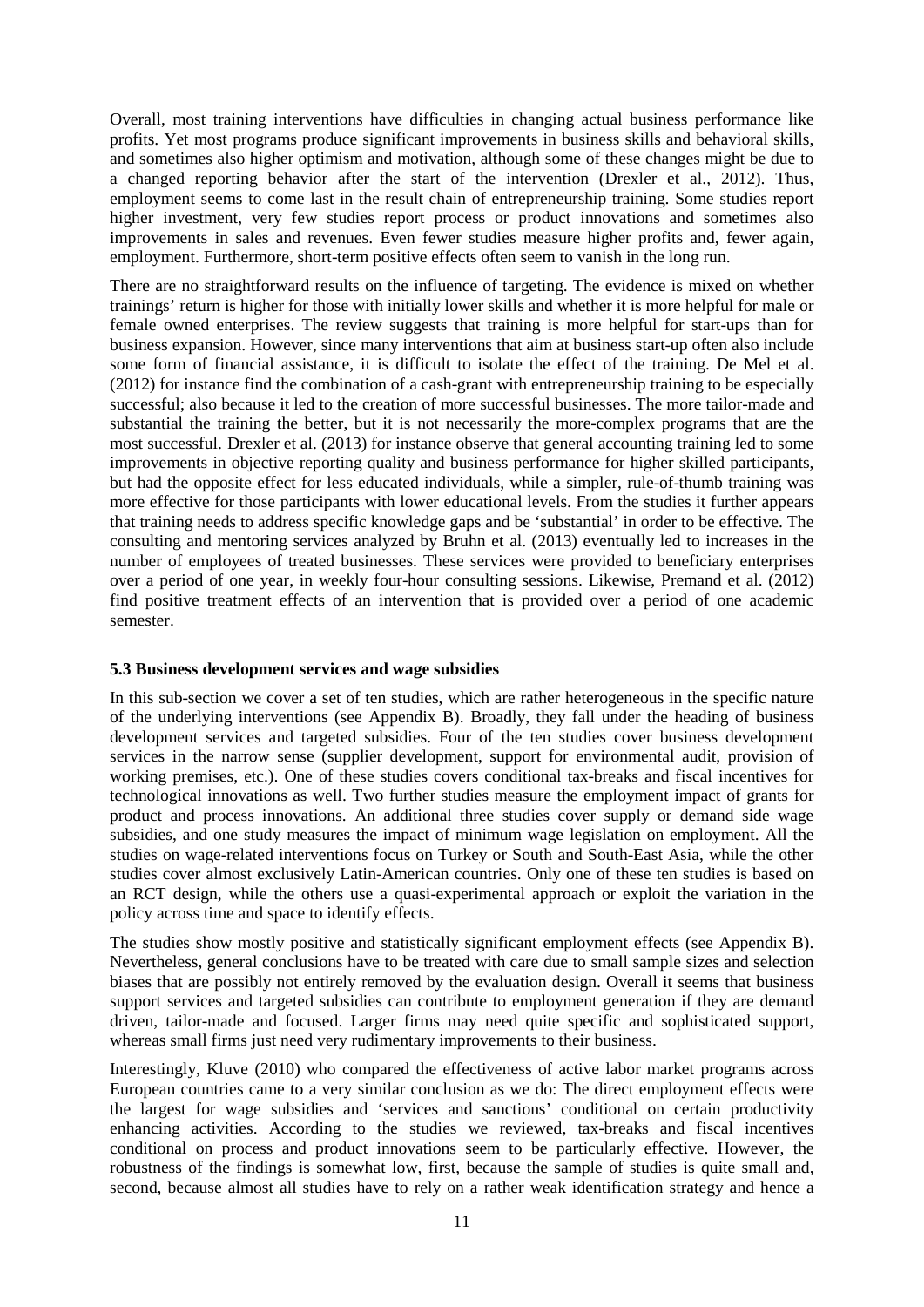bias through firms selecting themselves into such programs cannot be ruled out completely. It is also remarkable that nothing can be said about the East- and South-East-Asian context, where at least in some countries business support services may have played an important role.

The studies on wage subsidies suggest that targeting matters for job creation. Two different programs that have been examined in a similar context in Turkey allow for an interesting comparison of supply and demand driven subsidies. One program targets the employers who benefit from reductions in social security contributions for additionally hired workers. This was found to increase the rate of employment growth and business growth substantially (Betcherman et al., 2010). A supply-driven program through which workers received the subsidy in the form of vouchers that allowed them to be hired and get training on the job, turned out to not increase employment chances. Only a few beneficiaries were retained in their job once the subsidy came to an end (Fretwell et al., 1999). Various reasons could explain why this program failed. One could be that this has to do with the targeting. The on-the-job training program targeted employees whereas the more conventional wage subsidy programs targeted employers. Employers may keep workers hired at a reduced rate, when they are free to choose the workers they actually prefer. If an unemployed person applies for a job with a voucher, not only may the profile not fit, but a voucher may have a negative signaling effect. Hence direct wage subsidies may have more positive employment effects than voucher based-programs. However, they may have very different income distributional effects. These interpretations are based on only two studies and eventually, whether they are really valid can only be found out if several wage subsidy programs test and compare such specific design features.

Finally, it is obvious that wage subsidies are in general a quite expensive intervention and the programs covered here are no exception. The pure wage subsidy program in Turkey entails costs per job-month created that correspond to roughly 94% of the total cost of employing a minimum wage worker. This may still seem acceptable, if the jobs created are sustainable, but evidence whether this is really the case is scarce (Betcherman et al., 2010). A major cost component is the dead weight loss produced by the fact that many workers that are hired under a subsidized rate would have been hired anyway. This is also confirmed by the experimental study in Sri Lanka (De Mel et al., 2013b and 2010), where the authors find a strong correlation between pre-program hiring intentions and program uptake.

#### **5.4 Interventions to promote formalization**

In most low and middle income countries the bulk of urban micro and small enterprises are informal, i.e. they are not registered with the tax authority and operate outside most regulations. A key policy question is whether the performance of these firms could be improved and their size in terms of employed capital and staff be expanded through formalization. On the one hand, it is believed that formalization increases access to credit and other resources important for business success and expansion, even if some argue that most micro and small firms have little to gain here because their business is simply too small to benefit from any services offered to formal firms and in many countries the government has not much to offer anyway (Maloney 2004). On the other hand, formalizations could imply a significant increase in tax payments which have to be added to the bureaucratic act of formalization, which according to De Soto (1989) already can be so significant that they alone prevent firms from becoming formal.

As both costs and benefits of formalization are involved, the policy problem of formalization is twofold: What interventions are suited to enhance firms' formalization, and what are the effects of becoming formal? As this review focuses on employment effects, formalization studies were only included if they covered effects on employment. Five studies were identified that can credibly establish a link between formalization and employment (see Appendix B). Four of them concentrate on Brazil and Mexico, where significant reforms have been implemented to reduce the costs of formalization. The fifth focuses on Sri Lanka and is based on a randomized field experiment where cash rewards are offered to firms if they formalize.

All studies show that it is difficult to get the average firm formalized as it is simply too small and not profitable enough to make use of the potential that formality offers. Programs that offer cheaper and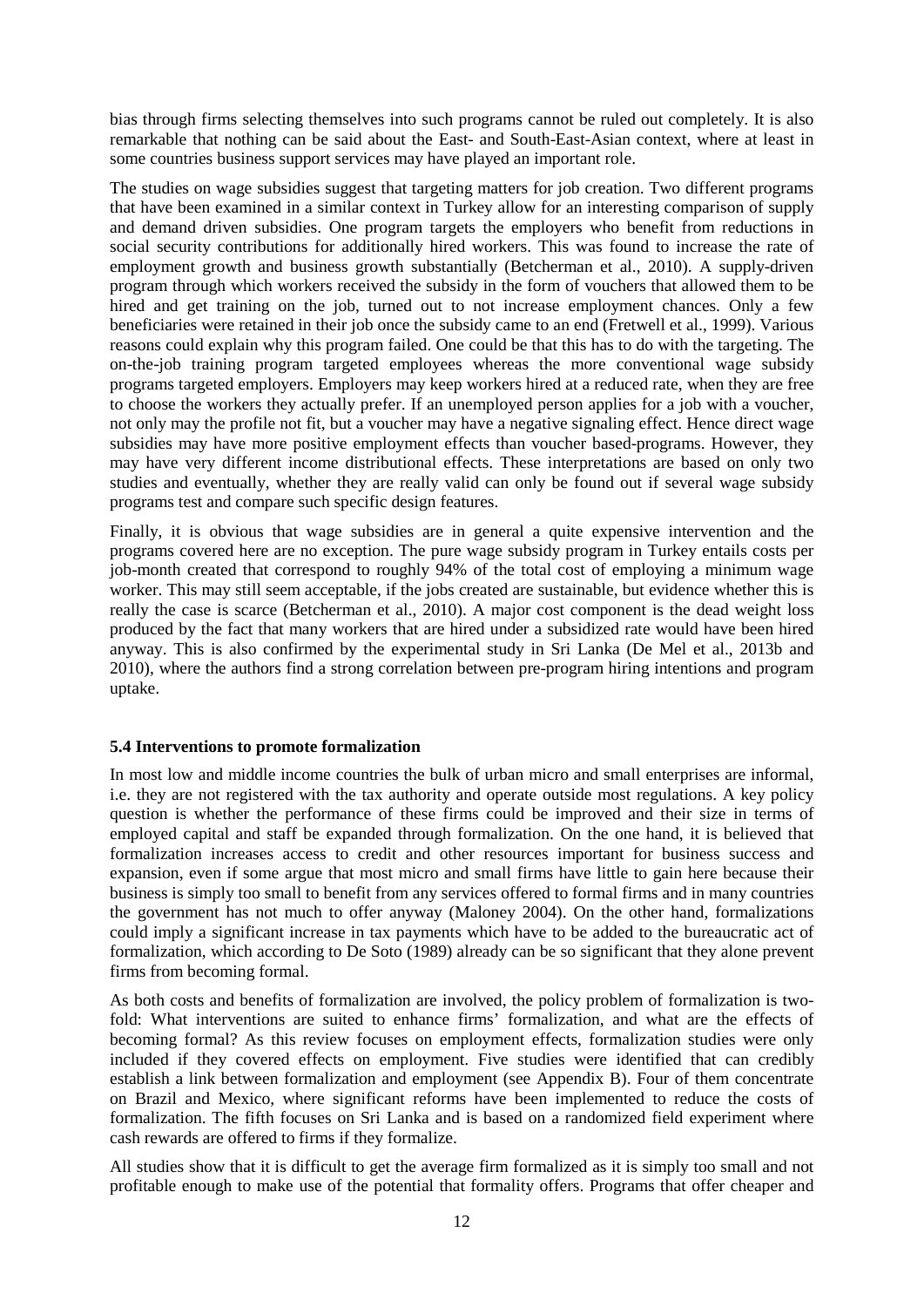easier formalization procedures seem to work for a relatively small group of entrepreneurs and firms that show already a higher initial performance. It also seems easier to formalize firms while they are being set up than formalizing firms that already exist. This has in particular been shown in the case of Mexico (Bruhn, 2011). De Mel et al. (2013a) showed for the case of micro and small firms in Sri Lanka that even if the equivalent of one month of the median firm's profits are offered only around one-fifth of all firms register the business. Interestingly, in this particular case the lack of property rights for the ground they work on was a major deterrent to formalization for many entrepreneurs. Complementary evidence comes from Andrade et al. (2013), a study not included in our systematic review because it does not assess employment effects, who directly tested the effectiveness of various treatments intended to increase formality in Brazil based on an RCT . They found that more information on procedures and lower costs did not work either; only inspection visits had some effect. Receiving an inspection gave a 21 to 27 percentage point increase in probability of formalizing.

In Brazil and Mexico, among those firms that do formalize, performance in terms of revenue and profits typically improves, including employment and capital investment, but for most only modestly. For Sri Lanka, De Mel et al. (201[3](#page-7-0)a) do not find any employment effects as a result of formalization.<sup>3</sup> Of course, it will always increase the government's tax revenues, which is typically the main objective of formalization anyway. Yet, it seems that programs that "force" firms to formalize are unlikely to produce any significant employment effects as for many formerly informal firms formality does not translate into extra profits but into additional costs. It seems the best incentive governments can provide for formalization is to offer useful public services in return. This does of course not imply that policies should not simplify administrative procedures, but efforts need to go beyond. It is not the costs of registration but the expected benefits of formality that is pivotal for the decision to formalize and only if such benefits exist it is likely that formality also leads to additional jobs.

#### **6. Meta-regression analysis**

#### **6.1 Method**

To implement a meta-regression analysis we use two alternative impact measures: first, whether a given intervention had a positive significant impact on employment, firm ownership (start or continuation) or self-employment;<sup>[4](#page-14-0)</sup> and, second, the standardized effect size. How we derived the latter was explained above. Relying on standardized effect sizes ensures a certain comparability of impacts across studies. However, measured impacts still differ in terms of the temporal horizon they refer to and of course in the program costs that had to be incurred to produce a particular change in the outcome.

For the sets of estimates where we just use a binary variable taking the value one if the effect of program *i* was significantly positive, we run a simple probit regression and explore the variation of that binary variable across large set of study characteristics *Xi*. Hence, the model reads:

$$
Probability_i = 1/x_i = \Theta(X_i'\beta + \varepsilon_i),\tag{1}
$$

$$
(1)
$$

where  $X_i$  includes the type and characteristics of the intervention, the term,  $\varepsilon_i$  is the error term and  $\Theta$ stands for the cumulative normal distribution. Since coefficients of a probit model cannot be directly interpreted, we compute and show marginal effects, i.e. the change in the probability of success if one explanatory variable is increased by one unit while all other explanatory variables are kept at their mean. Since some studies contribute with more than one outcome, we correct the standard errors for within-group correlations. The application of weights ensures that each intervention counts only once in the sample.

We further conduct simple linear regressions, where the dependent variable is the standardized effect size. The regression model reads:

$$
y_i = X_i' \alpha + \eta_i \tag{2}
$$

<sup>&</sup>lt;sup>3</sup> Similar evidence comes from McKenzie and Sakho (2010), but they do not focus on employment effects.

<span id="page-14-0"></span><sup>&</sup>lt;sup>4</sup> Since we had only four statistically significant negative impact estimates in the sample, we decided to lump together insignificant and statistically significant negative estimates.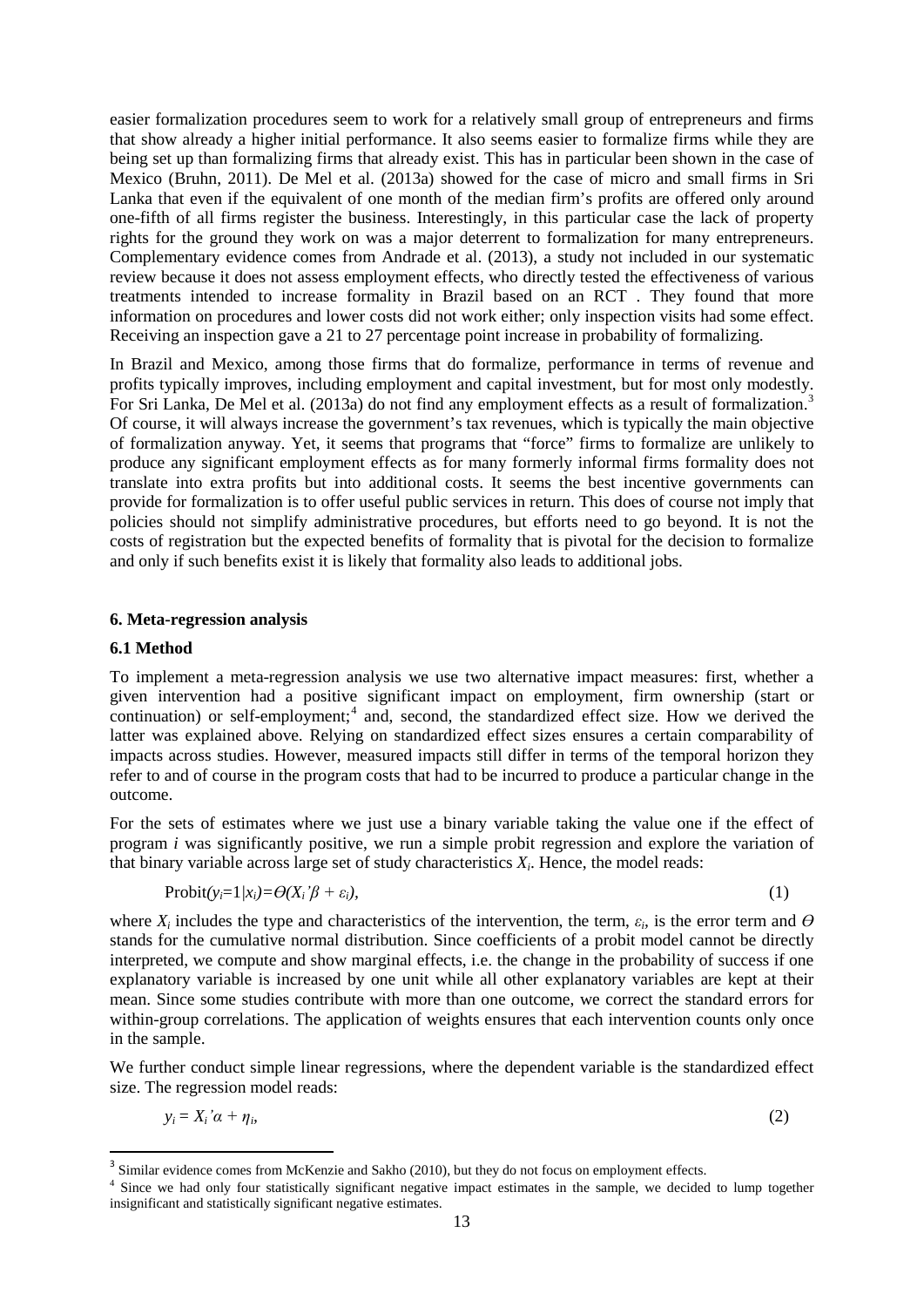On the right hand side we use the same explanatory variables as in the probit model above. The term  $\eta_i$ captures the unexplained part of the variance in *y* including measurement error.

As explanatory factors we include the type of the intervention, whether the intervention explicitly aimed at employment creation, whether it was provided in combination with other interventions, whether it targeted women, the types of enterprises targeted, the study design of the impact evaluation, as well as the country income category, and finally, the outcome measure, i.e. whether it is employment or firm ownership. Table 3 below shows the summary statistics for the dependent and explanatory variables. We also considered testing whether the type of the implementing agency plays a role, for instance whether this was a public or private entity. However, this did not lead to any meaningful results. First many studies are not clear about the status of the implementing agency. In other cases the implementing agency might be private, but the intervention was developed and designed by a public agency, which at the end makes it hard to interpret the results. Apart from that the sample size also puts a limit on the extent heterogeneity - in particular in terms of context and program characteristics - can be captured by the Meta-regression analysis.

#### [Table 3about here]

In total, we have 116 observations that can be used for the meta-regression analysis. 40 percent of these relate to business creation while the remaining relate to changes in employment in existing firms. Overall, 46 percent of impact estimates are positive and statistically significant at the 10 percent level. Most impact estimates relate to the effect of finance interventions, followed by training interventions. About 12 percent of impact estimates represent the impact of business development services, wage incentives and policies to enhance research and development. Interestingly, around 70 percent of the estimates come from evaluations of interventions that explicitly aimed at creating employment or new enterprises. Almost half of the impact estimates come from joint interventions, and more than half of the impact estimates have been obtained through randomized controlled trials. Furthermore, the majority of evaluations focused on existing and potential microenterprises and was conducted in upper middle income countries.

#### **6.2 Results**

Looking at the effectiveness across the different intervention categories, it can be seen that the included finance interventions had on average lower employment effects than the included training interventions (see Table 4). This is confirmed by both specifications, i.e. whether we use the dichotomous outcome or the standardized effect sizes. There are however, no systematic and significant differences between training interventions and business development services, wage incentive schemes and interventions that improved the business environment.

In our sample, there is some indication that interventions of the type we consider have often more chances in establishing new firms than expanding existing firms. A micro-credit program, for example, may enable many households to start a small business, but may enable only few established microentrepreneurs to expand their business. However, as McKenzie and Woodruff (2014) pointed out, this finding may partly be due to the fact that power is generally higher for detecting binary outcomes (such as whether a new business started) than for detecting changes in rather continuous variables (such as employment). Those interventions that target small enterprises appear to be more successful in achieving significantly positive employment effects as compared to those that target microenterprises, implying that only a small share of microenterprises graduates, or that it is at least difficult to expand microenterprises in general. The 'IFC Jobs Study' comes to a similar conclusion based on a review of the literature (IFC, 2013). However, since specific types of microenterprises might still have the potential to grow, targeting is crucial.

#### [Table 4 about here]

Surprisingly, whether employment creation has been an explicit objective of the evaluated intervention does not correlate with larger employment effects. Combined interventions did also not systematically lead to larger employment effects, although we had seen above that the specific combination between finance and training often seems to work better than each of these two interventions in isolation.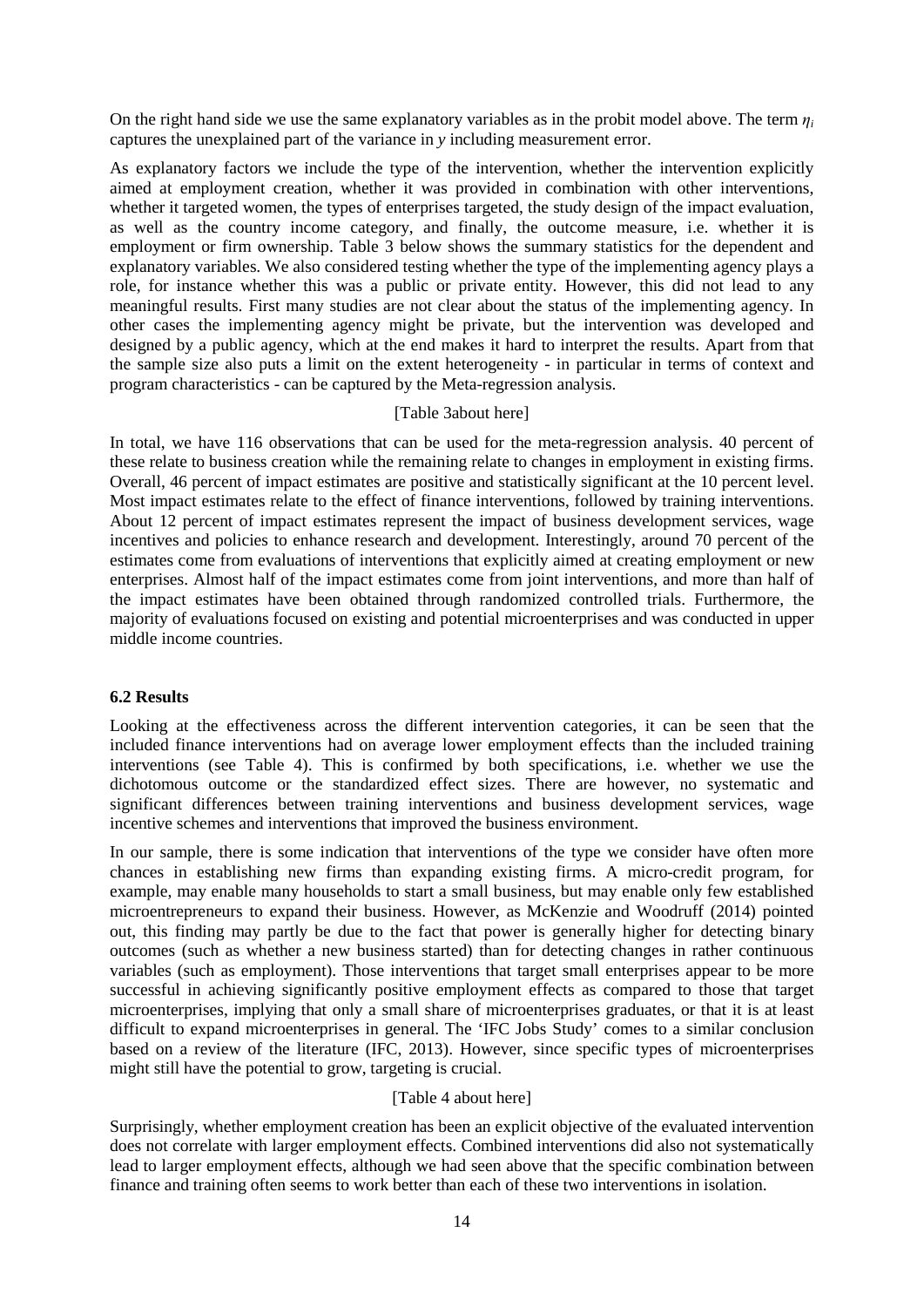Those interventions in our sample that targeted women specifically apparently had a lower chance of success, although this finding is only statistically significant in some specifications. This is consistent with a number of recent studies that find capital or business training to have no effect on female enterprise performance (see for instance de Mel et al. 2009; Fafchamps et al., 2011). Yet this does not mean that the return of targeting women is lower, it rather suggests that programs targeted at women typically need to account for other, complementary constraints as well. For instance, if women have less control over their budget than men, then cash grants paid to women have a lower impact on investment than for men. Women typically also have lower levels of formal education, have often only limited access to other relevant services, often need to work from home and are often deprived of property rights – land rights in particular.

Finally, the regressions also reveal that programs that have been evaluated experimentally show fewer significant employment effects than programs that have been evaluated with quasi-experimental methods. Looking at finance interventions, for example, shows that 20 out of the 26 treatment effects that are based on an RCT show insignificant effects, while this is the case for only 8 out of the 18 treatment effects based on quasi-experimental methods. Hence, the failure rate is almost twice as high. Obviously, the most intuitive explanation is that the quasi-experimental studies cannot entirely deal with selection effects and hence employment effects are often over-estimated. We constructed further variables measuring the risk of bias, based on our own assessment for various dimensions of internal and external validity and following the criteria proposed in Waddington and Hombrados (2012). Although, low statistical power of many RCTs is an important shortcoming controlling for this problem and other risk of biases could not substantially reduce the estimated coefficient associated with RCTs. However, investigating the included RCTs in more detail also shows another potential explanation: RCTs systematically focus more prominently on small programs, very poor areas and very specific target groups (as compared to evaluations based on quasi-experimental designs), all of which may increase the probability of a failure. In other words, RCTs are often applied in very specific cases and hence one needs to be careful to generalize their findings.

#### **7. Conclusion**

Overall the review shows that creating and enhancing employment is a very complex challenge. Many conditions have to be met before interventions in favor of individual enterprises do not only improve business performance but also lead to additional jobs. Phrased differently, it is typically 'a long way' in the result chain from policy inputs to employment impacts, even more so if employment is supposed to be sustainable and tied to acceptable and secure working conditions. Given the discrete nature of decisions to found a new business or to hire an additional employee, not a minor change but rather a major push is needed to have an impact. It seems much easier to have an effect on management practices, sales and (short term) profits than on employment. Many interventions seem to lead to changes at the intensive margin, but fail to deliver productivity increases that go hand in hand with more jobs. This is coherent with the findings by Cho and Honorati (2014). Their meta-analysis of finance and training programs shows that in particular vocational and business training programs have positive effects on business outcomes such as improved knowledge and practice and sometimes income, but effects on a general set of labor market activities are generally quite weak and very often insignificant.

Yet, our review also revealed that about a third of the interventions covered by this review are not primarily designed to create employment but rather strive for income stabilization and poverty reduction. Hence, one should not expect massive impacts on job creation if interventions were not even intended to deliver this result. It also seems easier to create new businesses than to expand existing firms. Obviously, it is also far from certain, whether these new firms survive in the longer term. Most of the studies included do not provide an answer to this question, as their follow-up period is relatively short. Targeting seems to be key to achieve positive employment effects. Furthermore, not all potential and actual entrepreneurs can make good use of support. Different types of interventions will be required to increase employment for different groups. Interventions also need to pay attention to the interaction between different binding constraints. For instance, just improving business skills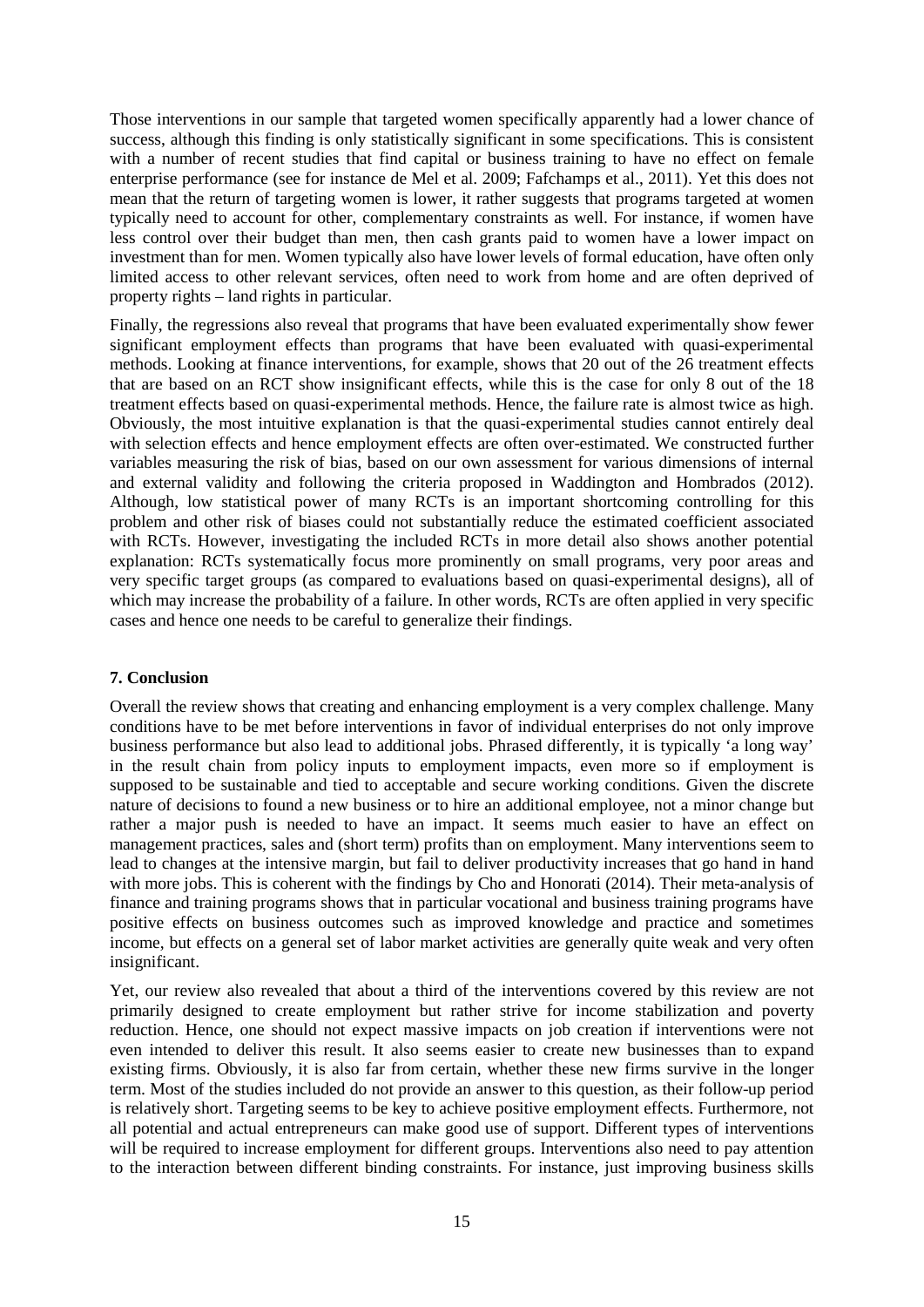without facilitating access to capital (and vice versa), is often not enough to have an effect on investment and employment.

The review also shows that the available evidence is still sketchy in particular for large parts of Sub-Saharan Africa and Asia, regions in which, in the coming decades, the need for jobs is the highest. Findings from Latin-America, which dominate in this review, cannot necessarily be generalized and applied to other regions. Also only very few studies are able to assess the longer term effects of their interventions and policies and many studies fail to provide a detailed analysis of why certain effects occurred or did not occur – making it hard to extrapolate lessons. Moreover, it is also hard to tell from the results whether new jobs were created or whether workers were just tracked away from other activities. Furthermore, almost none of the 54 studies provided a detailed cost effectiveness analysis, i.e. how much does it cost to create an additional job with a certain program compared to another? This gap should alert both implementers and researchers. Implementers should provide the necessary numbers and researchers should go beyond the estimate of simple impacts, which is not really helpful for those who have to allocate resources across different interventions.

Many of the studies covered are based on RCTs, whereas others use a quasi-experimental design such as difference-in-difference estimation, propensity score matching techniques, regression discontinuity designs or several of these in combination. A striking finding of our review is that the study design matters for the impacts found. RCTs, which are typically seen as the 'gold standard', find less often positive employment effects than other methods, controlling for the type of intervention, type of country and type of firm that is targeted. This may suggest that in many of the studies that are based on a weaker identification strategy, selection bias is still an issue. However, it can also not be ignored that many RCTs have low statistical power due to small sample sizes and that they are applied particularly to small programs, very poor areas and very specific target groups. Under these conditions the generation of employment might be particularly difficult; hence these findings cannot necessarily be generalized. Finally, the results from RCTs might also be biased due to Hawthorne and John Henry effects, attrition and spill-overs, although many RCTs address the potential for such biases quite carefully.

Finally it is important to note that the methodology of a systematic review, because of its focus on rigorous evidence, must systematically ignore untargeted policies, such as financial sector development, large-scale infrastructure projects, trade policies and alike, which may be particularly beneficial for SMEs. Other approaches must be applied to find out how effective these interventions are in creating employment. This will of course imply to rely on less rigorous methods and hence the reliability of the findings need to be assessed very carefully in each case, but ignoring that literature may paint an overly pessimistic picture with respect to the potential of such policies and interventions to create jobs.

#### **Appendix**

#### **Appendix A: Search strategy**

#### *Electronic databases*

RePEc (Research Papers in Economics) / IDEAS (IDEAS uses the RePEc database); SSRN; EconLit; Labordoc (ILO); 3ie's database of policy briefs, systematic reviews and impact evaluations; Innovations for Poverty Action Publication Database; JPAL Evaluation Database; JPAL Publication Database; ILO Youth Employment Inventory; Research for Development; Web of Science.

Following the inclusion criteria, as specified above, we defined different sets of search terms which we combined using the Boolean operator 'AND' for the searches in electronic databases. In a first step, we combined search sets referring to the population, outcome and type of study, since the outcome is of main interest in this systematic review. However, in order to avoid missing potentially relevant studies by not searching sets for the interventions considered in this review, we conducted a second search that focused on the intervention categories set out in section 3, combining search sets for population, intervention and type of study. See Grimm and Paffhausen (2014) for the specific search terms used and results of the search.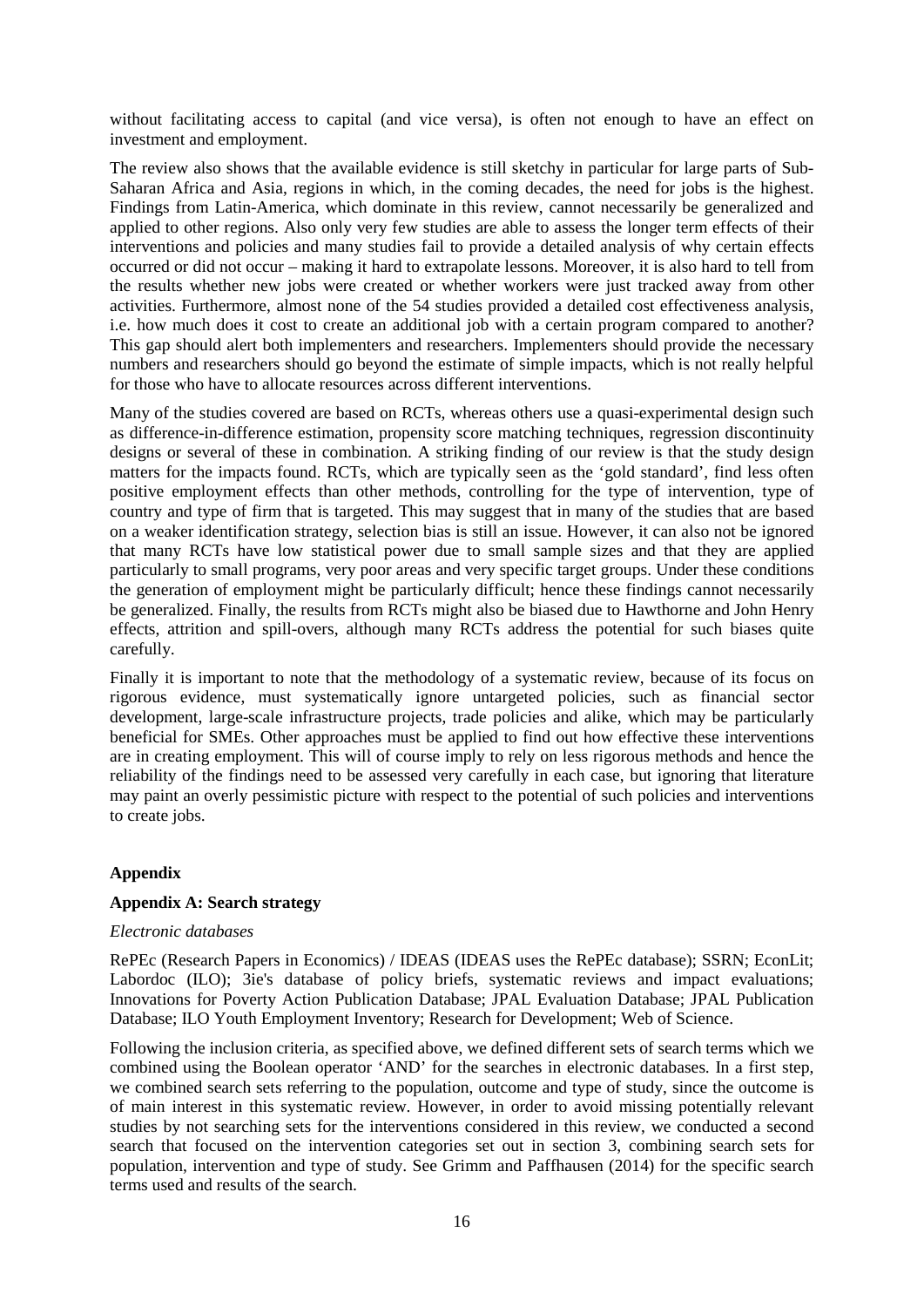#### *Websites screened*

AFD (Agence Francaise de Developpement); African Development Bank; Asian Development Bank; AusAid (Australian Agency for International Development); CIDA (Canadian International Development Agency); DFID (Department for International Development); GDI (German Development Institute); GIZ (Deutsche Gesellschaft für Internationale Zusammenarbeit); IADB (Inter-American Development Bank); IDS (Institute for Development Studies); IFC (International Finance Corporation); ILO (International Labor Organization); KfW Development Bank; ODI (Overseas Development Institute (ODI); OECD (Organisation for Economic Co-operation and Development) Development Center; SIDA (Swedish International Development Cooperation Agency); The SME Initiative at Innovations for Poverty Action (IPA); UNDP (United Nations Development Program); USAID; World Bank Group.

#### *Hand-searches of key journals*

Agricultural Economics; American Economic Review; American Economic Journal: Applied Economics; American Journal of Agricultural Economics; Econometrica; Economic Development and Cultural Change; ESR Review (previously Journal of Microfinance); Journal of African Economies; Journal of Development Economics; Journal of Development Effectiveness; Journal of Development Studies; Journal of Labor Economics; Journal of Political Economy; Journal of Small Business Economics; Quarterly Journal of Economics; Review of Economic Studies; World Bank Economic Review; World Development.

#### *Literature snowballing*

For included studies, citation tracking was conducted (forward searching). Moreover, their references have been screened for further relevant studies (backward searching).

Furthermore, the bibliographies of the World Bank's World Development Report 2013 on jobs and the following completed reviews have been hand-searched for relevant studies: Cho and Honorati (2014); Cirera et al. (2011); Duvendack et al. (2011); Hagen-Zanker et al. (2011); McKenzie and Woodruff (2012); Nataraj et al. (2012); Stewart et al. (2012); Stewart et al. (2010).

#### *Ongoing studies:*

For ongoing studies we heard of, we decided on inclusion, i.e. if they were relevant or marginally relevant, based on their title, and, if available, their statement of objectives. We then contacted the authors in order to check whether the results were already available for inclusion into the systematic review.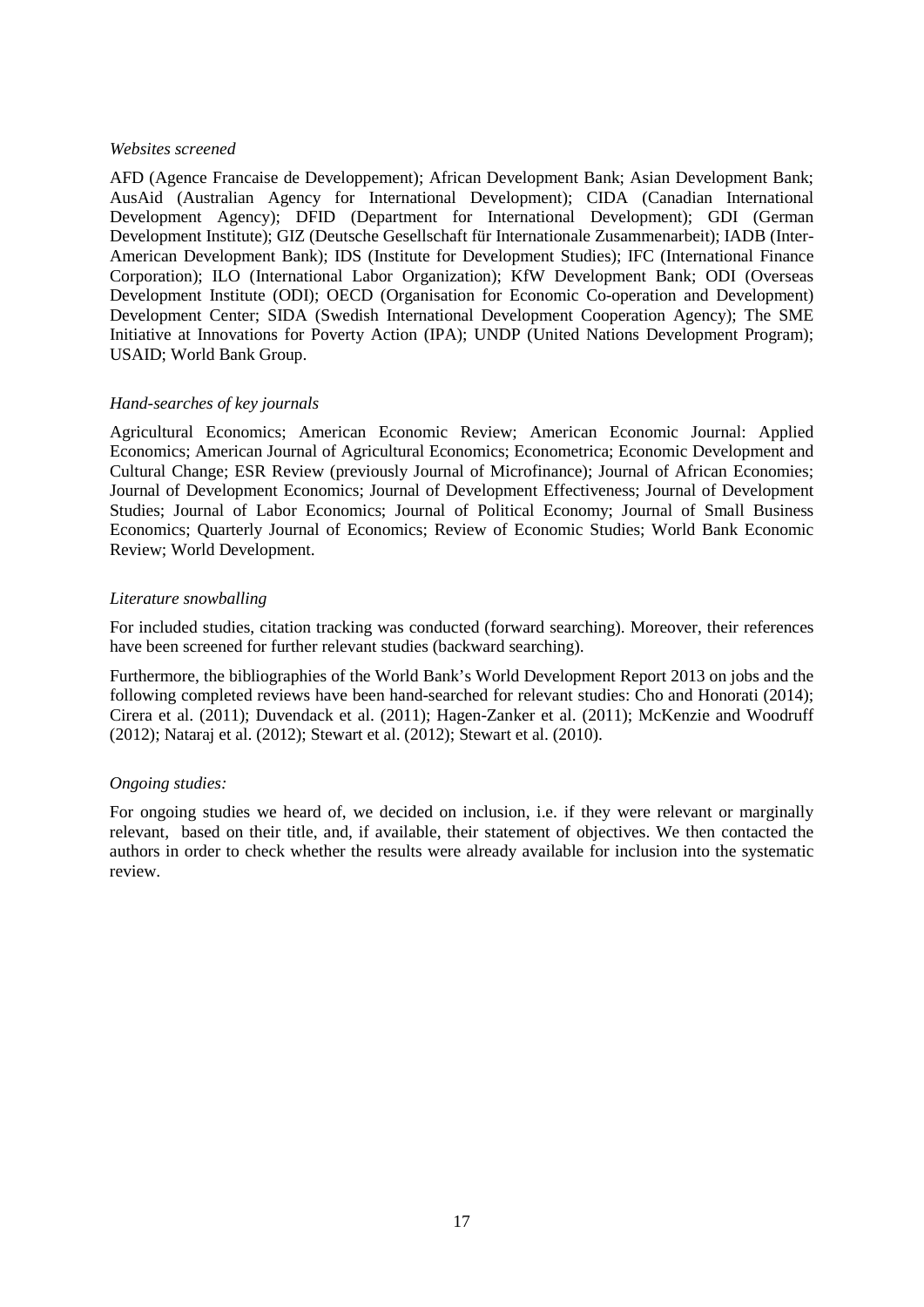### **Appendix B: Overview of included studies**

| Ref.                       | Intervention                                                                                                                                                                                                      | Job<br>priority | Country                                   | Size of Enterprises<br>Targeted | Women<br>targeted | <b>Study Design</b>                    | Length of follow-up                        | Program effect(s)                                                                                                                                           |
|----------------------------|-------------------------------------------------------------------------------------------------------------------------------------------------------------------------------------------------------------------|-----------------|-------------------------------------------|---------------------------------|-------------------|----------------------------------------|--------------------------------------------|-------------------------------------------------------------------------------------------------------------------------------------------------------------|
|                            |                                                                                                                                                                                                                   |                 | <b>Access to finance interventions</b>    |                                 |                   |                                        |                                            |                                                                                                                                                             |
| Angelucci et al.<br>(2013) | Microcredit, joint-liability, stand-alone, targeted at women that have a<br>business or self-employment activity or intend to start one.                                                                          | yes             | Mexico (urban, peri-<br>urban, and rural) | Micro                           | yes               | <b>RCT</b>                             | up to three years; on<br>average 26 months | <b>BC</b> : insignificant<br>E: insignificant                                                                                                               |
| Arraíz et al.<br>(2012)    | Government-backed partial credit guarantees for Colombian MSMEs<br>without enough collateral, stand-alone.                                                                                                        | yes             | Colombia (national)                       | Small and medium                | no                | Quasi-<br>experimental:<br>$PSM + DID$ | up to two years                            | $E$ – current yr:<br>positive<br>$E - 1$ yr after:<br>positive<br>$E - 2$ yrs after:<br>positive                                                            |
| Attanasio et al.<br>(2011) | Small loans; two different treatments: group-lending and individual<br>loans, stand-alone.                                                                                                                        | yes             | Mongolia (rural)                          | Micro                           | yes               | <b>RCT</b>                             | 1.5 years                                  | $BC - indiv.$<br>lending:                                                                                                                                   |
|                            | Target group: Relatively poor women in rural areas                                                                                                                                                                |                 |                                           |                                 |                   |                                        |                                            | insignificant<br>$BC - group$<br>lending:<br>insignificant<br>female $BC -$<br>indiv. lending:<br>insignificant<br>female BC-<br>group lending:<br>positive |
| Augsburg et al.<br>(2012)  | Individual-liability micro-credit to 'marginal' borrowers, i.e. loan<br>applicants who would otherwise be excluded from loans because of a<br>lack of collateral., stand-alone.                                   | yes             | Bosnia and<br>Herzegovina (national)      | Micro                           | no                | <b>RCT</b>                             | 14 months                                  | BC: positive                                                                                                                                                |
| Banerjee et al.<br>(2011)  | Direct transfer of productive assets combined with provision of training<br>(inoculation of savings habits and integration into microfinance groups)<br>to the 'ultra poor', particularly women.                  | no              | India (rural West-<br>Bengal)             | Micro                           | yes               | <b>RCT</b>                             | 18 months                                  | BC: insignificant                                                                                                                                           |
| Banerjee et al.<br>(2013)  | Group-liability microcredit loans ranging between \$200 at market<br>exchange rates (or \$1,000 at PPP-adjusted exchange rates) \$400, stand-<br>alone and targeted to women and the poor, but not the very poor. | no              | India (Hyderabad)                         | Micro                           | yes               | <b>RCT</b>                             | $3$ to $3.5$ years                         | $E$ -short term:<br>insignificant<br>$E - long$ term:<br>insignificant<br>$BC - short term$ :<br>insignificant<br>$BC - long term$ :<br>insignificant       |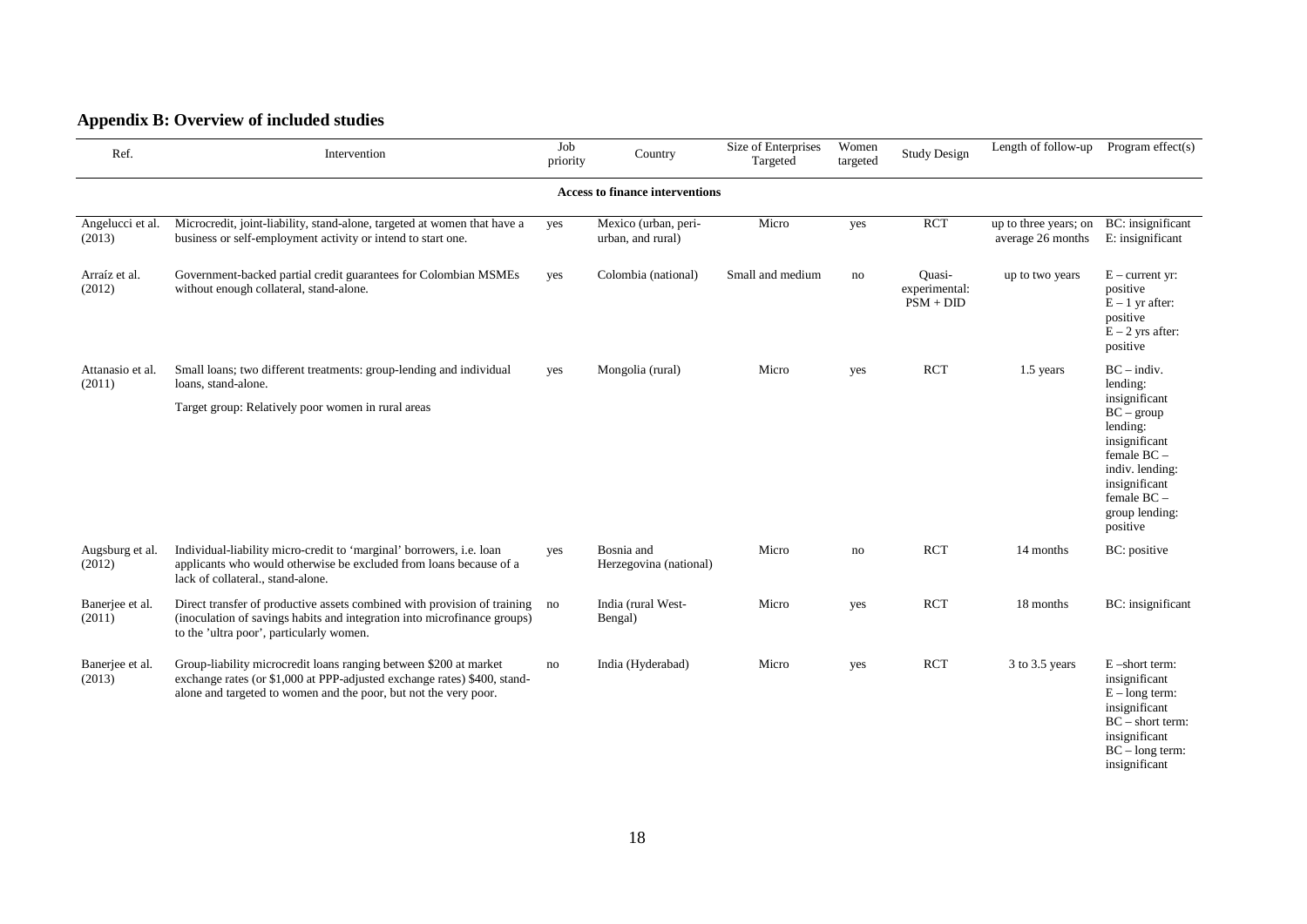| Barnes (2001)             | Group-liability microcredit, accompanied by an orientation session that<br>teaches sound business management practices, and loan officers provide<br>management advice.                                                                                                                                                                                                                              | yes | Zimbabwe (urban)               | Micro                      | no  | Ouasi-<br>experimental:<br>Matching    | 2 years          | E: insignificant                                                                   |
|---------------------------|------------------------------------------------------------------------------------------------------------------------------------------------------------------------------------------------------------------------------------------------------------------------------------------------------------------------------------------------------------------------------------------------------|-----|--------------------------------|----------------------------|-----|----------------------------------------|------------------|------------------------------------------------------------------------------------|
| Blattman et al.<br>(2012) | Nearly unconditional, unsupervised group cash transfers to pay for<br>vocational training, tools, and business start-up costs, stand-alone,<br>targeted at the poor and underemployed youth.                                                                                                                                                                                                         | no  | Uganda (Northern<br>Region)    | Micro                      | no  | RCT                                    | 2 years          | $E$ – males:<br>significant<br>$E$ – females:<br>negative                          |
| Bruhn and Love<br>(2009)  | Opening of Banco Azteca in pre-existing stores for electronics and<br>household goods, offering a variety of financial services for low and<br>middle-income customers, previously underserved by the traditional<br>banking industry.                                                                                                                                                               | yes | Mexico (national)              | Micro                      | no  | Ouasi-<br>experimental:<br>DID         | up to 9 quarters | BC: positive<br>E: insignificant                                                   |
| Crepón et al.<br>(2011)   | Microcredit, joint-liability, as well as individual-liability targeted at<br>existing enterprises.                                                                                                                                                                                                                                                                                                   | no  | Morocco (rural/semi-<br>urban) | Micro                      | no  | <b>RCT</b>                             | 2 years          | E: insignificant<br>BC: insignificant                                              |
| Da Silva et al.           | Constitutional financing funds, stand-alone                                                                                                                                                                                                                                                                                                                                                          | yes | Brazil (North/North-           | Small and medium           | no  | Quasi-                                 | 3 years          | $E$ – program 1:                                                                   |
| (2006)                    | Target group: firms in the northeastern region of Brazil, in particular<br><b>SMEs</b>                                                                                                                                                                                                                                                                                                               |     | East)                          |                            |     | experimental:<br><b>PSM</b>            |                  | positive<br>$E$ – program 2:<br>positive                                           |
| De Mel et al.<br>(2013b)  | Three different interventions: (1) a subsidized savings program, (2)<br>temporary wage subsidies to incentivize hiring additional employees,<br>and (3) a five-day training program based on the ILO's Improve Your<br>Business (IYB) program, provided jointly (combination of two of these<br>interventions) as well as stand-alone to male-owned enterprises with<br>two or fewer paid employees. | yes | Sri Lanka (urban)              | Micro                      | no  | <b>RCT</b>                             | up to 2 years    | E-F: insignificant<br>$E - F + T$ :<br>insignificant<br>$E - F + WS$ :<br>positive |
| DeNegri et al.<br>(2011)  | Public credit lines, stand-alone.                                                                                                                                                                                                                                                                                                                                                                    | yes | Brazil (national)              | Mostly small and<br>medium | no  | Ouasi-<br>experimental:<br>DID         | up to 5 years    | $E - short term$ :<br>positive<br>$E - long term$ :<br>positive                    |
| Eshetu et al.<br>(2013)   | Joint intervention: enabling legal framework and streamlining<br>regulatory conditions as well as specific support services (financial and<br>business development services including a credit and saving scheme<br>trainings, technology transfer, counseling, provision of working<br>premises etc.                                                                                                | yes | Ethiopia (urban Dire<br>Dawa)  | Micro                      | no  | Ouasi-<br>experimental:<br><b>PSM</b>  | up to 6 years    | E: positive                                                                        |
| Eslava et al.<br>(2012)   | Public credit lines, stand-alone.                                                                                                                                                                                                                                                                                                                                                                    | yes | Colombia (national)            | Small and medium           | no  | Ouasi-<br>experimental:<br>DID and PSM | up to 4 years    | E: positive                                                                        |
| Field et al.<br>(2011)    | Introduction of a grace period of two months for the initiation of the<br>repayment of microloans. Normally repayments start after two weeks.                                                                                                                                                                                                                                                        | no  | India (Kolkata)                | Micro                      | yes | <b>RCT</b>                             | 3 years          | BC: insignificant<br>E: insignificant                                              |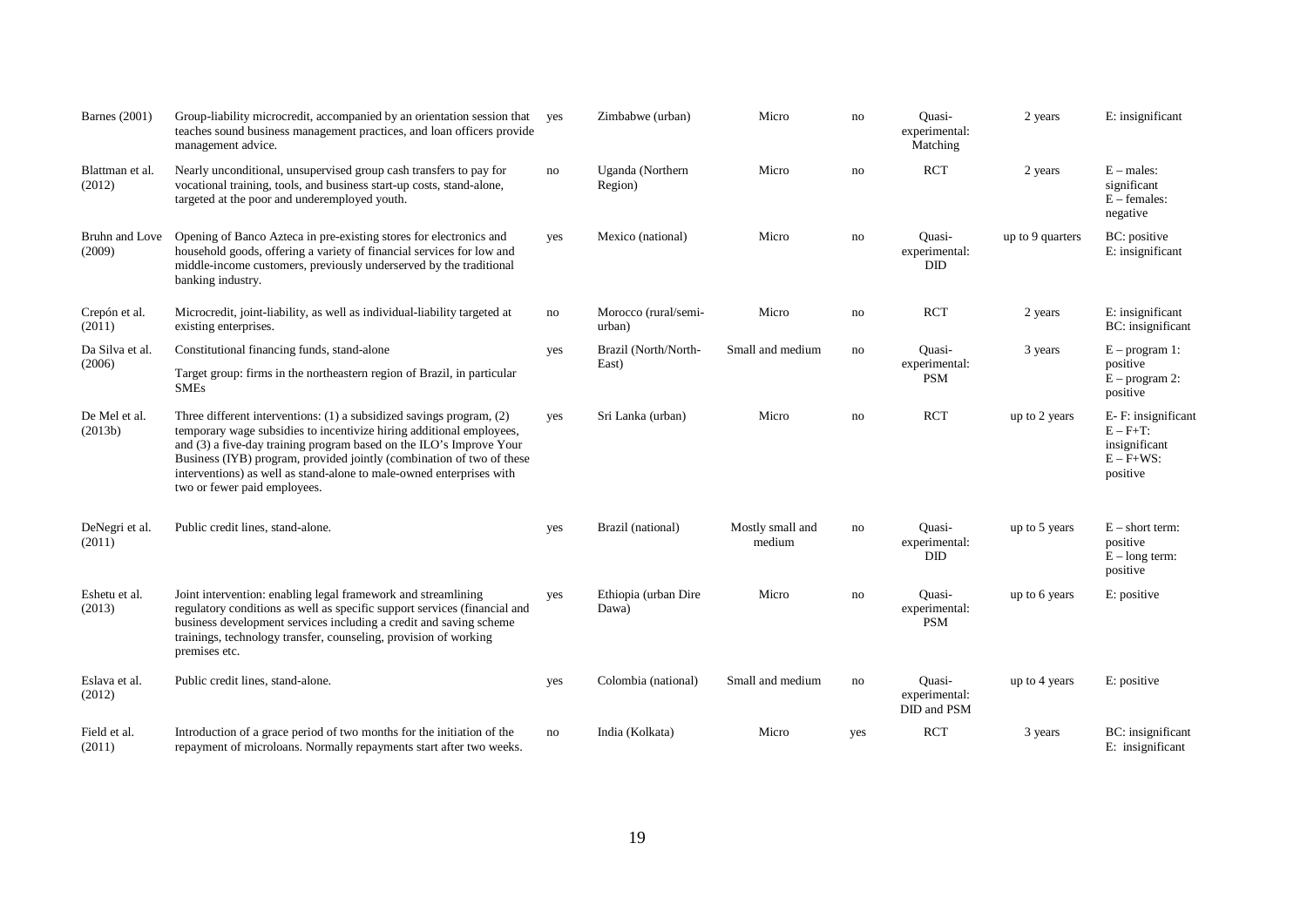| Gubert and<br>Roubaud (2011)      | Individual-liability loans averaging $\bigoplus$ 00 for urban microbusinesses and no<br>longer-term loans (from 24 to 36 months) to small and medium-sized<br>enterprises (SMEs) averaging $\text{\textsterling}8,000$ euros. |     | Madagascar (urban)                                        | Micro            | no | Ouasi-<br>experimental:<br>Matching    | up to 4 years                                                                                  | E: insignificant                                                                                                                                                                                       |
|-----------------------------------|-------------------------------------------------------------------------------------------------------------------------------------------------------------------------------------------------------------------------------|-----|-----------------------------------------------------------|------------------|----|----------------------------------------|------------------------------------------------------------------------------------------------|--------------------------------------------------------------------------------------------------------------------------------------------------------------------------------------------------------|
| Kaboski and<br>Townsend<br>(2005) | Village-level (micro-finance) institutions: (1) Production micro credit<br>groups; (2) Rice bank; (3) Women's group; (4) Buffalo banks.                                                                                       | no  | Thailand (rural/semi-<br>urban North-East and<br>Central) | Micro            | no | Ouasi-<br>experimental: IV             | unclear                                                                                        | BC: insignificant                                                                                                                                                                                      |
| Karlan et al.<br>(2012)           | Two types of interventions: (1) specific management consulting<br>services and (2) unconditional cash grant of approximately US \$133-<br>Provided stand-alone as well as jointly to tailors and seamstresses.                | no  | Ghana (urban)                                             | Micro            | no | <b>RCT</b>                             | up to 11 months<br>after the consulting<br>stopped and 14<br>months after the<br>capital drops | $E - F$ :<br>insignificant<br>$E - F + T$ :<br>insignificant                                                                                                                                           |
| Karlan and<br>Zinman $(2011)$     | Individual liability microcredit, loans ranging from 5,000 to 25,000<br>pesos for existing enterprises, stand-alone.                                                                                                          | yes | Philippines (two<br>provinces and capital<br>region)      | Micro            | no | <b>RCT</b>                             | 11-22months                                                                                    | E:negative<br>BC: negative                                                                                                                                                                             |
| Kondo et al.<br>(2008)            | Group-liability microcredit, stand-alone.                                                                                                                                                                                     | no  | Philippines (national)                                    | Micro            | no | Ouasi-<br>experimental:<br>DID         | 3 to 5 years                                                                                   | BC: positive<br>E: positive                                                                                                                                                                            |
| Macours et al.<br>(2012)          | CCT complemented either by vocational training or a productive<br>investment grant targeted at rural households.                                                                                                              | no  | Nicaragua (rural)                                         | Micro            | no | <b>RCT</b>                             | 2 years                                                                                        | BC: positive                                                                                                                                                                                           |
| Nelson (2011)                     | Large-scale, publicly-funded microfinance initiative which helped to<br>set-up and to support independent village banks.                                                                                                      | yes | Thailand (rural/semi-<br>urban North-East and<br>Central) | Micro and small  | no | Quasi-<br>experimental: IV             | up to 6 years                                                                                  | $BC - low wealth:$<br>negative<br>$BC - middle$<br>wealth: positive<br>$BC - high wealth:$<br>insignificant                                                                                            |
| Resende $(2012)$                  | Constitutional Financing Funds: Loans at subsidized interest rates,<br>stand-alone, targeted at micro and small rural and industrial producers.                                                                               | yes | Brazil (North/North-<br>East)                             | Small and medium | no | Quasi-<br>experimental:<br>Matching    | up to 6 years                                                                                  | $E - 3yr$ period:<br>positive<br>$E - 6yr$ period:<br>positive                                                                                                                                         |
| Tan (2009)                        | Seven different matching grants and credit programs and two other,<br>open-ended, residual programs.                                                                                                                          | yes | Chile (national)                                          | Small and medium | no | Quasi-<br>experimental:<br>$DID + PSM$ | up to 10 years                                                                                 | $E - \text{techn.}$<br>Assistance<br>$(BDS)$ :<br>insignificant<br>$E - cluster$<br>formation (BDS):<br>insignificant<br>$E - technology$<br>dev. (BDS):<br>insignificant<br>$E$ –any BDS:<br>positive |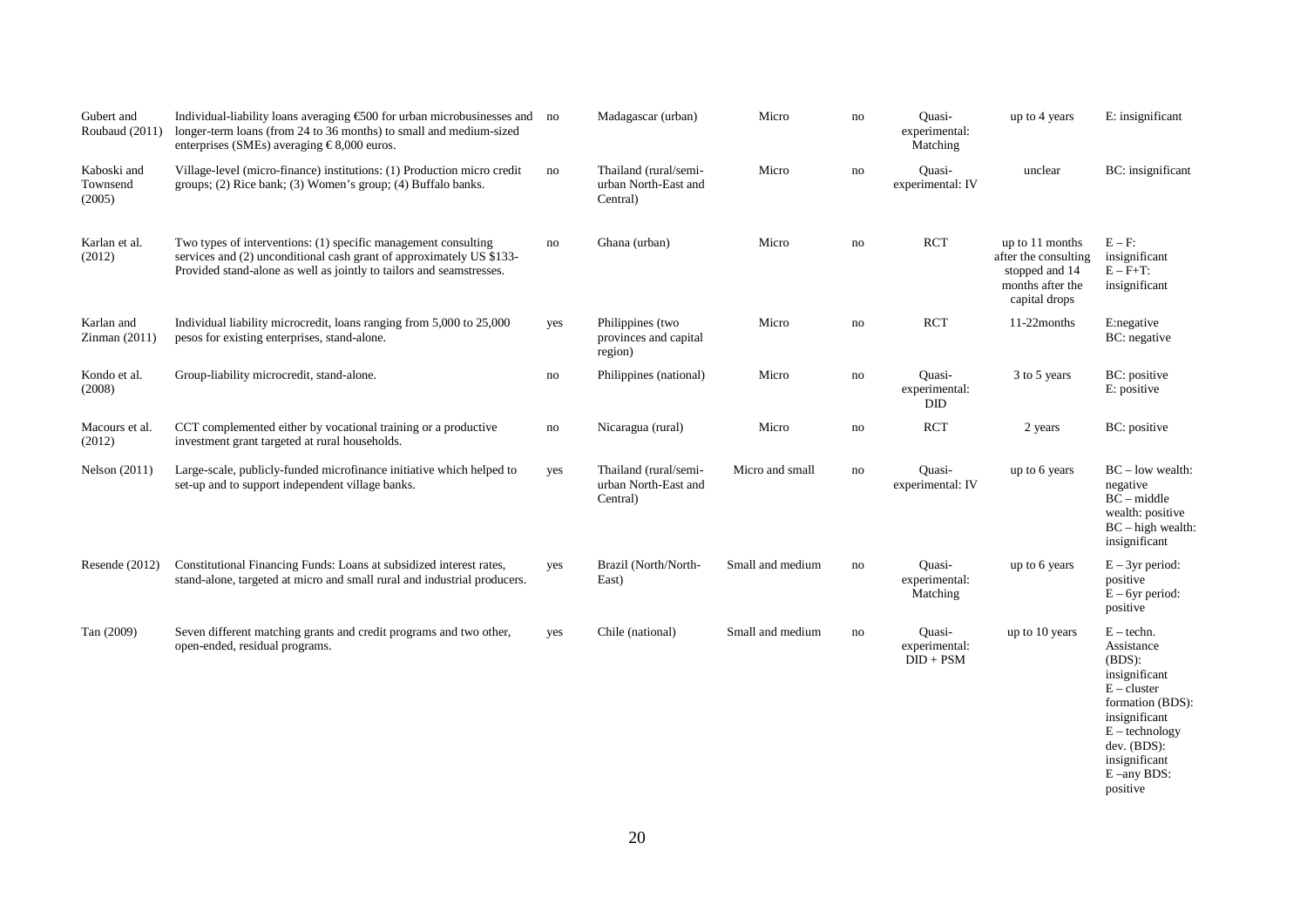| Tarozzi et al. | Joint-liability microcredit, combined with family planning program | yes | Ethiopia (rural) | Micro | no | <b>RCT</b> | up to 2 years | BC – Oromiya:   |
|----------------|--------------------------------------------------------------------|-----|------------------|-------|----|------------|---------------|-----------------|
| (2013)         |                                                                    |     |                  |       |    |            |               | insignificant   |
|                |                                                                    |     |                  |       |    |            |               | $BC - Amhara$ : |
|                |                                                                    |     |                  |       |    |            |               | insignificant   |
|                |                                                                    |     |                  |       |    |            |               |                 |

#### **Entrepreneurship training**

| Bah et al.<br>(2011)      | Financial and/or technical assistance analyzed jointly.                                                                                                                                                                                                                        | yes | Macedonia (national)                    | Mostly micro and<br>small                                           | no  | Ouasi-<br>experimental:<br>matching | up to 3 years                                                                           | $E - 1st$ yr: positive<br>$E-2^{nd}$ yr:<br>positive<br>$E-3^{rd}$ yr:<br>positive               |
|---------------------------|--------------------------------------------------------------------------------------------------------------------------------------------------------------------------------------------------------------------------------------------------------------------------------|-----|-----------------------------------------|---------------------------------------------------------------------|-----|-------------------------------------|-----------------------------------------------------------------------------------------|--------------------------------------------------------------------------------------------------|
| Bandiera et al.<br>(2012) | Joint intervention that simultaneously provides: (1) vocational training<br>to run/start small-scale enterprises; and (2) information on health and<br>risky behaviors. Courses are supplemented by financial literacy courses<br>and targeted at adolescent girls aged 14-20. | yes | Uganda (rural, urban<br>and semi-urban) | Micro; target group<br>not necessarily<br>existing<br>entrepreneurs | yes | <b>RCT</b>                          | 2 years                                                                                 | BC: positive                                                                                     |
| Banerjee et al.<br>(2011) | Direct transfer of productive assets combined with provision of training no<br>(inoculation of savings habits and integration into microfinance groups)<br>to the 'ultra poor', particularly women.                                                                            |     | India (rural West-<br>Bengal)           | Micro; target group<br>not necessarily<br>existing<br>entrepreneurs | yes | <b>RCT</b>                          | 18 months                                                                               | BC: insignificant                                                                                |
| Bruhn and Zia<br>(2011)   | Three-day business and financial education training for microcredit<br>clients.                                                                                                                                                                                                | yes | Bosnia and<br>Herzegovina (urban)       | Micro                                                               | no  | <b>RCT</b>                          | 6 months                                                                                | E: insignificant<br>BC: insignificant                                                            |
| Bruhn et al.<br>(2013)    | Subsidized consulting and mentoring services for owners/managers of<br>formal businesses. Consultants were asked to (1) diagnose the problems<br>that prevented the enterprises from growing, (2) suggest solutions and<br>(3) assist in implementing the solutions.           | no  | Mexico (Puebla)                         | Mostly micro and<br>small                                           | no  | <b>RCT</b>                          | up to one year (short)<br>term) and between<br>1-3 years (long<br>term)                 | $E - short term$ :<br>insignificant<br>$E - long$ term:<br>positive                              |
| Calderon et al.<br>(2013) | Stand-alone basic business training provided at no cost, focusing on the<br>application of the concept discussed in class on the participants'<br>businesses. Target group: small, female headed firms in the retail and<br>production sector                                  | no  | Mexico (rural)                          | Micro                                                               | yes | <b>RCT</b>                          | up to 1 year (short<br>term effects) and<br>about 2.5 years<br>(medium term<br>effects) | $E -$ below median<br>profit:<br>insignificant<br>$E - above median$<br>profit:<br>insignificant |
| Cho et al.<br>(2012)      | Vocational training apprenticeship combined with entrepreneurial<br>support and life skills training and, in some cases, start-up capital.<br>Target group: vulnerable youth who are poor, orphaned, HIV/AIDS<br>vulnerable, school dropouts.                                  | yes | Malawi (national)                       | Micro; target group<br>not necessarily<br>existing<br>entrepreneurs | no  | <b>RCT</b>                          | 4 months                                                                                | BC: insignificant                                                                                |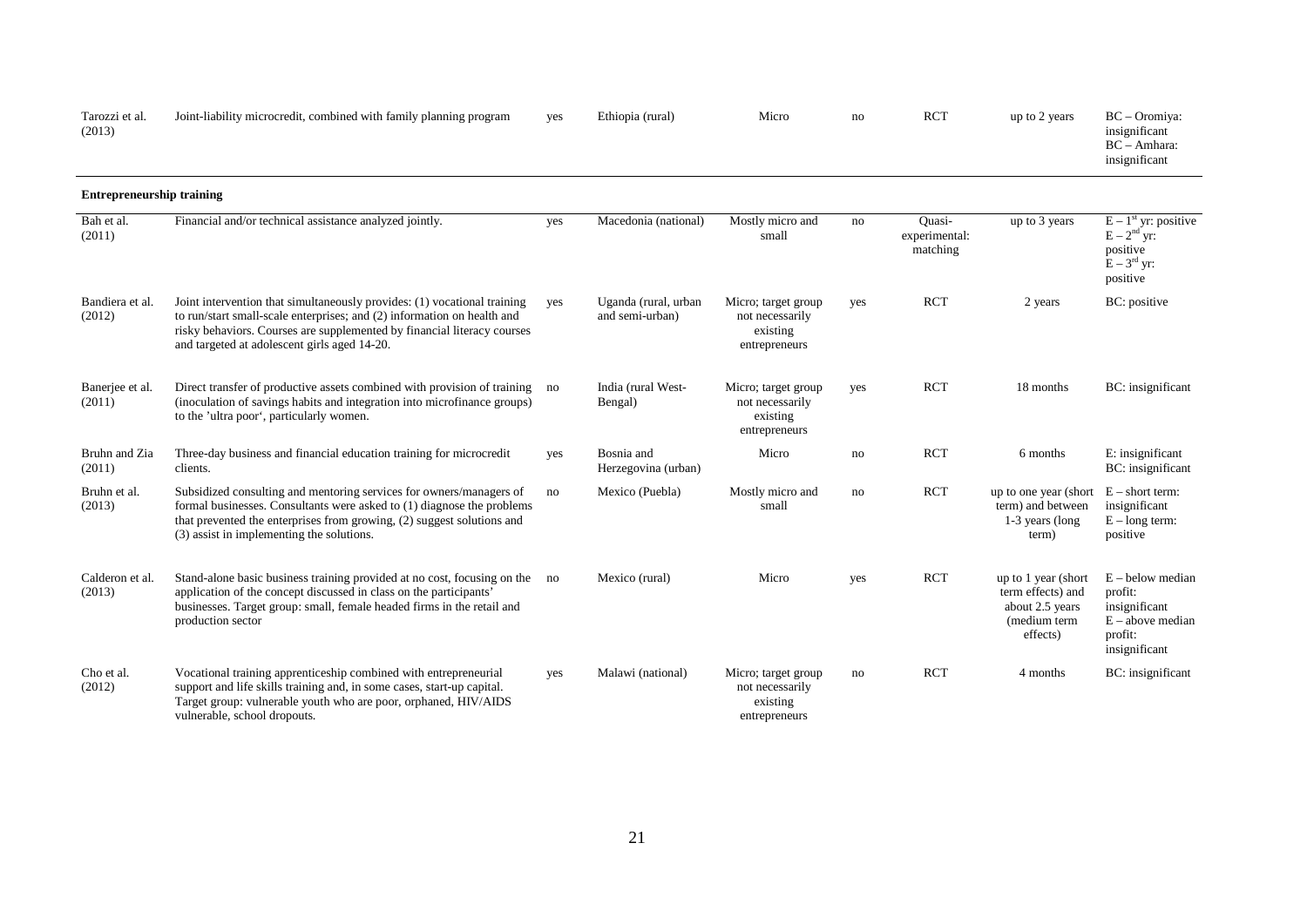| De Mel (2013b)                     | Three different interventions: (1) a subsidized savings program, (2)<br>temporary wage subsidies to incentivize hiring additional employees,<br>and (3) a five-day training program based on the ILO's Improve Your<br>Business (IYB) program, provided jointly (combination of two of these<br>interventions) as well as stand-alone to male-owned enterprises with 2<br>or fewer paid employees. | yes | Sri Lanka (urban)                                                           | Micro                                                            | no  | <b>RCT</b>                            | up to 2 years                                                     | $E - T$ :<br>insignificant<br>$E - T + F$ :<br>insignificant<br>$E - T + WS$ :<br>positive                                                                           |
|------------------------------------|----------------------------------------------------------------------------------------------------------------------------------------------------------------------------------------------------------------------------------------------------------------------------------------------------------------------------------------------------------------------------------------------------|-----|-----------------------------------------------------------------------------|------------------------------------------------------------------|-----|---------------------------------------|-------------------------------------------------------------------|----------------------------------------------------------------------------------------------------------------------------------------------------------------------|
| De Mel et al.<br>(2012)            | ILO's 'Start-and-Improve Your Business program' provided to female<br>current as well as potential business owners.                                                                                                                                                                                                                                                                                | yes | Sri Lanka (urban)                                                           | Micro                                                            | yes | <b>RCT</b>                            | 2 years                                                           | $BC - T - short$<br>term: positive<br>$BC - T - long$<br>term: insignificant<br>$BC - T + F - short$<br>term: positive<br>$BC - T + F - long$<br>term: insignificant |
| Drexler et al.<br>(2013)           | Two different stand-alone training interventions: (1) Standard<br>accounting training, and (2) rule-of-thumb training, which taught<br>participants simple rules for financial decision making. Target group:<br>microentrepreneurs interested in training.                                                                                                                                        | no  | Dominican Republic<br>(urban)                                               | Mostly micro                                                     | no  | RCT                                   | 1 to 2 years                                                      | E: insignificant                                                                                                                                                     |
| Galasso et al.<br>(2004)           | Vouchers that entitled to hire an employee at a subsidized wage for 18<br>months. In a variant of that intervention employees received special<br>skill training.                                                                                                                                                                                                                                  | yes | Argentina (urban)                                                           | Micro                                                            | no  | <b>RCT</b>                            | 18 months                                                         | BC: positive                                                                                                                                                         |
| Giné and<br>Mansuri (2011)         | Hands-on business training based on the ILO's 'Know About Business'<br>modules was added to microfinance. In addition, one-on-one follow-up<br>training sessions and beneficiaries had the opportunity to participate in a<br>lottery for a loan up to seven times the average loan size.                                                                                                          | no  | Pakistan (rural)                                                            | Micro                                                            | no  | <b>RCT</b>                            | 18 months after<br>training and 6<br>months after loan<br>lottery | $BC - beneficiary$<br>involved:<br>insignificant<br>$BC - beneficiary$<br>not involved:<br>insignificant                                                             |
| Jaramillo and<br>Parodi (2003)     | Two different programs providing training and finance to low-<br>income/poor youth (18-25 years) either already owning a<br>microenterprise or interested in establishing one. Focus was on business<br>plan development.                                                                                                                                                                          | yes | Peru (urban)                                                                | Micro; not<br>necessarily existing<br>entrepreneurs              | no  | Quasi-<br>experimental:<br><b>PSM</b> | 3 months (CID)<br>program) and 11<br>months ('JUMP'<br>program)   | $E - CID$ : positive<br>$BC - JUMP$ :<br>positive                                                                                                                    |
| Karlan and<br>Valdivia (2011)      | Training is added to microcredit program. The training included general yes<br>business skills and strategy training, not client-specific problem solving.<br>Target group: female microentrepreneurs who are microcredit clients.                                                                                                                                                                 |     | Peru (regional)                                                             | Micro                                                            | yes | <b>RCT</b>                            | up to 2 years                                                     | E: insignificant<br>BC: insignificant                                                                                                                                |
| Klinger and<br>Schündeln<br>(2011) | Multi-phased business plan competition                                                                                                                                                                                                                                                                                                                                                             | yes | El Salvador,<br>Guatemala and<br>Nicaragua (within-<br>country distribution | Micro and small;<br>not necessarily<br>existing<br>entrepreneurs | no  | Quasi-<br>experimental:<br><b>RDD</b> | 1 to 3 years                                                      | BC: positive                                                                                                                                                         |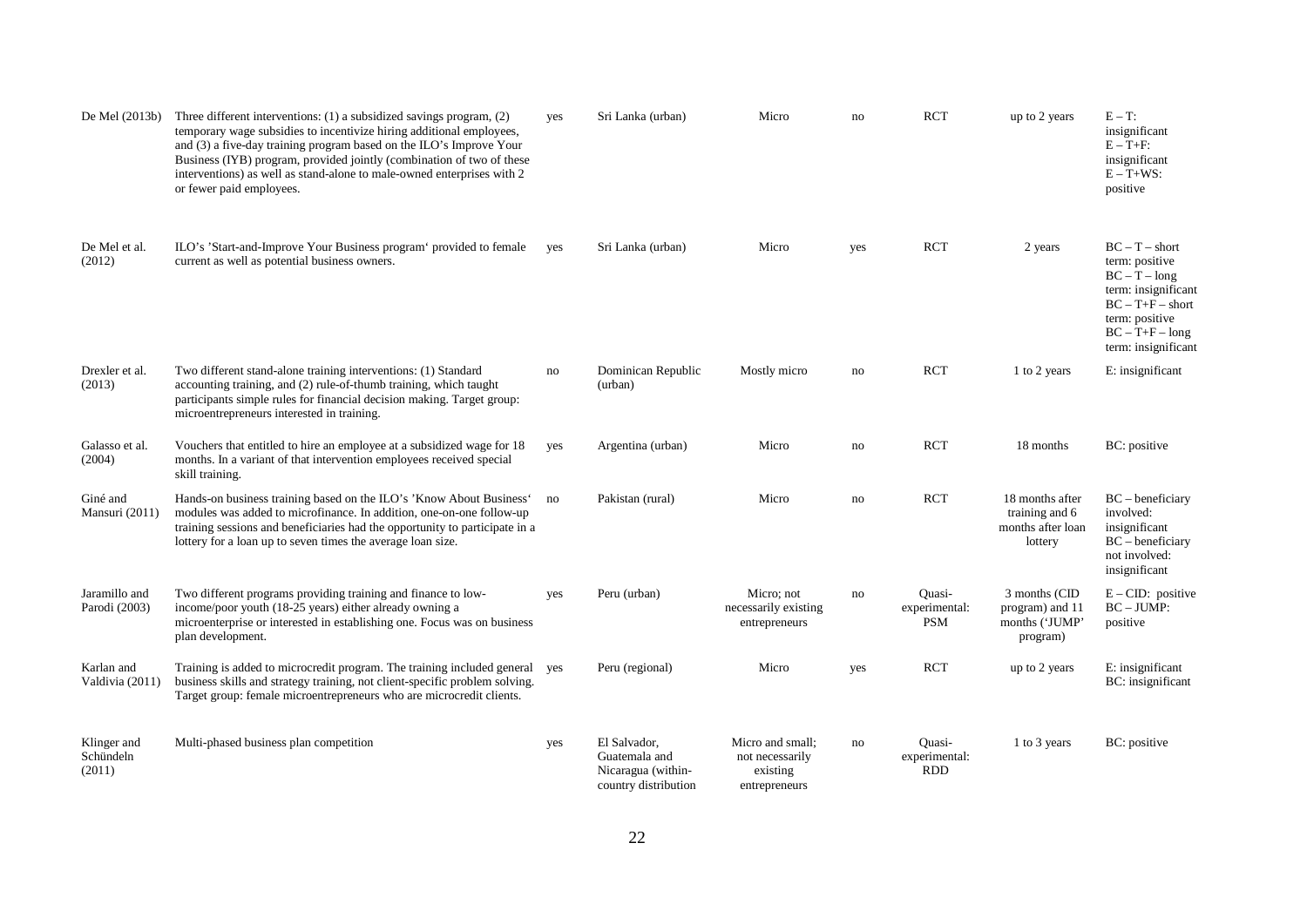| Lopez-Acevedo<br>and Tinajero-<br>Bravo (2010) | Subsidies for SMEs to (1) hire independent instructors to design and<br>deliver training, and (2) to reduce the costs of producing training<br>materials, developing training programs, and assessing workers' skills<br>based on labor competency standards.                                                                                                                   | yes | Mexico (national)  | Mostly medium<br>size                               | no  | Ouasi-<br>experimental:<br><b>PSM</b>  | up to 5 years | E: negative                                                                                             |
|------------------------------------------------|---------------------------------------------------------------------------------------------------------------------------------------------------------------------------------------------------------------------------------------------------------------------------------------------------------------------------------------------------------------------------------|-----|--------------------|-----------------------------------------------------|-----|----------------------------------------|---------------|---------------------------------------------------------------------------------------------------------|
| Macours et al.<br>(2012)                       | CCT complemented either by vocational training or a productive<br>investment grant.                                                                                                                                                                                                                                                                                             | no  | Nicaragua (rural)  | Micro: not<br>necessarily existing                  | no  | <b>RCT</b>                             | 2 years       | BC: positive                                                                                            |
|                                                | Target group: Rural households                                                                                                                                                                                                                                                                                                                                                  |     |                    | entrepreneurs                                       |     |                                        |               |                                                                                                         |
| Premand et al.<br>(2012)                       | Introduction of an innovative entrepreneurship track in the university<br>curriculum, including entrepreneurship courses, external private sector<br>coaching delivered by entrepreneurs, and business plan development.<br>Target group: University students.                                                                                                                  | yes | Tunisia (national) | Micro: not<br>necessarily existing<br>entrepreneurs | no  | <b>RCT</b>                             | up to 1 year  | BC: positive                                                                                            |
| Steiner et al.<br>(2010)                       | Stand-alone business training program promoting productive activities<br>in the agricultural sector; and agro-industrial sector, as well as in<br>services and industry and targeted at the unemployed youth (16-25) in<br>rural and remote areas.                                                                                                                              | no  | Colombia (rural)   | Micro; not<br>necessarily existing<br>entrepreneurs | no  | Ouasi-<br>experimental:<br>PSM and DID | about 1 year  | BC: significant                                                                                         |
| Valdivia (2011)                                | Stand-alone training (general and individualized). There were two<br>different treatments: (1) Regular business training consisting of personal<br>development, business development and management and productivity<br>improvements; and (2) Additional individualized support in the form of<br>technical assistance (TA) Target group: Female microentrepreneurs in<br>Lima. | no  | Peru (urban)       | Micro                                               | yes | <b>RCT</b>                             | 10 months     | $BC - general$<br>training:<br>insignificant<br>$BC - general +$<br>specific training:<br>insignificant |

#### **Business development services (BDS)**

| Arráiz et al.<br>(2013)   | Supplier development program providing public subsidies for projects<br>aimed at strengthening the management of SMEs that supply large<br>firms. Each project must include between 10 to 20 SMEs.     | no  | Chile (national)     | <b>SMEs</b> | no | Ouasi-<br>experimental:<br><b>PSM</b>  | up to three years | E: positive                                                              |
|---------------------------|--------------------------------------------------------------------------------------------------------------------------------------------------------------------------------------------------------|-----|----------------------|-------------|----|----------------------------------------|-------------------|--------------------------------------------------------------------------|
| Benavente<br>(2007)       | Technology development fund providing matching-grants for projects<br>aimed at developing new products and improving production processes.<br>Covers the development of prototypes and market testing. | yes | Chile (national)     | <b>SMEs</b> | no | Ouasi-<br>experimental:<br>$PSM+DID$   | unclear           | E: positive                                                              |
| Castillo et al.<br>(2011) | Co-financing (up to 50%) for product innovation or process innovation. no                                                                                                                              |     | Argentina (national) | <b>SMEs</b> | no | Ouasi-<br>experimental:<br>$PSM + DID$ | up to 8 years     | $E$ – product<br>innovation:<br>positive<br>$E$ – process<br>innovation: |

#### unclear)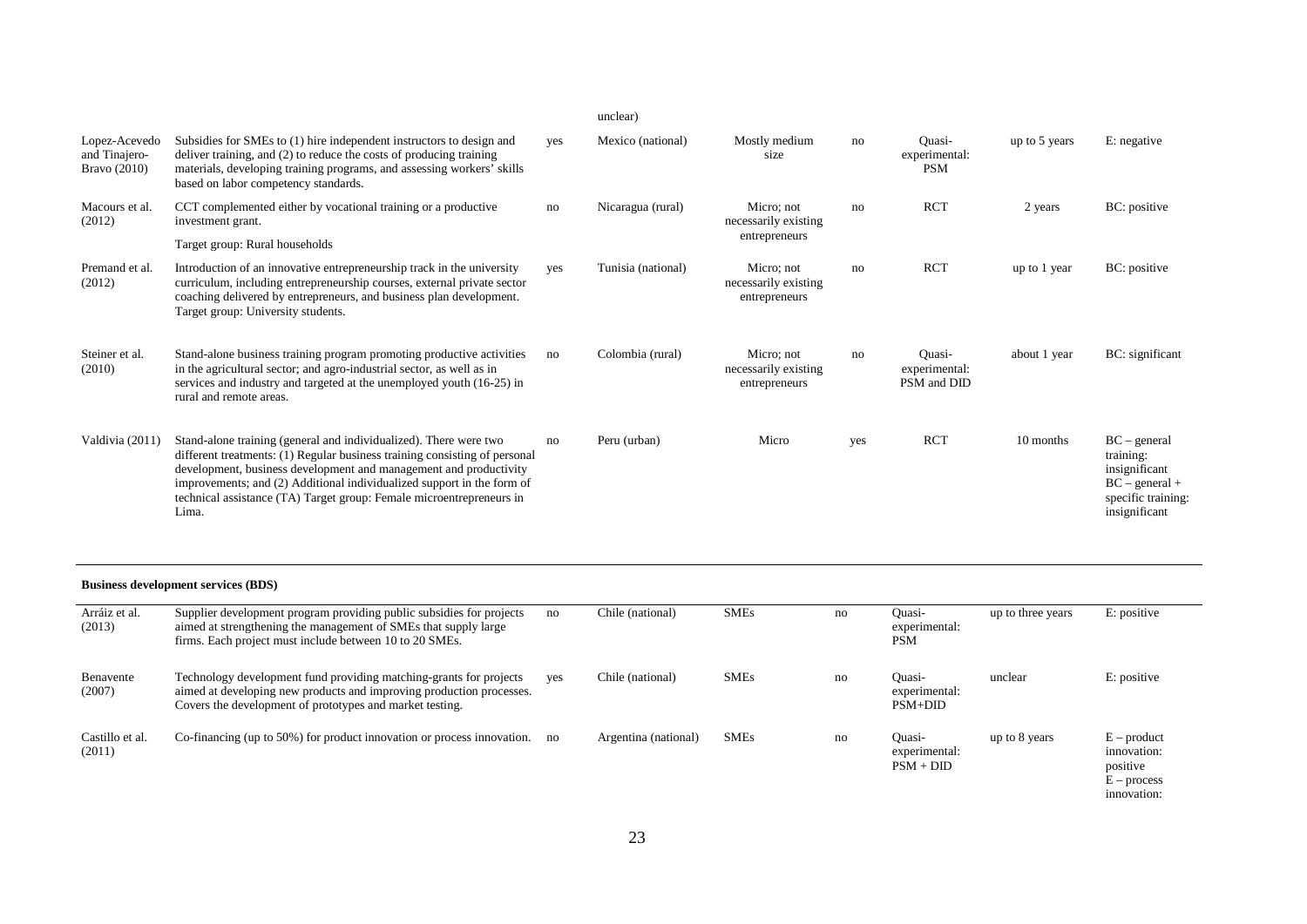| Eshetu et al.<br>(2013)                               | Joint intervention: enabling legal framework and streamlining<br>regulatory conditions as well as specific support services (financial and<br>business development services including a credit and saving scheme<br>trainings, technology transfer, counseling, provision of working<br>premises etc.). | yes | Ethiopia (urban Dire<br>Dawa) | Micro and small        | no | Ouasi-<br>experimental:<br><b>PSM</b>  | up to 6 years  | E: positive                                                                                                                                                                                                                   |
|-------------------------------------------------------|---------------------------------------------------------------------------------------------------------------------------------------------------------------------------------------------------------------------------------------------------------------------------------------------------------|-----|-------------------------------|------------------------|----|----------------------------------------|----------------|-------------------------------------------------------------------------------------------------------------------------------------------------------------------------------------------------------------------------------|
| Lopez-Acevedo<br>and Tinajero-<br><b>Bravo</b> (2010) | Four different programs including: (1) tax breaks, (2) finance audits and yes<br>support for investments to reduce environmental risks, (3) fiscal<br>incentives for technological innovation, and (4) a training of the<br>industrial workforce.                                                       |     | Mexico (national)             | <b>MSMEs</b>           | no | Ouasi-<br>experimental:<br><b>PSM</b>  | up to 5 years  | $E - tax$ breaks:<br>positive<br>$E$ – environment<br>audit: negative<br>$E$ – fiscal<br>incentives and<br>techn. innovation:<br>positive<br>$E$ – other state<br>support:<br>insignificant<br>$E -$ any program:<br>positive |
| Tan (2009)                                            | Seven different matching grants and credit programs, and two other,<br>open-ended, residual programs.                                                                                                                                                                                                   | yes | Chile (national)              | Mostly medium<br>sized | no | Ouasi-<br>experimental:<br>$DID + PSM$ | up to 10 years | $E - techn.$<br>assistance (BDS):<br>insignificant<br>$E - cluster$<br>formation (BDS):<br>insignificant<br>$E - technology$<br>dev. (BDS):<br>insignificant<br>$E$ –any BDS:<br>positive                                     |

positive

#### **Wage incentives**

| Alatas and<br>Cameron $(2010)$ | Introduction of a minimum wage legislation (province-specific wage<br>levels).                                                  | no  | Indonesia (urban) | Small and medium<br>sized formal firms | no             | Ouasi-<br>experimental:<br>$Matching + DID$ | Average exposure<br>time not reported | $E$ - small firms:<br>negative<br>$E - large$<br>domestic firms:<br>positive<br>$E$ – large foreign<br>firms: positive |
|--------------------------------|---------------------------------------------------------------------------------------------------------------------------------|-----|-------------------|----------------------------------------|----------------|---------------------------------------------|---------------------------------------|------------------------------------------------------------------------------------------------------------------------|
| Betcherman et<br>al. $(2010)$  | Social security contribution and wage subsidies as well as land and<br>electricity subsidies (the latter for particular cases). | yes | Turkey (national) | Small and medium<br>sized formal firms | n <sub>O</sub> | Ouasi-<br>experimental:<br>$PSM + DID$      | 1-2 years                             | E: positive                                                                                                            |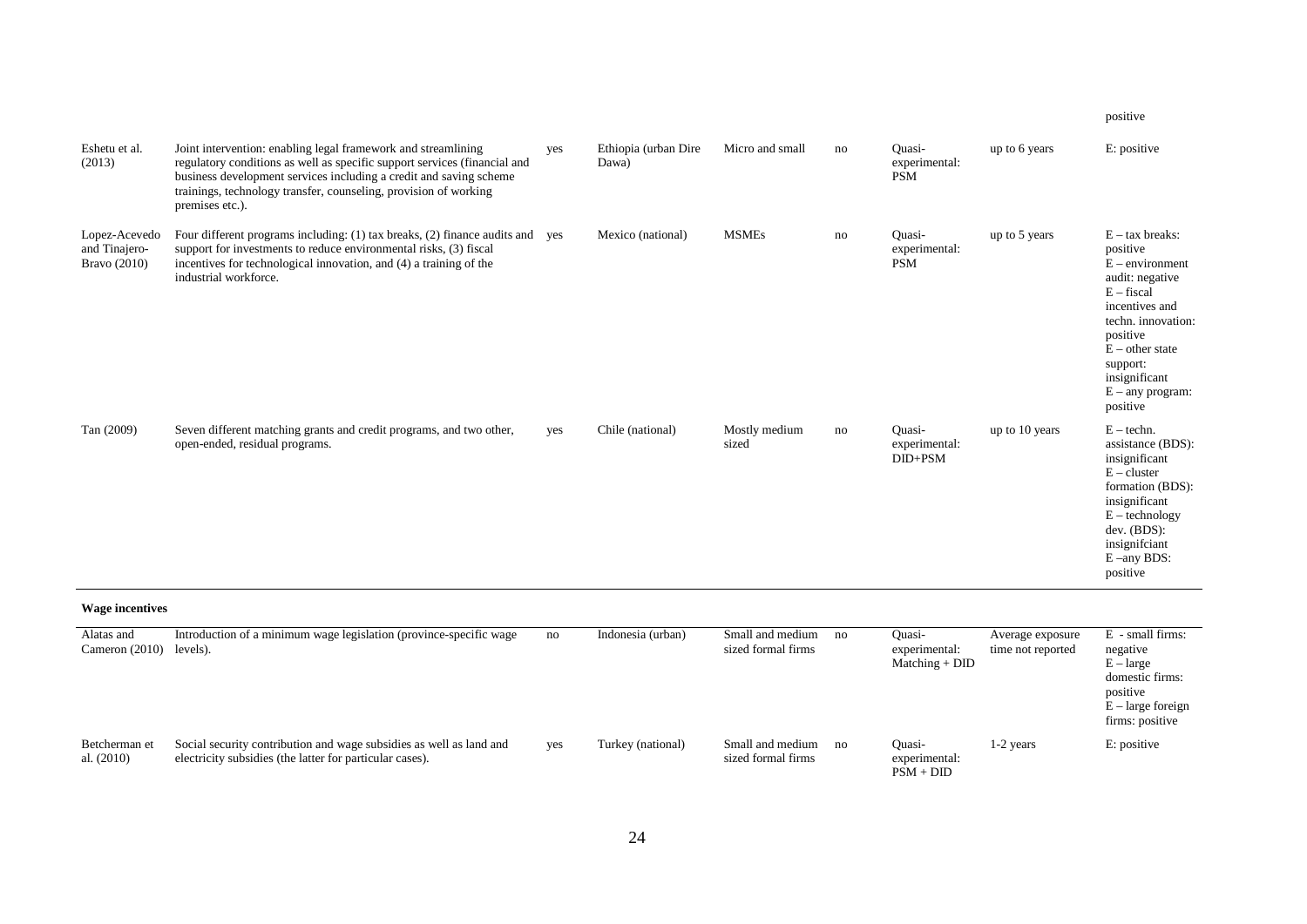| De Mel et al.<br>(2013b)      | Three different interventions: $(1)$ a subsidized savings program, $(2)$<br>temporary wage subsidies to incentivize hiring additional employees,<br>and (3) a five-day training program based on the ILO's Improve Your<br>Business (IYB) program, provided jointly (combination of two of these<br>interventions) as well as stand-alone to male-owned enterprises with 2<br>or fewer paid employees. | yes | Sri Lanka (urban) | Micro                        | no | <b>RCT</b>                                    | up to 2 years       | $E - WS$ :<br>insignificant<br>$E - WS + F$ :<br>positive<br>$E - WS + T$ :<br>positive            |
|-------------------------------|--------------------------------------------------------------------------------------------------------------------------------------------------------------------------------------------------------------------------------------------------------------------------------------------------------------------------------------------------------------------------------------------------------|-----|-------------------|------------------------------|----|-----------------------------------------------|---------------------|----------------------------------------------------------------------------------------------------|
| Fretwell et al.<br>(1999)     | On-the-job training, averaging 4.5 months in length. Contracts with<br>training agencies and enterprises were 'performance-based' with pre-<br>negotiated job placement rates and trainees were provided with a token<br>amount for living and travel expenses.                                                                                                                                        | yes | Turkey (urban)    | Small and medium no<br>sized |    | Ouasi-<br>experimental:<br>Matching           | 1-2 years (unclear) | E: insignificant                                                                                   |
|                               | Business environment: Interventions to promote formalization (BE)                                                                                                                                                                                                                                                                                                                                      |     |                   |                              |    |                                               |                     |                                                                                                    |
| Bruhn (2011)                  | Federal program targeted at municipalities that 'one-stop' firm<br>registration offices allowing small firms to obtain a license to operate in<br>two days or less and to postpone health and social security inspections<br>for three months. The program reduced registration procedures from 30<br>to 2 days.                                                                                       | yes | Mexico (national) | <b>MSMEs</b>                 | no | Ouasi-<br>experimental:<br>$\rm DID$          | up to 4 years       | BC: positive                                                                                       |
| Courseuil and<br>Moura (2011) | A tax incentives program that combines, simplifies and promotes the<br>collection of federal taxes from micro-firms and small companies, with<br>lower, though progressive, tax rates on the same base for calculation<br>(gross revenue). The program combines reductions both in monetary<br>and administrative costs of tax payment.                                                                | yes | Brazil (national) | Mostly medium<br>sized       | no | Quasi-<br>experimental:<br><b>RDD</b>         | 1 year              | E: positive                                                                                        |
| de Mel et al.<br>(2013a)      | Information about procedures and costs and benefits of formalization,<br>provided either alone or with capital.                                                                                                                                                                                                                                                                                        | yes | Sri Lanka (urban) | Mostly micro                 | no | <b>RCT</b>                                    | up to three years   | E: insignificant                                                                                   |
| Fajnzylber et al.<br>(2011)   | Simplified tax system for micro-firms, including also an overall<br>reduction of taxes of up to 8%.                                                                                                                                                                                                                                                                                                    | yes | Brazil (urban)    | Micro                        | no | Ouasi-<br>experimental:<br>RDD, IV and<br>DID | up to 1 year        | $E - all micro-$<br>firms: positive<br>$E - f$ firms with at<br>least one<br>employee:<br>positive |
| Kaplan et al.<br>(2011)       | Federal program targeted at municipalities that 'one-stop' firm<br>registration offices allowing small firms to obtain a license to operate in<br>two days or less and to postpone health and social security inspections<br>for three months. The program reduced registration procedures from 30<br>to 2 days.                                                                                       | yes | Mexico (national) | <b>MSMEs</b>                 | no | Quasi-<br>experimental:<br>DID                | up to 4 years       | E: positive<br>BC: positive                                                                        |

*Source:* Own representation.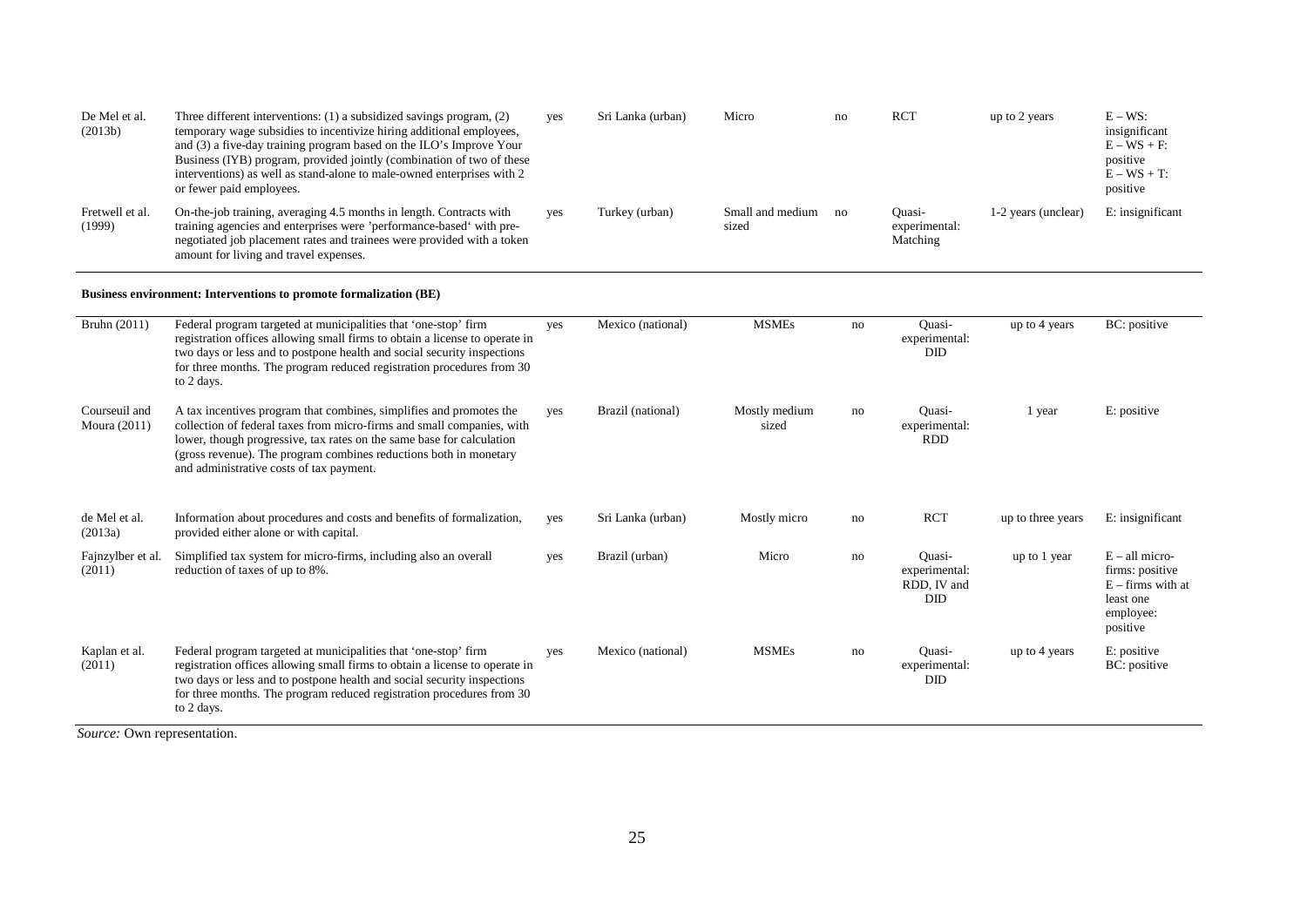#### **References**

*References of studies that have been systematically reviewed*

Alatas, V. and L. A. Cameron (2008), 'The impact of Minimum Wages on Employment in a Low-Income Country: A Quasi-Natural Experiment in Indonesia', *Industrial and Labor Relations Review*, Vol. 61(2), pages 201-223.

Angelucci, M., D. Karlan and J. Zinman (2013), 'Win Some Lose Some? Evidence from a Randomized Microcredit Program Placement Experiment by Compartamos Banco', IZA Discussion Paper Series, No. 7439, IZA.

Arráiz, I., F. Henríquez and R. Stucchi (2013), 'Supplier development programs and firm performance: evidence from Chile', *Small Business Economics*, Vol. 41, pages 277-293.

Arraíz, I., M. Meléndez and R. Stucchi (2012), 'Partial Credit Guarantees and Firm Performance: Evidence from the Colombian National Guarantee Fund', OVE Working Paper, No. 02/2012, Office of Evaluation and Oversight (OVE), Inter-American Development Bank.

Attanasio, O., B. Augsburg, R. De Haas, E. Fitzimons and H. Harmgart (2011), 'Group lending or individual lending? Evidence from a randomised field experiment in Mongolia', IFS Working Paper, No. 11/20, Institute for Fiscal Studies.

Augsburg, B., R. De Haas, H. Heimgart and C. Meghir (2012), 'Microfinance at the margin: experimental evidence from Bosnia and Herzegovina', EBRD Working Paper, No. 146, European Bank of Reconstruction and Development.

Bah, E. H., J. C. Brada and T. Yigit (2011), 'With a little help from our friends: the effect of USAID assistance on SME growth in a transition economy', *Journal of Comparative Economics*, Vol. 39, pages 205-220.

Bandiera, O., N. Buehren, R. Burgess, M. Goldstein, S. Gulesci, I. Rasul and M. Sulaiman (2012), 'Empowering adolescent girls: Evidence from a randomized control trial in Uganda', Mimeo, London School of Economics.

Banerjee, A., E. Duflo, R. Chattopadhyay and J. Shapiro (2011), 'Targeting the Hard-Core Poor: An Impact Assessment', Mimeo, Poverty Action Lab, MIT.

Banerjee, A., E. Duflo, R. Glennerster and C. Kinnan (2013), 'The miracle of microfinance? Evidence from a randomized evaluation', Mimeo, Poverty Action Lab, MIT.

Barnes, C. (2001), 'Microfinance Program Clients and Impact: An assessment of Zambuko Trust, Zimbabwe', Assessing the Impact of Microenterprise Services, Report, United States Agency for International Development.

Benavente, J.M., G. Crespi and A. Maffioli (2007), 'Public support to firm-level innovation: an evaluation of the FONTEC program', OVE Working Paper, No. 05/2007, Office of Evaluation and Oversight (OVE), Inter-American Development Bank.

Betcherman, G., N. Meltem Daysal and C. Pagés (2010), 'Do employment subsidies work? Evidence from regionally targeted subsidies in Turkey', *Labor Economics*, Vol. 17, pages 710-722.

Blattman, C., N. Fiala and S. Martinez (2012), 'Employment Generation in Rural Africa – Mid-Term Results from an Experimental Evaluation of the Youth Opportunities Program in Northern Uganda', DIW Discussion Papers, No. 1201, DIW.

Bruhn, M. and L. Inessa (2009), 'The Economic Impact of Banking the Unbanked. Evidence from Mexico', World Bank Policy Research Working Paper, No. 4981, World Bank.

Bruhn, M. and B. Zia (2011), 'Stimulating Managerial Capital in Emerging Markets. The Impact of Business and Financial Literacy for Young Entrepreneurs', World Bank Policy Research Working Paper, No. 5642, World Bank.

Bruhn, M. (2011), 'License to sell: the effect of Business Registration Reform on Entrepreneurial Activity in Mexico', *Review of Economics and Statistics*, Vol. 93(1), pages 283-286.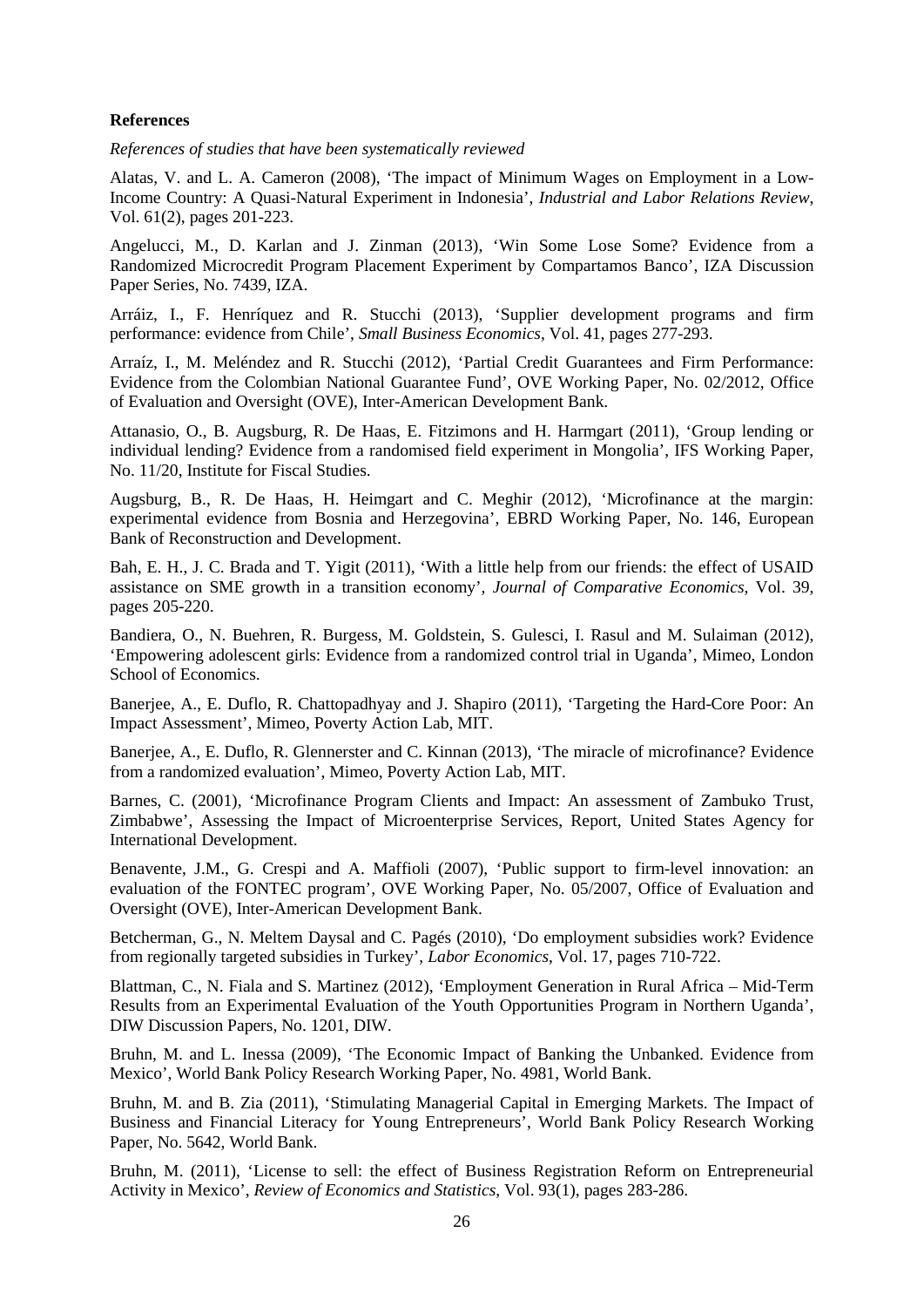Bruhn, M., D. Karlan and A. Schoar (2013), 'The Impact of Consulting Services on Small and Medium Enterprises: Evidence from a Randomized Trial in Mexico', World Bank Policy Research Working Paper, No. 6508, World Bank.

Calderon, G., J. M. Cunha and G. de Giorgi (2013), 'Business Literacy and Development: Evidence from a Randomized Controlled Trial in Rural Mexico', Mimeo, Stanford University.

Castillo, V., A. Maffioli, S. Rojo and R. Stucci (2011), 'Innovation Policy and Employment', IADB Working Paper, No. IDB-TN-341, Inter-American Development Bank.

Cho, Y., D. Kalomba, M. Mobarak and V. Orozco (2012), 'The effects of apprenticeship training for vulnerable youth in Malawi', Mimeo, World Bank.

Courseuil, C. H. and R. L. de Moura (2011), 'The Effects Of Tax Incentives For Small Firms On Employment Levels', FGV Working Paper series 'Ensaios Econômicos', No. 701, FGV/EPGE Escola Brasileira de Economia e Finanças, Getulio Vargas Foundation, Brazil.

Crepón, B., F. Devoto, E. Duflo and W. Pariente (2011), 'Impact of microcredit in rural areas of Morocco: Evidence from a Randomized Evaluation', MIT Working Paper, No. 6659, MIT.

Da Silva, A. M. A., G. Mendes Resende, S. da Mota and R. Neto (2006), 'Avaliação Econômica dos fundos constiucionais de financiamento do Nordeste e do Norte (FNE e FNO)', Discussion Paper, No. 1207, Instituto de Pesquisa Economica Aplicada (IPEA), Brazil.

De Mel, S., D. McKenzie and C. Woodruff (2012), 'Business training and female enterprise start-up, growth, and dynamics: Experimental evidence from Sri Lanka', World Bank Policy Research Working Paper, No. 6145, World Bank.

De Mel, S., D. McKenzie and C. Woodruff (2013a), 'The Demand for, and Consequences of, Formalization among Informal Firms in Sri Lanka', *American Economic Journal: Applied Economics*, Vol. 5 (2), pages 122-50.

De Mel, S., D. McKenzie and C. Woodruff (2013b), 'What generates Growth in Microenterprises? Experimental Evidence on Capital, Labour and Training', Mimeo, World Bank.

De Negri, J.A., A. Maffioli, C. M. Rodriguez and G. Vázquez (2011), 'The Impact of Public Credit Programs on Brazilian Firms', Inter-American Development Bank Working Paper, No. IDB-WP-293, Inter-American Development Bank.

Drexler, A., G. Fischer and A. Schoar (2013): 'Keeping it Simple: Financial Literacy and Rules of Thumb', CEPR Discussion Paper, No. DP7994, CEPR .

Eshetu, T., M. Ketema and H. Kassa (2013), 'Economic Impact of Support Service Program on Micro and Small Enterprises: The Case of Dire Dawa Administration, Ethiopia', Agris on-line Papers in Economics and Informatics, Vol. 5(1), pages 21-29.

Eslava, M., A. Maffioli and M. Meléndez (2012), 'Second-tier Government Banks and Firm Performance. Micro-Evidence from Colombia', IADB Working Paper, No. IDB-WP-294, Inter-American Development Bank.

Fajnzylber, P. W., F. Maloney and Gabriel V. Montes-Rojas (2011), 'Does formality improve microfirm performance? Evidence from the Brazilian SIMPLES program', *Journal of Development Economics*, Vol. 94, pages 262-276.

Field, E., P. Rohini, J. Papp and N. Rigol (2011), 'Term Structure of Debt and Entrepreneurship: Experimental Evidence from Microfinance', Mimeo, Harvard University.

Fretwell, D. H., J. Benus and C. J. O'Leary (1999), 'Evaluating the Impact of Active Labor Market Porgrams: Results of Cross Country Studies in Europe and Asia', Social Protection Discussion Paper Series, No. 9915, World Bank.

Galasso, E., M. Ravallion and A. Salvia (2004), 'Assisting the transition from workfare to work: A randomized experiment', *Industrial and Labor Relations Review*, Vol. 58(1), pages 128-142.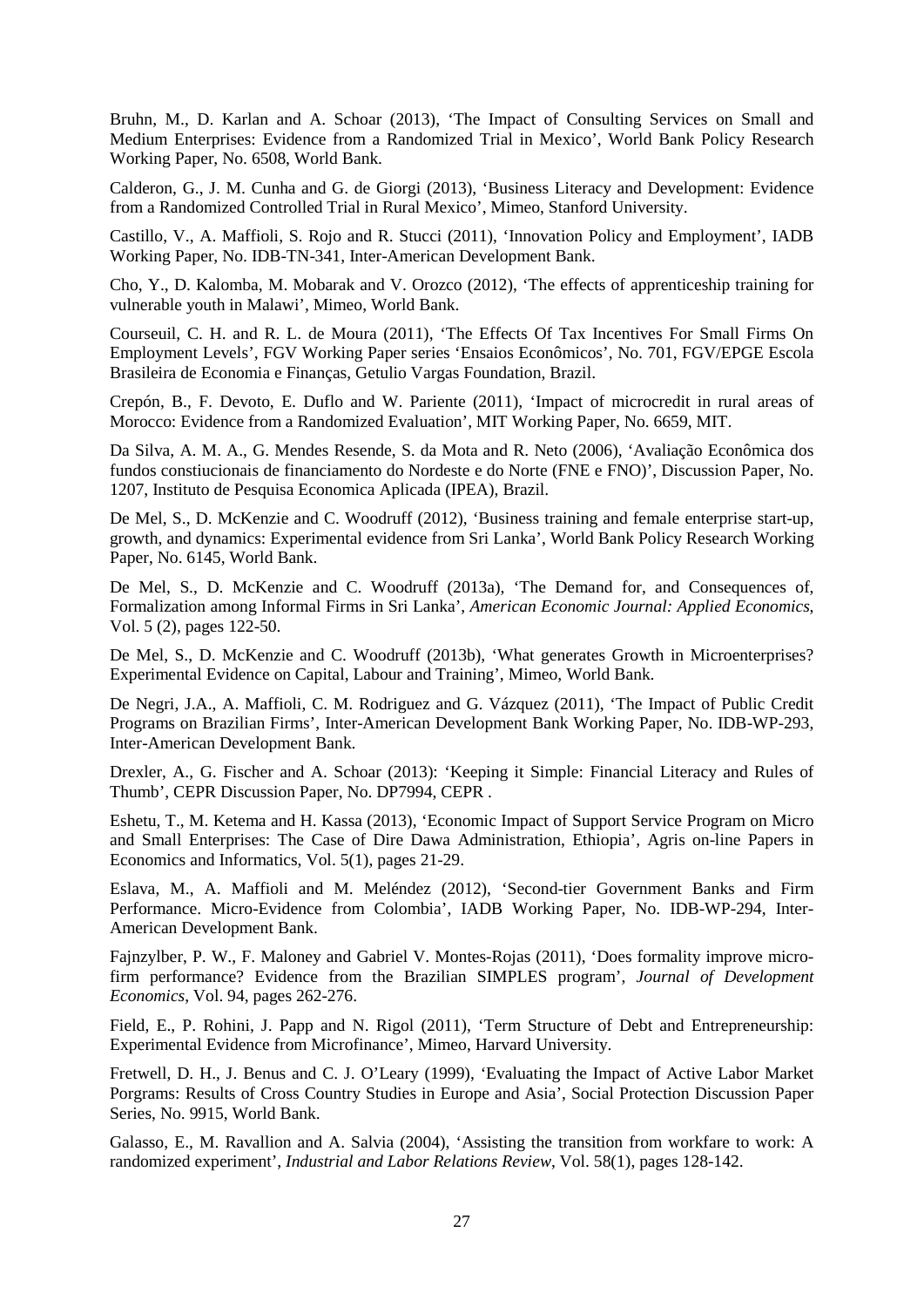Giné, X. and G. Mansuri (2011), 'Money or ideas? A Field Experiment on Constraints to entrepreneurship in rural Pakistan', Mimeo, World Bank.

Gubert, F. and F. Roubaud (2011), 'The impact of Microfinance Loans on Small Informal Enterprises in Madagascar. A panel data analysis', Social Protection Discussion Paper Series, No. 77931, World Bank.

Jaramillo, M. and S. Parodi (2003), 'Jóvenes emprendedores', Instituto Apoyo, Peru.

Kaboski, J. P. and R. M. Townsend (2005), 'Policies and impact: An analysis of village-level microfinance institutions', *Journal of the European Economic Association*, Vol. 3(1), pages 1–50.

Kaplan, D. S., E. Pedra and E. Seira (2011), 'Entry regulation and business start-ups: Evidence from Mexico', *Journal of Public Economics*, Vol. 95, pages 1501-1515.

Karlan, D., R. Knight and C. Udry (2012), 'Hoping to Win, Expected to Lose: Theory and Lessons on Microenterprise Development', CGD Working Paper, No. 312, Center for Global Development.

Karlan, D. and M. Valdivia (2011), 'Teaching Entrepreneurship: Impact of Business Training on Microfinance clients and Institutions', *Review of Economics and Statistics*, Vol. 93(2), pages 510-527.

Karlan, D. and J. Zinman (2011), 'Microcredit in Theory and Practice: Using Randomized Credit Scoring for Impact Evaluation', *Science*, Vol. 332(1278).

Klinger, B. and M. Schündeln (2011), 'Can Entrepreneurial Activity be Taught? Quasi-Experimental Evidence from Central America', *World Development*, Vol. 39(9), pages 1592-1610.

Kondo, T., A. Orbeta, Jr., C. Dingcong and C. Infantado (2008), 'Impact of microfinance on rural households in the Philippines', PIDS Discussion Paper Series, No. 05/2008, Philippine Institute for Development Studies.

Lopez-Acevedo, G. and M. Tinajero-Bravo (2010), 'Evaluating Enterprise support programs using panel firm data', World Bank Policy Research Working Paper, No. 5186, World Bank.

Macours, K., P. Premand and R. Vakis (2012), 'Transfers, Diversification and Household Risk Strategies', World Bank Policy Research Working Paper, No. 6053, World Bank.

Nelson, L. K. (2011), 'From Loans to Labor: Access to Credit, Entrepreneurship and Child Labor', Mimeo, University of California.

Premand, P., S. Brodmann, R. Almeida, R. Grun and M. Barouni (2012), 'Entrepreneurship training and self-employment among University Graduates: Evidence from a randomized trial in Tunisia', IZA Discussion Paper, No. 7079, IZA.

Resende, G. M. (2012), 'Measuring Micro- and Macro-Impacts of Regional Development Policies: the case of the Northeast Regional Fund (FNE) Industrial Loans in Brazil, 2000-2006', Regional Studies, No. 01/2012, pages 1-19.

Steiner, R., P. Acosta, N. Rojas, N. Millán, C. Castañeda and J. L. Gonzáles (2010), 'Evaluación de impacto del programa jóvenes rurales emprendedores del servicio nacional de aprendizaje – SENA', Unpublished Evaluation Report, FEDESARROLLO - Centro de Investigación Económica y Social, Colombia.

Tan, H. (2009), 'Evaluating SME Support Programs in Chile Using Panel Firm Data', World Bank Policy Research Working Paper, No. 5082, World Bank.

Tarozzi, A., J. Desai, K. Johnson and (2013): 'On the Impact of Microcredit: Evidence from a Randomized Intervention in Rural Ethiopia', BREAD Working Paper, No. 382, BREAD.

Valdivia, M. (2011), 'Training or Technical Assistance? A Field Experiment to Learn What Works to Increase Managerial Capital for Female Microentrepreneurs', CAF Working Papers, No. 02/2011, CAF – Banco de Desarrollo de América Latina, Venezuela.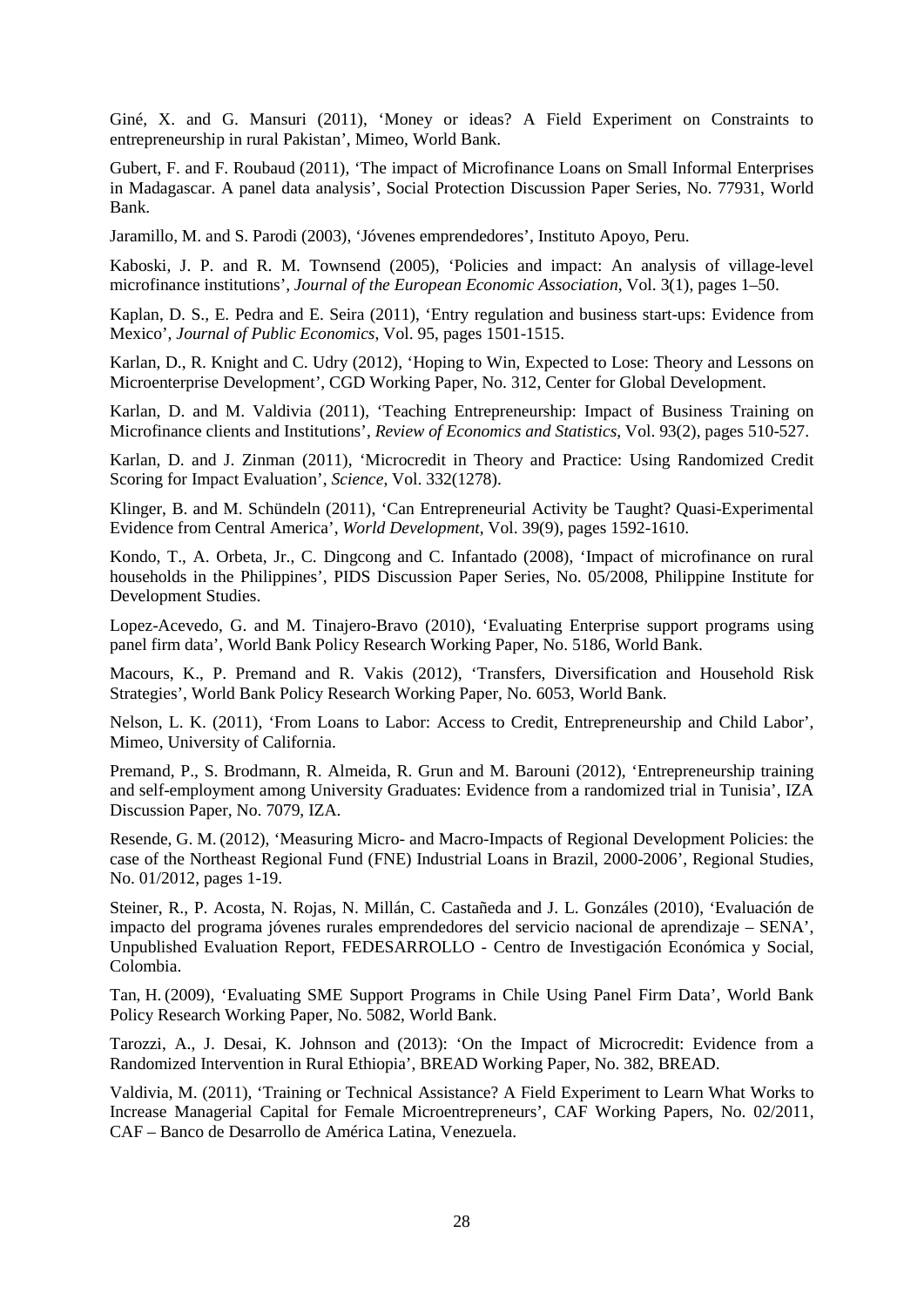#### **Other References**

Andrade, G.H., M. Bruhn and D. McKenzie (2013), A Helping Hand of the Long Arm of the Law. Experimental Evidence on what Governments Can Do to Formalize Firms. World Bank Policy Research Working Paper, No. 6435, World Bank.

Ayyagari, M., A. Demirguc-Kunt and V. Maksimovic (2011), 'Small vs. Young Firms Across the World: Contribution to Employment, Job Creation, and Growth', World Bank Policy Research Working Paper, No. 5631, World Bank.

Betchermann, G. (2014), 'Labour Market Regulations: What do we know about their Impacts in Developing Countries?', forthcoming in *World Bank Research Observer*.

Betcherman, G., M. Godfrey, S. Puerto, F. Rother and A. Stavreska (2007), 'A review of interventions to support young workers: findings of the youth employment inventory', Social Protection Discussion Papers, No. 41412, World Bank.

Bruhn, M. and D. McKenzie (2013), Entry Regulation and Formalization of Microenterprises in Developing Countries, World Bank Policy Research Working Paper, No. 6507, World Bank.

Cho, Y. and M. Honorati (2014), 'Entrepreneurship programs around the Developing World: A Meta Analysis', forthcoming in *Labour Economics*.

Cirera, X., D. Willenbockel, and R. Lakshman (2011), 'What is the evidence of the impact of tariff reductions on employment and fiscal revenue in developing countries?', Technical Report, EPPI-Centre, Social Science Research Unit, Institute of Education, University of London.

Cirera, X., R. Lakshman (2013), 'The Impact of Export Processing Zones on Employment, Wages and Labour Conditions in Developing Countries', 3ie Grantee Final Systematic Review.

De Mel, S., D. McKenzie and C. Woodruff (2009), 'Are Women more Credit Constrained? Experimental Evidence on Gender and Microenterprise Returns', *American Economic Journal, Applied Economics*, Vol. 1(3), pages 1-32.

De Mel, S., D. McKenzie and C. Woodruff (2010), 'Wage subsidies for Microenterprises', *American Economic Review, Papers and Proceedings*, Vol. 100, pages 614-619.

De Soto, H. (1989), 'The Other Path', Harper and Row, New York.

Duvendack, M., R. Palmer-Jones, J.G. Copestake, L. Hooper, Y. Loke and N. Rao (2011), 'What is the evidence of the impact of microfinance on the well-being of poor people?', EPPI-Centre, Social Science Research Unit, Institute of Education, University of London.

Fafchamps, M., D. McKenzie, S. R. Quinn and C. Woodruff (2011), 'When is capital enough to get female microenterprises growing? Evidence from a randomized experiment in Ghana', NBER Working Papers, No. 17207, NBER.

Grimm, M. and A. L. Paffhausen (2014), 'Interventions for employment creation in micro, small and medium-sized enterprises – A systematic review', Mimeo, KfW Development Bank, Frankfurt.

Hagen-Zanker, J., A. McCord and R. Holmes (2011), 'The impact of employment guarantee schemes and cash transfers on the poor', Overseas Development Institute.

Kluve, J. (2010), 'The effectiveness of European active labor market programs'. *Labour Economics*, Vol. 17, pages 904-918.

Lipsey, M. W., D. B. Wilson (2001), 'Practical Meta-Analysis', Practical Meta Analysis. Applied Social Research Methods Series, Vol. 49.

Maloney, W.F. (2004), 'Informality Revisited', *World Development*, Vol. 32(7), pages 1159-1178.

McKenzie, D. (2010), Impact Assessments in Finance and Private Sector Development: What Have We Learned and What Should We Learn? *World Bank Research Observer*, Vol. 25 (2), pages 209- 233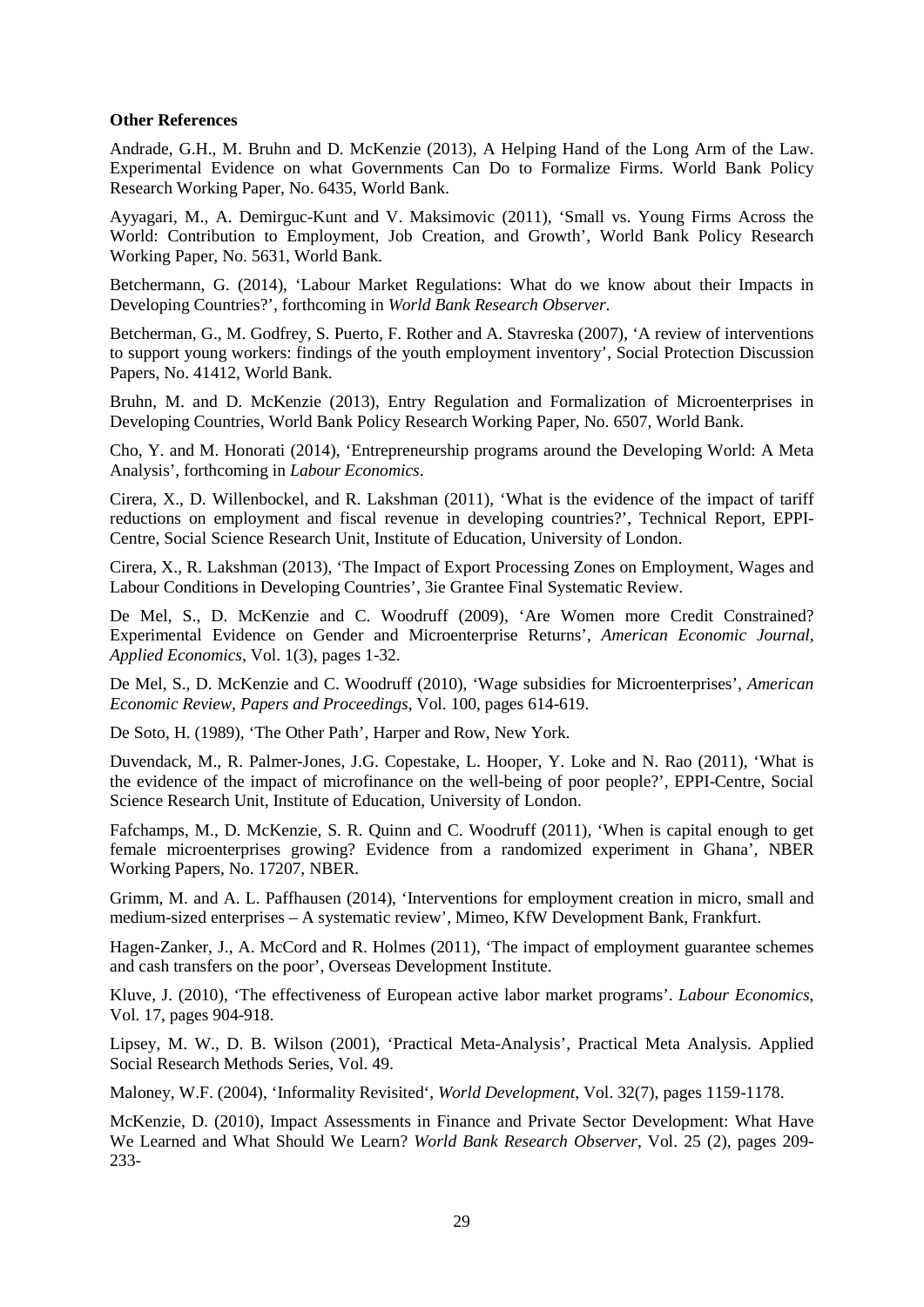McKenzie, D. and Y.S. Sakho (2010), Does it pay firms to register for taxes? The impact of formality on firm profitability. *Journal of Development Economics*, Vol. 91 (1), pages 15-24.

McKenzie, D. and C. Woodruff (2014), What are we learning from business training and entrepreneurship evaluations around the developing world?, *World Bank Research Observer*, Vol. 29 (1), pages 48-82.

Nataraj, S., F. Perez-Arce, S. Srinivasan, and K. Kumar (2012), 'The impact of labour market regulation on employment in Low-Income Countries: a systematic review', RAND Corporation.

Puerto, O. S. (2007), 'Labor Market Impact on Youth: A Meta-Analysis of the Youth Employment Inventory', Mimeo, World Bank.

Stewart, R., C. van Rooyen and T. de Wet (2012), 'Do micro-credit, micro-savings and micro-leasing serve as effective financial inclusion interventions enabling poor people, and especially women, to engage in meaningful economic opportunities in LMICs?', EPPI-Centre, Social Science Research Unit, Institute of Education, University of London.

Stewart, R., C. van Rooyen, K. Dickson, M. Majoro, and T. de Wet (2010), 'What is the impact of microfinance on poor people? A systematic review of evidence from sub-Saharan Africa', EPPI-Centre, Social Science Research Unit, University of London.

Tripney, J., J. Hombrados, M. Newman, K. Hovish, C. Brown, K. Steinka-Fry, E. Wilkey (2013), 'Post-Basic Technical and Vocational Education and Training (TVET) Interventions to Improve Employability and Employment of TVET Graduates in Low- and Middle-Income Countries: A Systematic Review', Campbell Collaboration.

Vaessen, J., F. L. Leeuw, S. Bonilla, A. Rivas, R. Lukach, J. Bastiaensen and N. Holvoet (2012), 'The effect of microcredit on women's control over household spending in developing countries', Protocol, Campbell Collaboration.

Waddington, H. and J. G. Hombrados (2012), 'Tool to assess risk of bias and internal validity of social experiments and quasi-experiments', Mimeo, 3ie.

World Bank (2012), 'World Development Report 2013: Jobs', World Bank.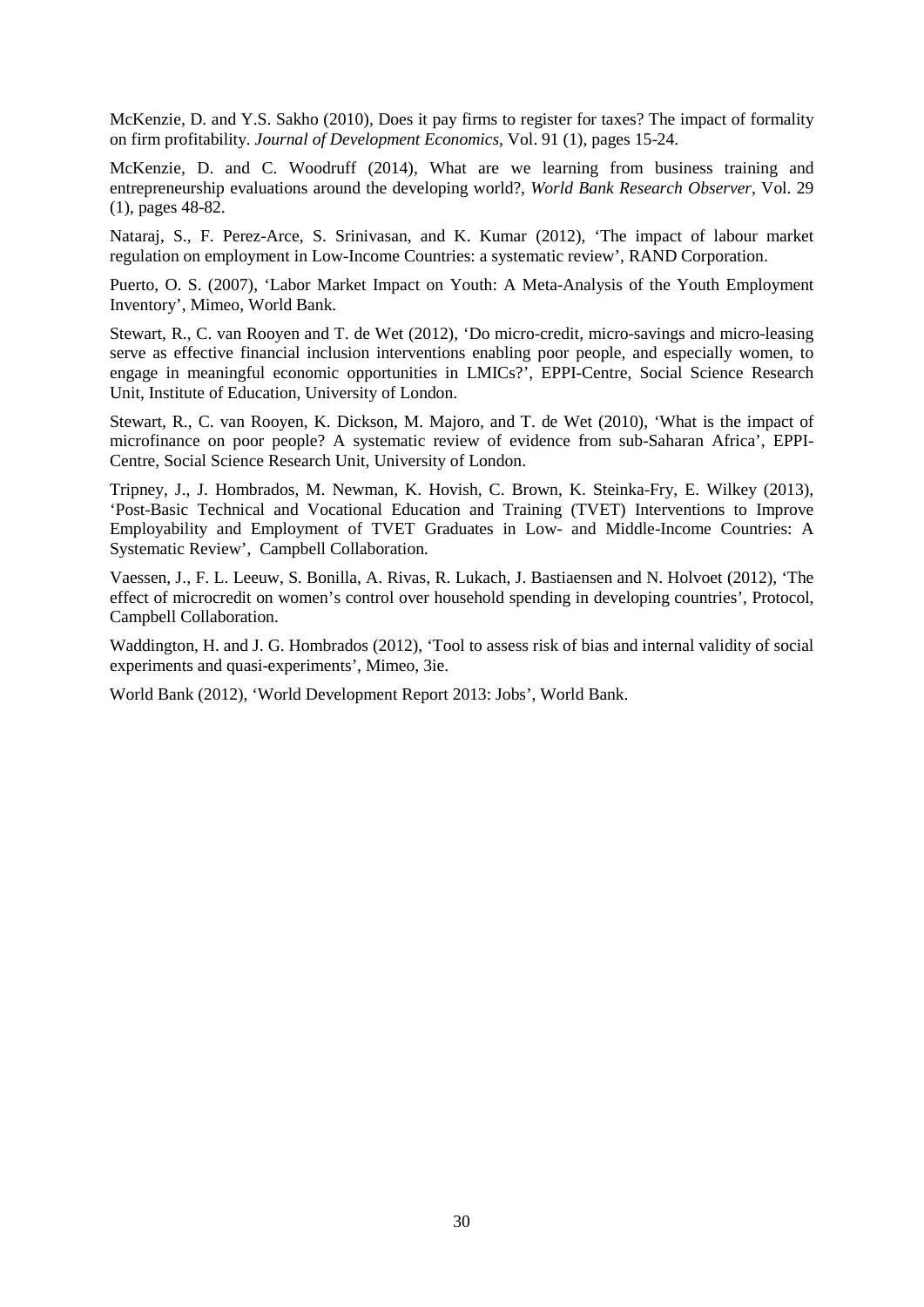### **Tables and Figures**

|  |  |  |  | Table 1: Regional distribution and basic characteristics of included studies |  |  |
|--|--|--|--|------------------------------------------------------------------------------|--|--|
|--|--|--|--|------------------------------------------------------------------------------|--|--|

|                                | Finance        | Training       | BDS/Wage         | Business E.      | Total          |
|--------------------------------|----------------|----------------|------------------|------------------|----------------|
| Region                         |                |                |                  |                  |                |
| Latin America & Caribbean      | 9              | 11             | 5                | $\overline{4}$   | 29             |
| Sub-Saharan Africa             | 6              | $\mathbf{2}$   | 1                | $\theta$         | 9              |
| South Asia                     | $\overline{4}$ | $\overline{4}$ | 1                | 1                | 10             |
| East Asia & Pacific            | 5              | $\mathbf{0}$   | 1                | $\Omega$         | 6              |
| Europe & Central Asia          | 1              | $\overline{2}$ | $\overline{2}$   | $\theta$         | 5              |
| Middle East & North Africa     | $\mathbf{1}$   | $\mathbf{1}$   | $\boldsymbol{0}$ | $\boldsymbol{0}$ | $\overline{c}$ |
| Firm size                      |                |                |                  |                  |                |
| Micro                          | 20             | 17             | 2                | 2                | 41             |
| Small                          | 3              | $\overline{2}$ | $\overline{2}$   | $\overline{2}$   | 9              |
| Medium                         | 30             | $\mathbf{1}$   | 6                | $\mathbf{1}$     | 38             |
| Stand-alone or joint           |                |                |                  |                  |                |
| Stand-alone                    | 18             | 6              | $\overline{2}$   | 3                | 29             |
| Joint                          | 6              | 12             | 7                | $\overline{c}$   | 27             |
| Both                           | $\mathbf{2}$   | $\mathbf{2}$   | 1                | $\overline{0}$   | 5              |
| Empl. creat. primary objective |                |                |                  |                  |                |
| Yes                            | 16             | 11             | 7                | 5                | 39             |
| No                             | 10             | $\overline{9}$ | 3                | $\boldsymbol{0}$ | 22             |
| Total (per intervention area)  | 26             | 20             | 10               | 5                | 61             |

*Notes:* The total count does not add up to 54 because some studies have been included in more than one category. *Source:* Own computations based on information made available by the evaluations.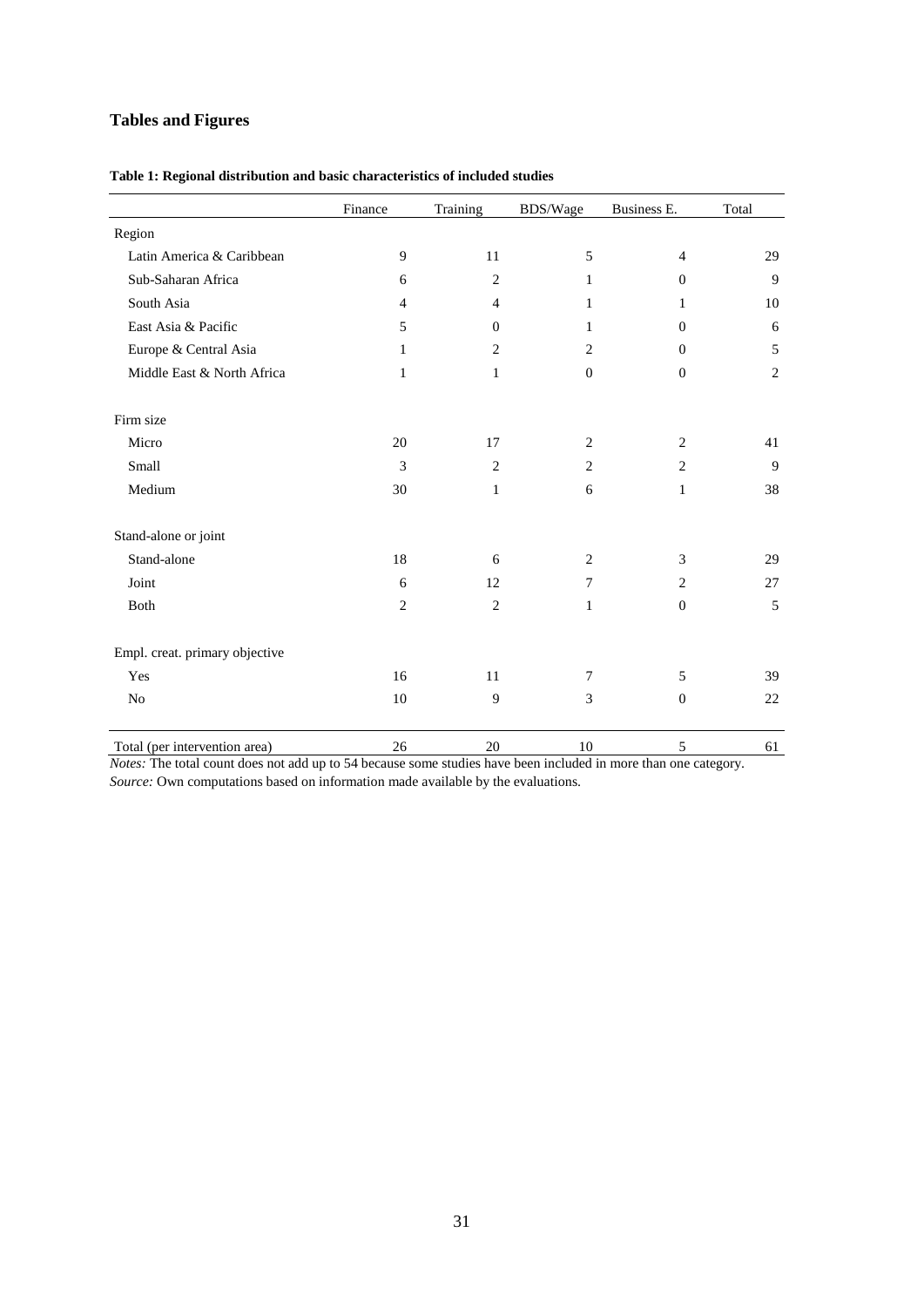#### **Table 2: Distribution of standardized effect sizes by intervention area**

|                                   | Finance |              | Training |              | <b>BDS/Wage</b> |              | Business E.      |              |
|-----------------------------------|---------|--------------|----------|--------------|-----------------|--------------|------------------|--------------|
|                                   | Count   | Share $(\%)$ | Count    | Share $(\%)$ | Count           | Share $(\%)$ | Count            | Share $(\%)$ |
| Negative effect size $(<0)$       | 13      | 24.1         | 8        | 22.2         | ◠<br>∠          | 10.5         | $\boldsymbol{0}$ | $\bf{0}$     |
| Small effect size $(>0, <0.2)$    | 33      | 61.1         | 16       | 44.4         | 12              | 57.9         |                  | 71.4         |
| Medium effect size $(>0.2, <0.5)$ |         | 13.0         |          | 13.9         | ∍<br>∠          | 10.5         | $\theta$         | $\bf{0}$     |
| Large effect size $(>0.5, <1)$    |         | 1.9          |          | 19.4         | 3               | 15.8         | ◠                | 28.6         |
| Total                             | 54      | 100          | 36       | 100          | 19              | 100          |                  | 100          |

*Notes:* Effect sizes are computed as the standardized mean difference (SMD), i.e. as the ratio between the change in the outcome due to the intervention divided by the standard deviation of the outcome in the control group (or at baseline). If the outcome is a binary outcome such as 'having set up a firm or not' the risk ratio is computed (-1). In those studies where such impact measurements were not directly provided they were computed based on the available information. However, some studies do not provide all the necessary information, in these cases we based the estimate just on the reported *t*-values of the impact and the sample sizes of treatment and control groups using the formulas given in Lipsey and Wilson (2001). This implies that effect sizes are not fully comparable across studies and hence can only roughly reflect the order of magnitude of program impacts. For one intervention an effect size measure could not be computed.

*Source:* Own computations based on information made available by the evaluations.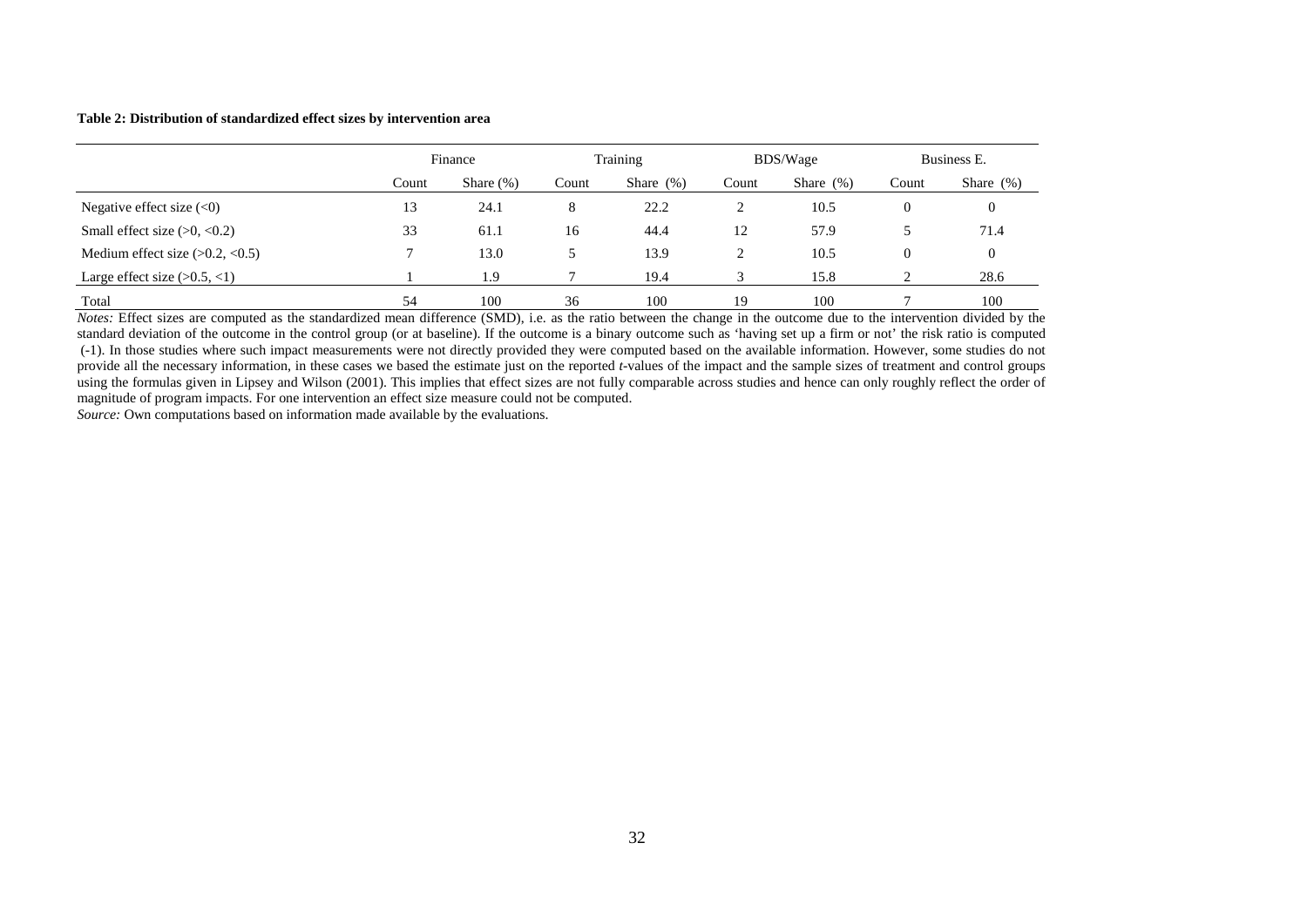| Table 3: Description of sample of impacts used for the meta-regression analysis |  |  |  |  |  |
|---------------------------------------------------------------------------------|--|--|--|--|--|
|---------------------------------------------------------------------------------|--|--|--|--|--|

| Variable                                              | Observations | Mean  | Std. Dev. | Min              | Max          |  |
|-------------------------------------------------------|--------------|-------|-----------|------------------|--------------|--|
| Positive significant program effect                   | 116          | 0.457 | 0.500     | $\overline{0}$   | 1            |  |
| Effect size <sup>a)</sup>                             | 115          | 0.145 | 0.283     | $-0.891$         | 1.5          |  |
|                                                       |              |       |           |                  |              |  |
| Training                                              | 116          | 0.310 | 0.465     | $\mathbf{0}$     | $\mathbf{1}$ |  |
| Finance                                               | 116          | 0.466 | 0.501     | $\mathbf{0}$     | $\mathbf{1}$ |  |
| <b>BDS</b>                                            | 116          | 0.121 | 0.327     | $\overline{0}$   | $\mathbf{1}$ |  |
| Private sector incentives and<br>business environment | 116          | 0.103 | 0.306     | $\overline{0}$   | $\mathbf{1}$ |  |
|                                                       |              |       |           |                  |              |  |
| Empl. creat. primary objective                        | 116          | 0.690 | 0.465     | $\overline{0}$   | $\mathbf{1}$ |  |
| Joint intervention                                    | 116          | 0.491 | 0.502     | $\mathbf{0}$     | $\mathbf{1}$ |  |
| Intervention targets women                            | 116          | 0.198 | 0.400     | $\mathbf{0}$     | $\mathbf{1}$ |  |
| Evaluation based on an RCT                            | 116          | 0.534 | 0.501     | $\boldsymbol{0}$ | $\mathbf{1}$ |  |
| Microenterprises                                      | 116          | 0.664 | 0.474     | $\mathbf{0}$     | $\mathbf{1}$ |  |
| Small enterprises                                     | 116          | 0.147 | 0.355     | $\overline{0}$   | $\mathbf{1}$ |  |
| Medium enterprises                                    | 116          | 0.190 | 0.394     | $\boldsymbol{0}$ | $\mathbf{1}$ |  |
| $LIC$                                                 | 116          | 0.086 | 0.282     | $\mathbf{0}$     | $\mathbf{1}$ |  |
| <b>LMIC</b>                                           | 116          | 0.345 | 0.477     | $\mathbf{0}$     | $\mathbf{1}$ |  |
| <b>UMIC</b>                                           | 116          | 0.569 | 0.497     | $\boldsymbol{0}$ | $\mathbf{1}$ |  |
| Measured outcome is business<br>creation              | 116          | 0.371 | 0.485     | $\boldsymbol{0}$ | $\mathbf{1}$ |  |

*Notes:* <sup>a)</sup> Regarding the computation of effect sizes, see Note to Table 2. For one intervention an effect size measure could not be computed. *Source:* Own representation.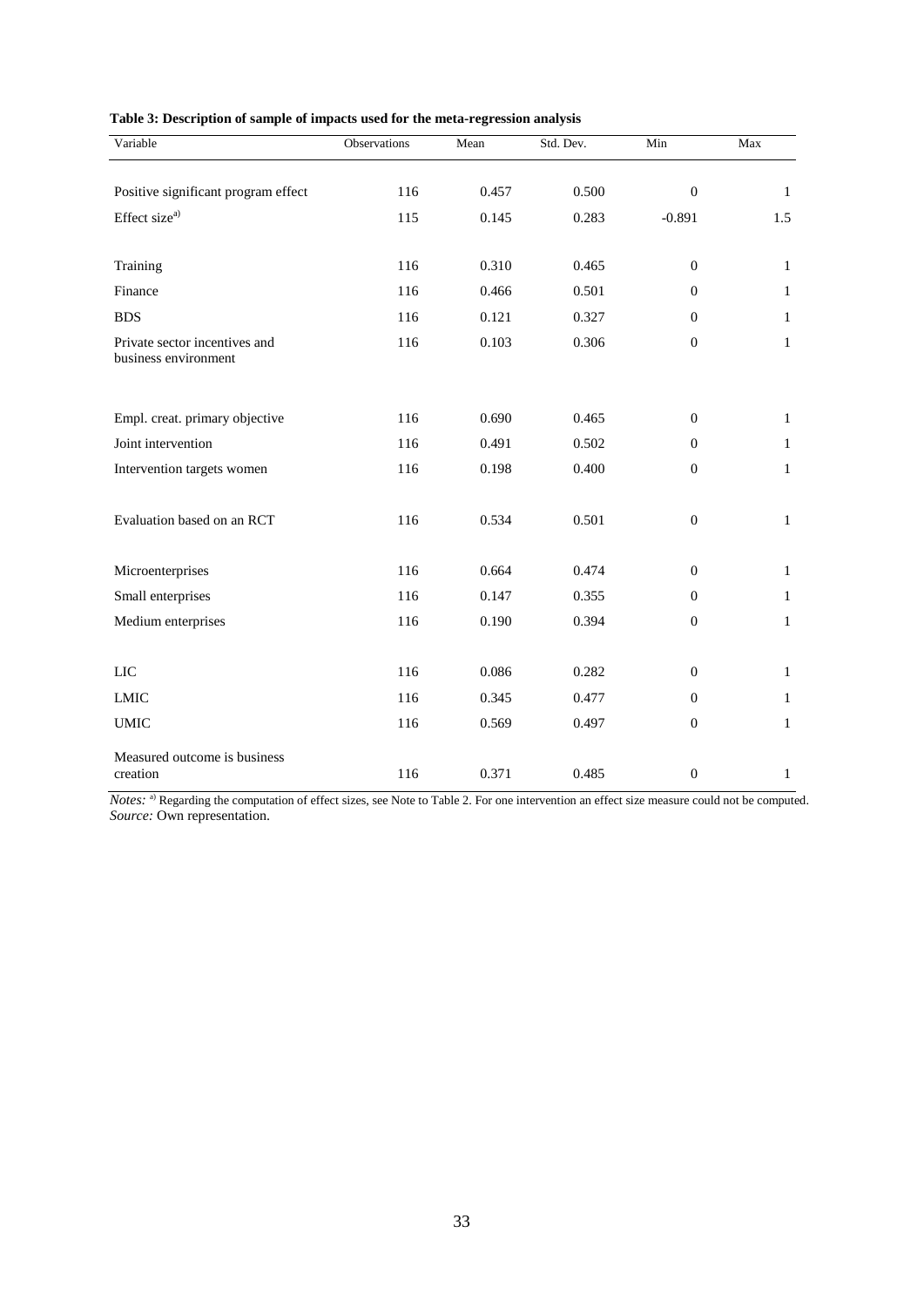| Table 4: Results from the meta-regression analysis |
|----------------------------------------------------|
|----------------------------------------------------|

|                                  | (1)                       | (2)                       | (3)                       | (4)                       | (5)                       | (6)                 | (7)             |
|----------------------------------|---------------------------|---------------------------|---------------------------|---------------------------|---------------------------|---------------------|-----------------|
|                                  | Positive<br>significance, | Positive<br>significance, | Positive<br>significance, | Positive<br>significance, | Positive<br>significance, | Effect<br>size,     | Effect<br>size, |
|                                  | unweighted                | unweighted                | unweighted                | unweighted                | weighted                  | unweighted weighted |                 |
| Program type                     |                           |                           |                           |                           |                           |                     |                 |
| Training                         | Ref.                      |                           |                           | Ref.                      | Ref.                      | Ref.                | Ref.            |
|                                  |                           |                           |                           |                           |                           |                     |                 |
| Finance                          | $-0.048$                  |                           |                           | $-0.227$                  | $-0.294**$                | $-0.217**$          | $-0.245*$       |
|                                  | (0.123)                   |                           |                           | (0.147)                   | (0.136)                   | (0.102)             | (0.130)         |
| Business development<br>services | 0.225                     |                           |                           | $-0.012$                  | $-0.007$                  | $-0.0723$           | $-0.082$        |
|                                  | (0.156)                   |                           |                           | (0.186)                   | (0.197)                   | (0.123)             | (0.134)         |
| Private sector incentives and    | $0.332**$                 |                           |                           | 0.154                     | 0.060                     | $-0.105$            | $-0.106$        |
| business environment             | (0.138)                   |                           |                           | (0.205)                   | (0.225)                   | (0.112)             | (0.144)         |
| Firm size                        |                           |                           |                           |                           |                           |                     |                 |
| Micro-enterprises                |                           | Ref.                      |                           | Ref.                      | Ref.                      | Ref.                | Ref.            |
|                                  |                           |                           |                           |                           |                           |                     |                 |
| Small enterprises                |                           | $0.482***$                |                           | $0.410**$                 | $0.371**$                 | 0.126               | 0.0457          |
|                                  |                           | (0.104)                   |                           | (0.173)                   | (0.186)                   | (0.136)             | (0.154)         |
| Medium-sized enterprises         |                           | 0.176                     |                           | 0.107                     | 0.0712                    | $-0.102$            | $-0.182$        |
|                                  |                           | (0.170)                   |                           | (0.250)                   | (0.243)                   | (0.141)             | (0.174)         |
| Empl. creat. primary objective   |                           | 0.0856                    |                           | 0.050                     | 0.024                     | 0.022               | 0.040           |
|                                  |                           | (0.133)                   |                           | (0.137)                   | (0.152)                   | (0.083)             | (0.098)         |
| Joint intervention               |                           | 0.0001                    |                           | $-0.110$                  | $-0.209$                  | 0.0004              | $-0.032$        |
|                                  |                           | (0.128)                   |                           | (0.170)                   | (0.148)                   | (0.0739)            | (0.0871)        |
| Intervention targets women       |                           | $-0.244*$                 |                           | $-0.216$                  | $-0.272*$                 | $-0.027$            | $-0.072$        |
|                                  |                           | (0.128)                   |                           | (0.140)                   | (0.143)                   | (0.081)             | (0.101)         |
| Evaluation based on an RCT       |                           |                           |                           | $-0.334*$                 | $-0.365**$                | $-0.107$            | $-0.087$        |
|                                  |                           |                           |                           | (0.176)                   | (0.172)                   | (0.140)             | (0.156)         |
| Outcome is business creation     |                           |                           | $-0.135$                  | 0.130                     | $0.240*$                  | 0.014               | 0.011           |
|                                  |                           |                           | (0.097)                   | (0.132)                   | (0.138)                   | (0.051)             | (0.055)         |
| Country income category          |                           |                           |                           |                           |                           | Ref.                | Ref.            |
| <b>LIC</b>                       |                           |                           |                           | Ref.                      | Ref.                      |                     |                 |
| <b>LMIC</b>                      |                           |                           |                           | $-0.053$                  | $-0.035$                  | $-0.102$            | $-0.111$        |
|                                  |                           |                           |                           | (0.214)                   | (0.235)                   | (0.114)             | (0.125)         |
| <b>UMIC</b>                      |                           |                           |                           | $-0.186$                  | $-0.146$                  | $-0.106$            | $-0.072$        |
|                                  |                           |                           |                           | (0.233)                   | (0.247)                   | (0.150)             | (0.180)         |
| Effect size measure is SMD       |                           |                           |                           |                           |                           | 0.138               | 0.154           |
|                                  |                           |                           |                           |                           |                           | (0.098)             | (0.121)         |
| Square root of sample size       |                           |                           |                           | $-0.0001$                 | $-0.0001$                 | $-0.0002$           | $-0.0002$       |
|                                  |                           |                           |                           | (0.0002)                  | (0.0002)                  | (0.0001)            | (0.0001)        |
| Intercept                        |                           |                           |                           |                           |                           | 0.317               | 0.340           |
|                                  |                           |                           |                           |                           |                           | (0.215)             | (0.243)         |
| Observations                     | 116                       | 116                       | 116                       | 116                       | 116                       | 115                 | 115             |
| Pseudo R2                        | 0.051                     | 0.156                     | 0.013                     | $0.210\,$                 | 0.205                     | 0.220               | 0.197           |

*Notes:* Robust standard errors clustered at the level of studies in parentheses. \*\*\* p<0.01, \*\* p<0.05, \* p<0.1. *Source:* Own data.